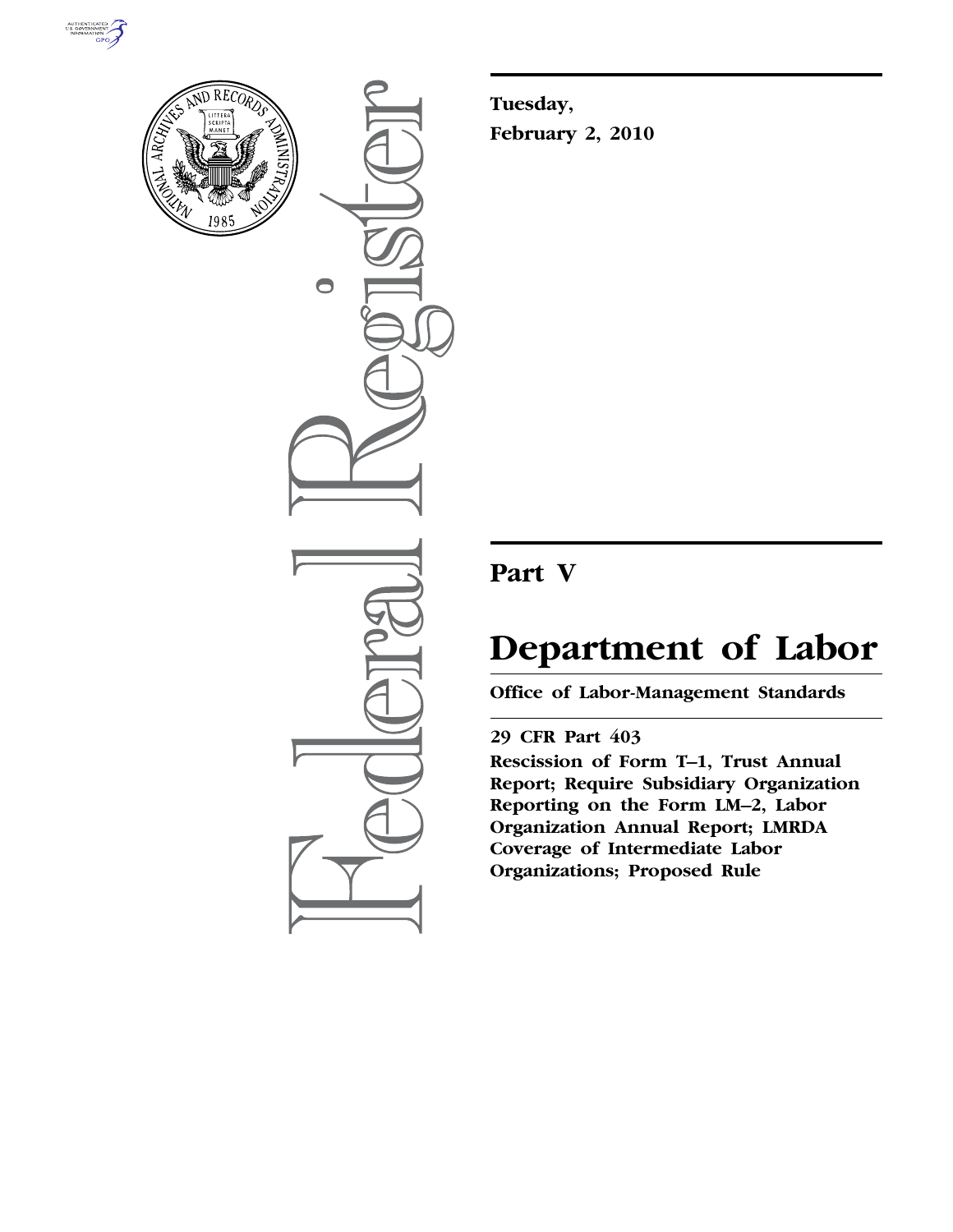#### **DEPARTMENT OF LABOR**

**Office of Labor-Management Standards** 

#### **29 CFR Part 403**

**RIN 1215–AB75** 

#### **Rescission of Form T–1, Trust Annual Report; Require Subsidiary Organization Reporting on the Form LM–2, Labor Organization Annual Report; LMRDA Coverage of Intermediate Labor Organizations**

**AGENCY:** Office of Labor-Management Standards, Department of Labor. **ACTION:** Notice of proposed rulemaking.

**SUMMARY:** The Office of Labor-Management Standards proposes to amend its regulations which require labor organizations to file the Form T–1, Trust Annual Report, about certain trusts in which they are interested pursuant to the Labor-Management Reporting and Disclosure Act of 1959 (LMRDA). The Department of Labor (Department) proposes to amend these regulations because it believes that the trust reporting required under the rule is overly broad and is not necessary to prevent the circumvention and evasion of the Title II reporting requirements. Moreover, the Department views separate trust reporting requirements as unnecessary, in part because the Department also proposes to return ''subsidiary organization'' reporting to the Form LM–2 reporting requirements, which it believes is necessary to satisfy the purposes of the LMRDA. Finally, in interpreting the definition of ''labor organization'' under the LMRDA, the Department proposes to return to its long held view that the statute's coverage does not encompass intermediate bodies that are wholly composed of public sector organizations. In so doing, the Department has reconsidered a definitional interpretation that it adopted in 2003, which the Department now considers to have been insufficiently supported during the rulemaking process. The Department seeks comment on each of these proposals.

**DATES:** Comments must be received on or before April 5, 2010.

**ADDRESSES:** You may submit comments, identified by RIN 1215–AB75, only by the following methods:

*Internet*—Federal eRulemaking Portal. Electronic comments may be submitted through *http://www.regulations.gov.* To locate the proposed rule, use key words such as ''Labor-Management Standards''

or ''Labor Organization Annual Financial Reports'' to search documents accepting comments. Follow the instructions for submitting comments. Please be advised that comments received will be posted without change to *http://www.regulations.gov,* including any personal information provided.

*Delivery:* Comments should be sent to: Denise M. Boucher, Director of the Office of Policy, Reports and Disclosure, Office of Labor-Management Standards, U.S. Department of Labor, 200 Constitution Avenue, NW., Room N– 5609, Washington, DC 20210. Because of security precautions the Department continues to experience delays in U.S. mail delivery. You should take this into consideration when preparing to meet the deadline for submitting comments.

The Office of Labor-Management Standards (OLMS) recommends that you confirm receipt of your delivered comments by contacting (202) 693–0123 (this is not a toll-free number). Individuals with hearing impairments may call (800) 877–8339 (TTY/TDD). Only those comments submitted through *http://www.regulations.gov,*  hand-delivered, or mailed will be accepted. Comments will be available for public inspection at *http:// www.regulations.gov* and during normal business hours at the above address.

#### **FOR FURTHER INFORMATION CONTACT:**  Denise M. Boucher, Director, Office of Policy, Reports and Disclosure, Office of Labor-Management Standards, Employment Standards Administration, U.S. Department of Labor, 200 Constitution Avenue, NW., Room N– 5609, Washington, DC 20210, (202) 693– 1185 (this is not a toll-free number),

#### (800) 877–8339 (TTY/TDD). **SUPPLEMENTARY INFORMATION:**

#### **I. Authority**

This proposed rescission of the 2008 Form T–1 rule, the proposed union reporting requirements concerning subsidiary organizations, and the proposed interpretation relating to the coverage of public sector intermediate body labor unions under LRMDA section 3(j), 29 U.S.C. 402, are made pursuant to section 208 of the LMRDA, 29 U.S.C. 438. Section 208 authorizes the Secretary of Labor to issue, amend, and rescind rules and regulations to implement the LMRDA's reporting provisions, and also includes authority to issue rules ''prescribing reports concerning trusts in which a labor organization is interested'' as she may ''find necessary to prevent the circumvention or evasion of [the LMRDA's] reporting requirements.'' 29 U.S.C. 438. Additionally, Secretary's

Order No. 1–2008, issued May 30, 2008, and published in the **Federal Register**  on June 6, 2008, 73 FR 32424 (Jun. 6, 2008), contains the delegation of authority and assignment of responsibility for the Secretary's functions under the LMRDA to the Assistant Secretary for Employment Standards and permits re-delegation of such authority.

#### **II. Background**

In enacting the LMRDA in 1959, Congress sought to protect the rights and interests of employees, labor organizations and the public generally as they relate to the activities of labor organizations, employers, labor relations consultants, and their officers, employees, and representatives. The LMRDA was the direct outgrowth of a congressional investigation conducted by the Select Committee on Improper Activities in the Labor or Management Field, commonly known as the McClellan Committee. The LMRDA addressed various ills through a set of integrated provisions aimed at labormanagement relations governance and management. These provisions include LMRDA Title II financial reporting and disclosure requirements for labor organizations, their officers and employees, employers, labor relations consultants, and surety companies. *See*  29 U.S.C. 431–36, 441.

The Department has developed several forms to implement the union annual reporting requirements of the LMRDA. The reporting detail required of labor organizations, as the Secretary has established by rule, varies depending on the amount of the labor organization's annual receipts. The labor organization annual financial reports required by section 201(b) of the Act, 29 U.S.C. 431(b) (Form LM–2, Form LM–3, and Form LM–4), are to contain information about a labor organization's assets, liabilities, receipts, and disbursements "as may be necessary accurately to disclose its financial condition and operations for its preceding fiscal year.'' The Form LM–2 Annual Report, the most detailed of the annual labor organization reports and that required to be filed by labor organizations with \$250,000 or more in annual receipts, must include reporting of loans to officers, employees and business enterprises; payments to each officer; and payments to each employee of the labor organization paid more than \$10,000 during the fiscal year, in addition to other information.

In addition to prescribing the form and publication of the LMRDA reports, the Secretary is authorized to issue regulations that prevent labor unions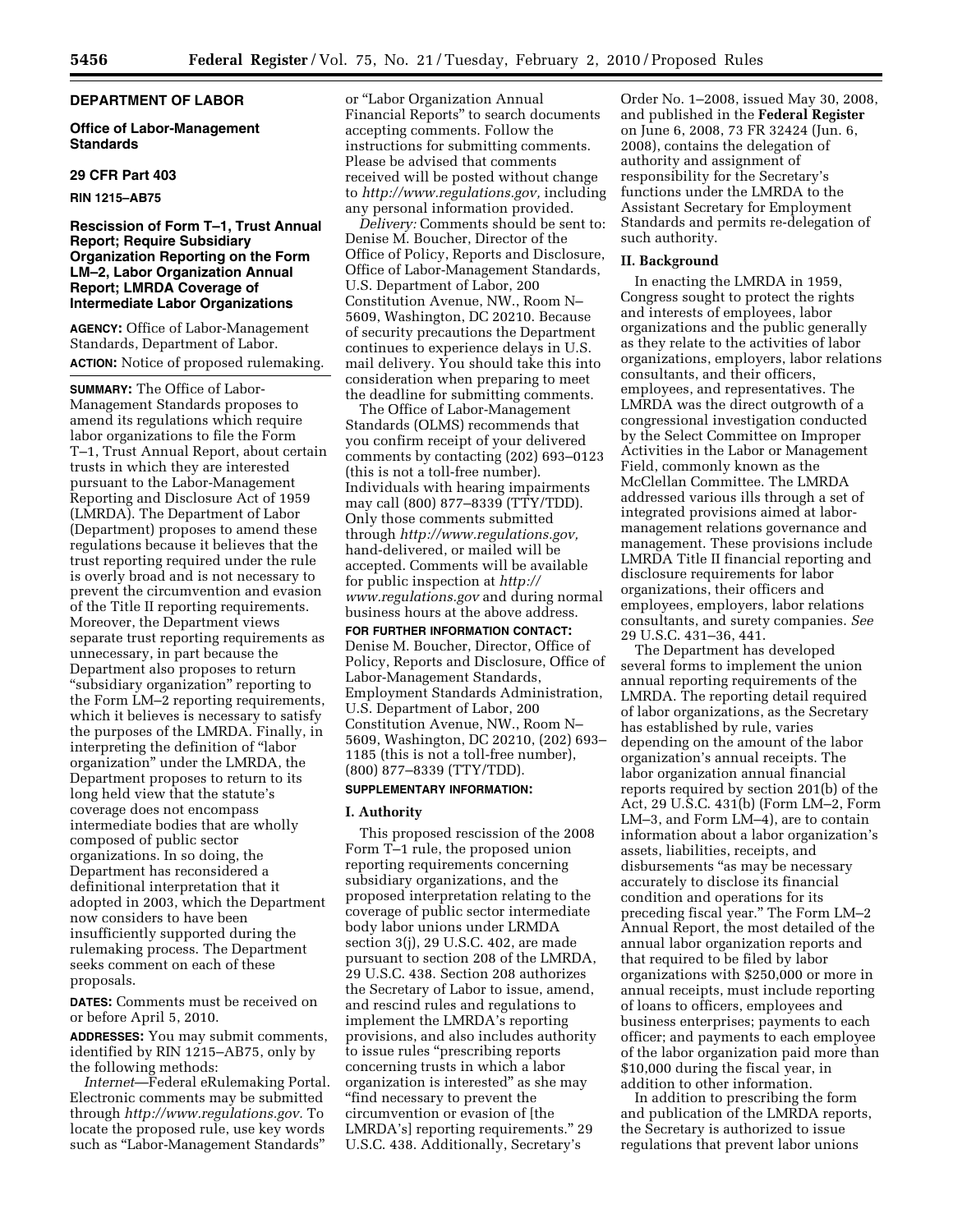and others from avoiding their reporting responsibilities. Section 208 authorizes the Secretary of Labor to issue, amend, and rescind rules and regulations to implement the LMRDA's reporting provisions, including "prescribing reports concerning trusts in which a labor organization is interested'' as she may ''find necessary to prevent the circumvention or evasion of [the LMRDA's] reporting requirements.'' 29 U.S.C. 438.

Historically, the Department's LMRDA reporting program had not provided for separate trust reporting by unions. However, there was a long history of reporting on "subsidiary" organization[s].'' Part VIII of the 1962 Instructions for Form LM–2 provided for reporting concerning these entities, which were defined in the Form LM–2 instructions as "any separate organization in which the ownership is wholly vested in the labor organization or its officers or its membership, which is governed or controlled by the officers, employees or members of the labor organization, and which is wholly financed by the labor organization.''

On July 21, 2009, the Department held a public meeting to solicit comments from representatives of the community that would be affected by the Department's proposed changes. The Department developed its proposal with these discussions in mind and it requests comments from this community and other members of the public on any and all aspects of the proposal.

#### **III. Proposal To Rescind the October 2, 2008 Final Rule Establishing the Form T–1**

#### *A. History of the Form T–1*

The Form T–1 report was first proposed on December 27, 2002, as one part of a proposal to extensively change the Form LM–2. 67 FR 79279 (Dec. 27, 2002). The rule was proposed under the authority of Section 208, which permits the Secretary to issue rules "prescribing reports concerning trusts in which a labor organization is interested'' as she may ''find necessary to prevent the circumvention or evasion of [the LMRDA's] reporting requirements.'' 29 U.S.C. 438. Following consideration of public comments, on October 9, 2003, the Department published a final rule enacting extensive changes to the Form LM–2 and establishing a Form T–1. 68 FR 58374 (Oct. 9, 2003) (2003 Form T–1 rule). The 2003 Form T–1 rule eliminated the requirement that unions report on subsidiary organizations on the Form LM–2, but it mandated that each labor organization filing a Form

LM–2 report also file separate reports to ''disclose assets, liabilities, receipts, and disbursements of a significant trust in which the labor organization is interested.'' 68 FR at 58477. The reporting labor organization would make this disclosure by filing a separate Form T–1 for each significant trust in which it was interested. *Id.* at 58524.

The 2003 Form T–1 rule defined the phrase ''significant trust in which the labor organization is interested'' by utilizing the § 3(l) statutory definition of ''a trust in which a labor organization is interested'' and an administrative determination of when a trust is deemed "significant." 68 FR at 58477-78. The LMRDA definition of a ''trust in which a labor organization is interested," is:

A trust or other fund or organization (1) which was created or established by a labor organization, or one or more of the trustees or one or more members of the governing body of which is selected or appointed by a labor organization, and (2) a primary purpose of which is to provide benefits for the members of such labor organization or their beneficiaries.

#### *Id.* (quoting 29 U.S.C. 402(l)).

The 2003 Form T–1 rule set forth an administrative determination that stated that a ''trust will be considered significant'' and therefore subject to the Form T–1 reporting requirement under the following conditions:

(1) The labor organization had annual receipts of \$250,000 or more during its most recent fiscal year, and (2) the labor organization's financial contribution to the trust or the contribution made on the labor organization's behalf, or as a result of a negotiated agreement to which the labor organization is a party, is \$10,000 or more annually.

#### *Id.* at 58478.

The portions of the 2003 rule relating to the Form T–1 were vacated by the U.S. Court of Appeals for the District of Columbia Circuit in *AFL–CIO* v. *Chao,*  409 F.3d 377, 389–391 (D.C. Cir. 2005). The court held that the form "reaches information unrelated to union reporting requirements and mandates reporting on trusts even where there is no appearance that the union's contribution of funds to an independent organization could circumvent or evade reporting requirements by, for example, permitting a union to maintain control of funds.'' *Id.* at 389. The court also vacated the Form T–1 portions of the 2003 rule because its test failed to establish reporting based on domination or managerial control of assets subject to LMRDA Title II jurisdiction. The court reasoned that the Department failed to explain how the test promulgated selection of one member of a board and

a \$10,000 contribution to a trust with \$250,000 in receipts—could result in union domination and control sufficient to give rise to circumvention or evasion of Title II reporting requirements. *Id.* at 390. In so holding, the court emphasized that Section 208 authority is the only basis for LMRDA trust reporting, that this authority is limited to preventing circumvention or evasion of Title II reporting, and that ''the statute doesn't provide general authority to require trusts to demonstrate that they operate in a manner beneficial to union members.'' *Id.* at 390.

Following the 2003 vacatur of the provision of the final rule relating to the Form T–1, the Department issued a revised Form T–1 final rule on September 9, 2006. 71 FR 57716 (Sept. 9, 2006) (2006 Form T–1 rule). The U.S. District Court for the District of Columbia vacated this rule due to a failure to provide a new notice and comment period. *AFL–CIO* v. *Chao,* 496 F. Supp. 76 (D.C. 2007). The district court did not engage in a substantive review of the 2006 rule, but the court noted that the AFL–CIO demonstrated that ''the absence of a fresh comment period constituted prejudicial error'' and that the AFL–CIO objected with "reasonable specificity" to warrant relief vacating the rule. *Id.* at 90–92.

The Department issued a proposed rule for a revised Form T–1 on March 4, 2008. 73 FR 11754 (Mar. 4, 2008). After notice and comment, the 2008 Form T–1 rule was issued on October 2, 2008. 73 FR 57412. This rule attempted to remedy the failings of the Department's 2003 and 2006 efforts in implementing a Form T–1. 73 FR at 57413. The 2008 Form T–1 rule became effective on December 31, 2008. Under this rule, Form T–1 reports would be filed no earlier than March 31, 2010 for fiscal years that begin no earlier than January 1, 2009.

The 2008 Form T–1 rule stated that labor organizations with total annual receipts of \$250,000 or more must file a Form T–1 for those section 3(l) trusts in which the labor organization, either alone or in combination with other labor organizations, had management control or financial dominance. 73 FR at 57411. For purposes of the rule, a labor organization had management control if the labor organization alone, or in combination with other labor organizations, selected or appointed the majority of the members of the trust's governing board. Further, for purposes of the rule, a labor organization had financial dominance if the labor organization alone, or in combination with other labor organizations, contributed more than 50 percent of the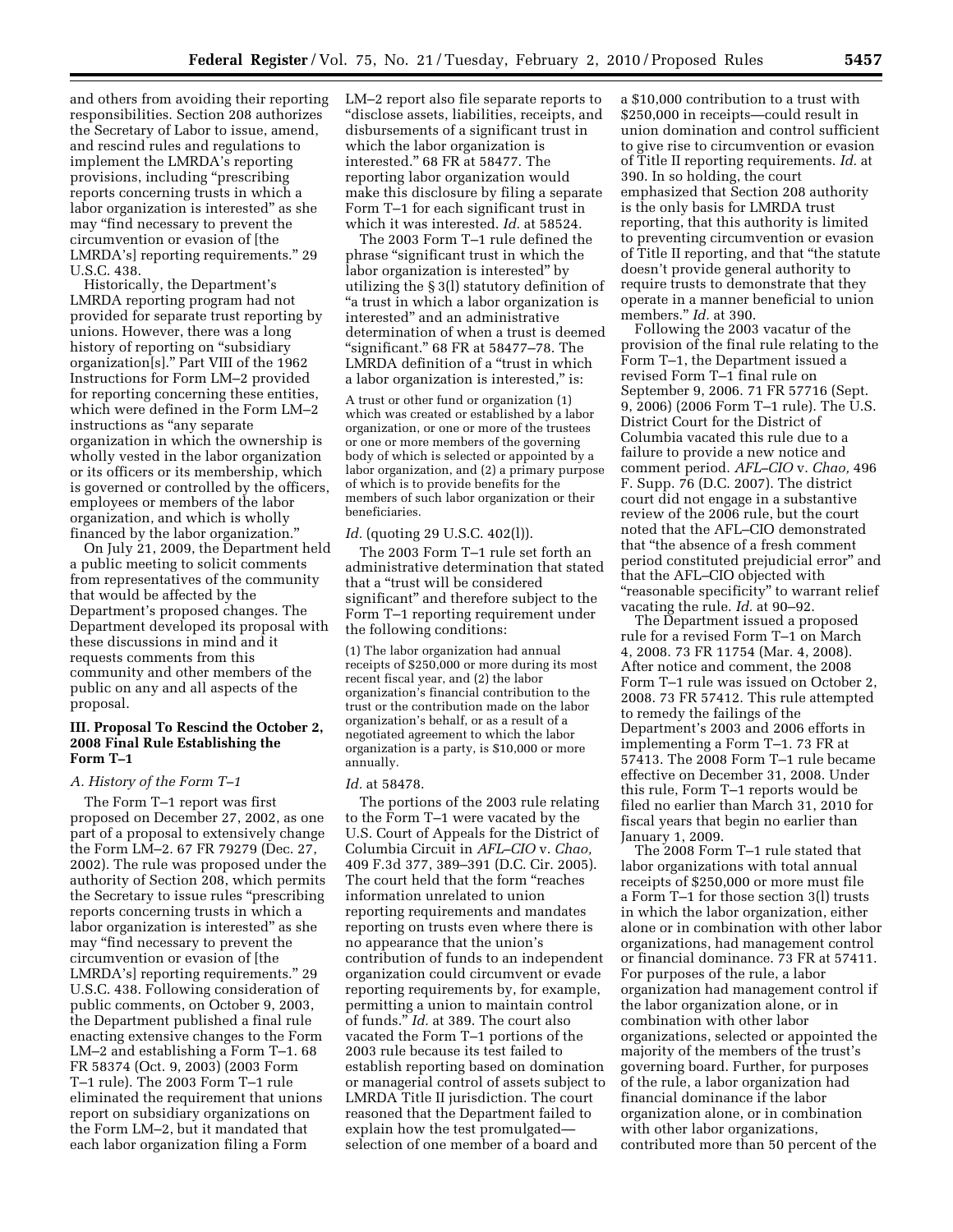trust's receipts during the annual reporting period. Significantly, the rule treated contributions made to a trust by an employer pursuant to a collective bargaining agreement as constituting contributions by the labor organization.

Additionally, the 2008 Form T–1 rule provided exceptions to the Form T–1 filing requirements. No Form T–1 was required for a trust: Established as a political action committee (PAC) fund if publicly available reports on the PAC fund were filed with federal or state agencies; established as a political organization for which reports are filed with the IRS under section 527 of the IRS code; required to file a Form 5500 under the ERISA; constituting a federal employee health benefit plan that is subject to the provisions of the Federal Employees Health Benefits Act (FEHBA). Similarly, the rule clarified that no Form T–1 was required for any trust that met the statutory definition of a labor organization and files a Form LM–2, Form LM–3, or Form LM–4 or trust that the LMRDA exempted from reporting, such as an organization composed entirely of state or local government employees or a state or local central body.

#### *B. Reasons for the Proposal To Rescind the October 2, 2008 Form T–1 Final Rule*

The Department is proposing to rescind the 2008 Form T–1 rule because it believes that the trust reporting required under the rule is overly broad and that such trust reporting is not necessary to prevent the circumvention and evasion of the Title II reporting requirements. Moreover, the Department has reviewed the 2008 rulemaking record and no longer views the separate reporting requirements as set forth in the 2008 Form T–1 rule as justified in light of the burden they impose.

Under the Act, the Secretary has the authority to ''issue, amend, and rescind rules and regulations prescribing the form and publication of reports required to be filed under this title and such other reasonable rules and regulations (including rules concerning trusts in which a labor organization is interested) as he may find necessary to prevent the circumvention or evasion of such reporting requirements.'' 29 U.S.C. 438. The Secretary's regulatory authority thus includes the reporting mandated by the Act and discretionary authority to require reporting on trusts falling within the statutory definition of a trust ''in which a labor organization is interested.'' 29 U.S.C. 402(l). The Secretary's discretion to require separate trust reporting applies to trusts if: (1) The union has an interest in a trust as defined by 29 U.S.C. 402(l) *and* (2)

reporting is determined to be necessary to prevent the circumvention or evasion of Title II reporting requirements. 29 U.S.C. 438. As both the Department and the court recognized, this is a two part requirement. *See AFL–CIO* v. *Chao,* 409 F.3d 377, 386–87 (D.C. Cir. 2005) (discussion of two-part test).

A key feature of the Secretary's discretionary authority to require trust reporting is the requirement that the Secretary conclude that such reporting is ''necessary'' to prevent circumvention or evasion of a labor organization's requirement to report on its finances under the LMRDA. The Department now believes that the 2008 Form T–1 rule was overly broad, requiring financial reporting by many trusts, including trusts funded by employers pursuant to collective bargaining agreements, without an adequate showing that such a change is necessary to prevent circumvention or evasion of the reporting requirements.

The Department proposes to rescind the 2008 Form T–1 rule, because the Department now believes that the final rule is not necessary to prevent circumvention or evasion of existing reporting requirements and that an adequate assessment of the interaction between labor organizations and section 3(l) trusts would be needed to justify additional reporting. However, it is the Department's position, consistent with the D.C. Court of Appeals' opinion in *AFL–CIO* v. *Chao,* that the Department retains the authority to regulate trust reporting when the two-part test is satisfied. *AFL–CIO* v. *Chao,* 409 F.3d at 386–87 (D.C. Cir. 2005). In this proposal, the Department simply suggests that based on its review of the 2008 Form T–1 rule and its rulemaking record, the imposition of a separate reporting requirement for unions on their section 3(l) trusts is not necessary to prevent circumvention or evasion of the reporting requirements.

In particular, the rule provided that, for purposes of evaluating whether payments to a trust indicate that the union is financially dominant over the trust, payments made by employers to set up trusts under Section 302(c) of the LMRA, 29 U.S.C. 186(c) (Taft-Hartley funds), should be treated as funds of the union. Taft-Hartley funds are created and maintained through employer contributions paid to a trust fund, pursuant to a collective bargaining agreement, and must have equal numbers of union and management trustees, who owe a duty of loyalty to the trust. Taft-Hartley funds are established for the ''sole and exclusive benefit of the employees'' and are excepted from the statutory prohibition

against an employer paying money to employees, representatives, or labor organizations. *See* 29 U.S.C. 186(a) and  $(c)(5)$ .

The Department recognizes that its authority under section 3(l) to require reporting of trusts in which a union is interested is sufficiently broad to encompass Taft-Hartley plans funded by employer contributions. However, as explained above, this is only the first part of the section 208 analysis. The second part of the analysis requires that the Secretary determine that the reporting is necessary to prevent circumvention or evasion of the reporting of union money subject to Title II.

As explained in the 2008 Form T–1 rule, section 201 of the LMRDA requires that unions ''file annual, public reports with the Department, detailing the labor organization's financial condition and operations during the reporting period, and, as implemented, identifying its assets and liabilities, receipts, salaries and other direct or indirect disbursements to each officer and all employees receiving \$10,000 or more in aggregate from the labor organization, direct or indirect loans (in excess of \$250 aggregate) to any officer, employee, or member, any loans (of any amount) to any business enterprise, and other disbursements.'' 73 FR at 57413 (citing 29 U.S.C. 431(b)). Further, section 201 requires that such information shall be filed ''in such detail as may be necessary to disclose [a labor organization's] financial condition and operations.'' 73 FR at 57414 (citing *Id.*). Significantly, each listed reportable financial transactions to be reported is one that reflects upon the union's financial condition and operations, not solely the financial condition and operations of another entity.

Thus, under the Act, the Secretary may require trust reporting when she concludes it is necessary to prevent the circumvention or evasion of labor organization's Title II reporting requirements. *See* 29 U.S.C. 208. The Title II reporting requirements for a labor organization require it ''to disclose *its* financial condition and operations.'' 29 U.S.C. 201(b) (emphasis added). Consequently, trust reporting is permissible to prevent a labor union from using a trust to circumvent reporting of the *labor union's* finances.

The 2008 Form T–1 rule did not adequately address the second part of the two-part test when it presumed that employer contributions establish labor union financial domination of a trust. Indeed, the money contributed by the employer to a Taft-Hartley fund is not generally the property of the union, and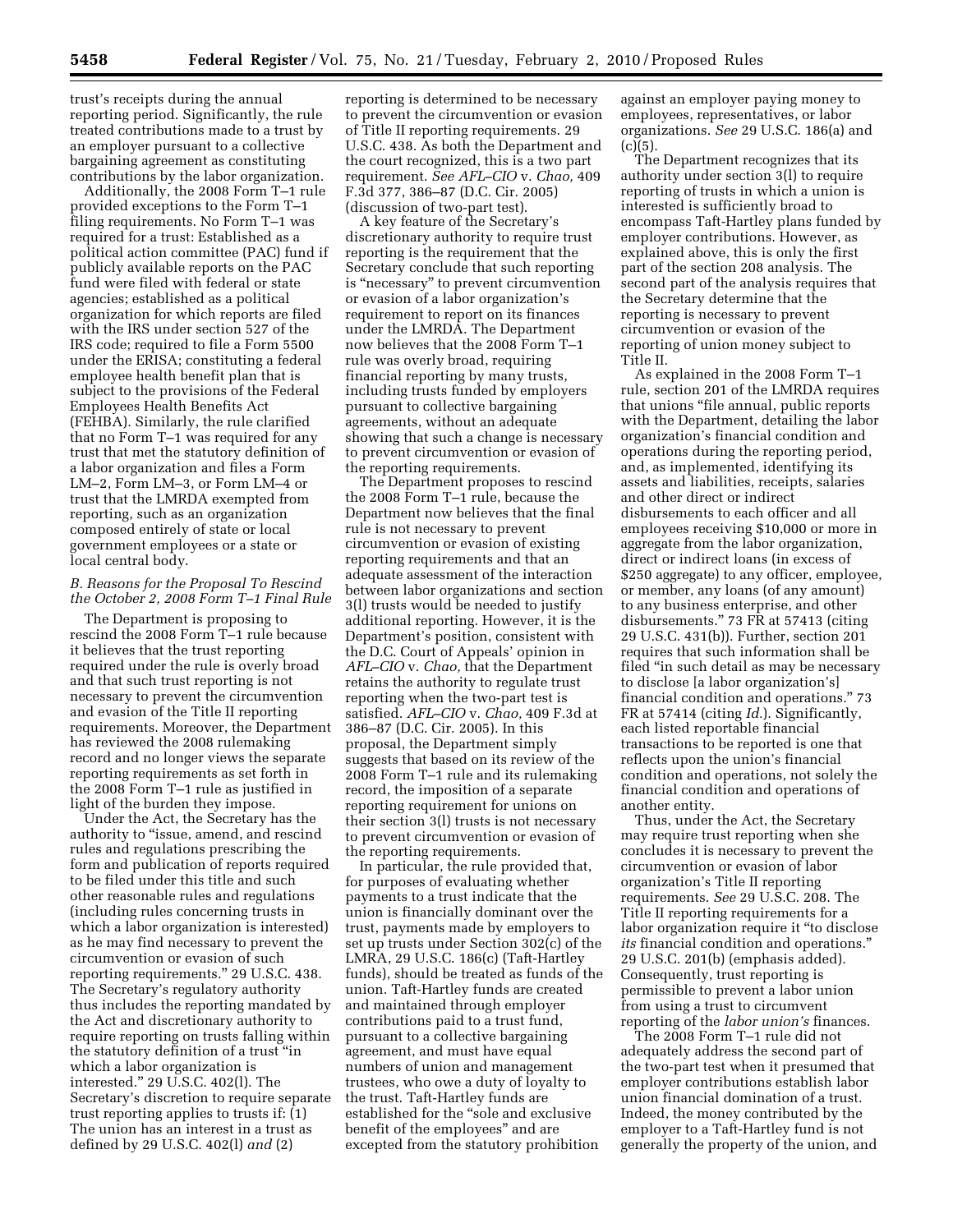thus its disclosure by a union would not ''disclose *its* financial condition and operations.'' 29 U.S.C. 201(b) (emphasis added). Conversely, a union's nondisclosure of such funds would not be an evasion of the union's reporting requirement. Such ordinary employer funds, not within the control of the union, would in no instance be reported by a union under the LMRDA reporting requirements. Such payments are generally paid by the employer to the Taft-Hartley trust for the sole and exclusive benefit of the employees, and it appears that the payment and use of these moneys would not ordinarily relate to the condition and operations of the union. Consequently, the Department now believes that the 2008 Form T–1 rule was overly broad, requiring reporting in instances where a union is not in a position to use a trust to circumvent or evade its reporting requirement.

In an apparent acknowledgement that the 2008 Form T–1 rule was premised upon policies in addition to preventing circumvention of Title II reporting, the final rule stated that, ''by requiring that labor organizations file the Form T–1 for specific section 3(l) trusts, labor organization members and the public will receive some of the same benefit of transparency regarding the trust that they now receive under the Form LM–2, thereby preventing a labor organization from using the trust to circumvent or evade its reporting requirements.'' 73 FR at 57413. This rationale indicates that the rule may have provided for more general reporting than would be ''necessary to prevent'' the circumvention of LMRDA reporting requirements.

The 2008 NPRM asserted that ''money paid into the trusts reflects payments that otherwise could be made directly to employees as wages, benefits, or both, but for their assignment to the trusts.'' 73 FR 11761 (NPRM) 73 FR 57417 (final rule). Assuming this is so, these underlying wages and benefits would not have been reported on a Form LM–2. Therefore it is not apparent that payment of these wages and benefits to a trust involves the circumvention or evasion of Title II reporting, regardless of the purported control a union exercises with an employer concerning such a trust. Thus, with respect to these funds, it is not clear from the final rule how the Form T–1 "provides transparency of *labor organization finances* and effectuates the goals of the LMRDA.'' (emphasis added) 73 FR 57414.

In addition, the final rule states that the Form T–1 will prevent union officials or others with influence over

the union from "avoid[ing], simply by transferring money from the labor organization's books to the trust's books, the basic reporting obligation that would apply if the funds had been retained by the labor organization.'' 73 FR 57414. The Department acknowledges that such transfers of money to a Taft-Hartley trust may constitute circumvention or evasion of the union's reporting requirements, but the final rule did not distinguish between those Taft-Hartley trusts that are exclusively funded by employers from those in which the union does transfer money. Only in the latter instance would the Form T–1 capture a union's circumvention of its Title II reporting requirements. Instead, the final rule covers all Taft-Hartley plans through its ''financial domination'' test.

In *AFL–CIO* v. *Chao,* the Court of Appeals for the D.C. Circuit held that the first "Form T-1 reaches information unrelated to union reporting requirements and mandates reporting on trusts even where there is no appearance that the union's contribution of funds to an independent organization could circumvent or evade union reporting requirements.'' *AFL–CIO* v. *Chao,* 409 F.3d at 389. The Department proposes that the 2008 Form T–1 rule may be overly broad in the same manner, requiring many labor organizations to file the Form T–1 for independent trusts, even where there is no apparent means by which the union could use the trust as a means of circumventing or evading its Title II reporting requirements.

In sum, the Department proposes to withdraw the rule implementing the Form T–1, because it believes that the trust reporting required under the rule is overly broad and is not necessary to prevent the circumvention and evasion of the Title II reporting requirements. The Department invites comments on its proposal to rescind the 2008 Form T–1 rule.

#### **IV. Proposal To Reinstate Subsidiary Organization Reporting on the Form LM–2**

As part of the requirement to report on independent trusts, the 2008 Form T–1 rule established Form T–1 reporting obligations for labor union subsidiary organizations, entities wholly owned, controlled, and financed by a single union. The Department believes that a substantial number of Form T–1 reports it would have received would have been for subsidiary organizations. During the 2004 reporting year, the last year in which unions filed annual reports on the old Form LM–2, approximately 1,087 filers indicated that they had at

least one subsidiary organization. Additionally, in the Department's experience about half of the approximately 100 largest labor organizations have multiple subsidiaries, with these 50 unions having about two additional subsidiaries. Thus, the Department estimates approximately 1,187 subsidiaries for Form LM–2 filers (the 1,087 filers with subsidiaries plus an additional 100 for the 50 unions with two additional subsidiaries). Further, the Form T–1 final rule estimated an average of 3,131 Form T–1 reports per fiscal year. 73 FR at 57441. Therefore, the Department estimates that more than one-third of Form T–1 reports would have been for subsidiary organizations. *See* Paperwork Reduction Act Analysis.

Prior to the 2003 Form LM–2 changes, labor organizations were required to report under the Form LM–2 reporting requirements.1 Subsidiary organizations were defined in the Form LM–2 instructions as "any separate" organization of which the ownership is wholly vested in the reporting labor organization or its officers or its membership, which is governed or controlled by the officers, employees, or members of the reporting labor organization, and which is wholly financed by the reporting labor organization.'' *See* pre-2003 Form LM–2 Instructions, Section X.2 This requirement was dropped in the October 2003 modifications to the Form LM–2. *See* 68 FR at 58414. While not made explicit in the final regulation, the Department's assumption at that time was that the prior subsidiary organization reporting would be captured by the new requirement for trust reporting on the Form T–1, which was also introduced in that final rule. This result is implied by the Department's comment in the 2008 Form T–1 rule that ''the Form T–1 closes a reporting gap under the Department's former rule whereby labor organizations were only required to report on 'subsidiary organizations.'" 73 FR at 57412.

However, the Department believes that subsidiary reporting is more appropriate on the Form LM–2, rather than the Form T–1, because subsidiaries are properties of labor organizations similar to any other account, fund, or

 $^{\rm 1}\!$  The 2003 changes retained the requirement for labor organizations to include the receipts of their subsidiaries when determining if they have met the \$250,000 filing threshold. *See* Form LM–2 Instructions, Part II.

<sup>2</sup>The pre-2003 Form LM–2 Instructions can be viewed at *http://www.regulations.gov*.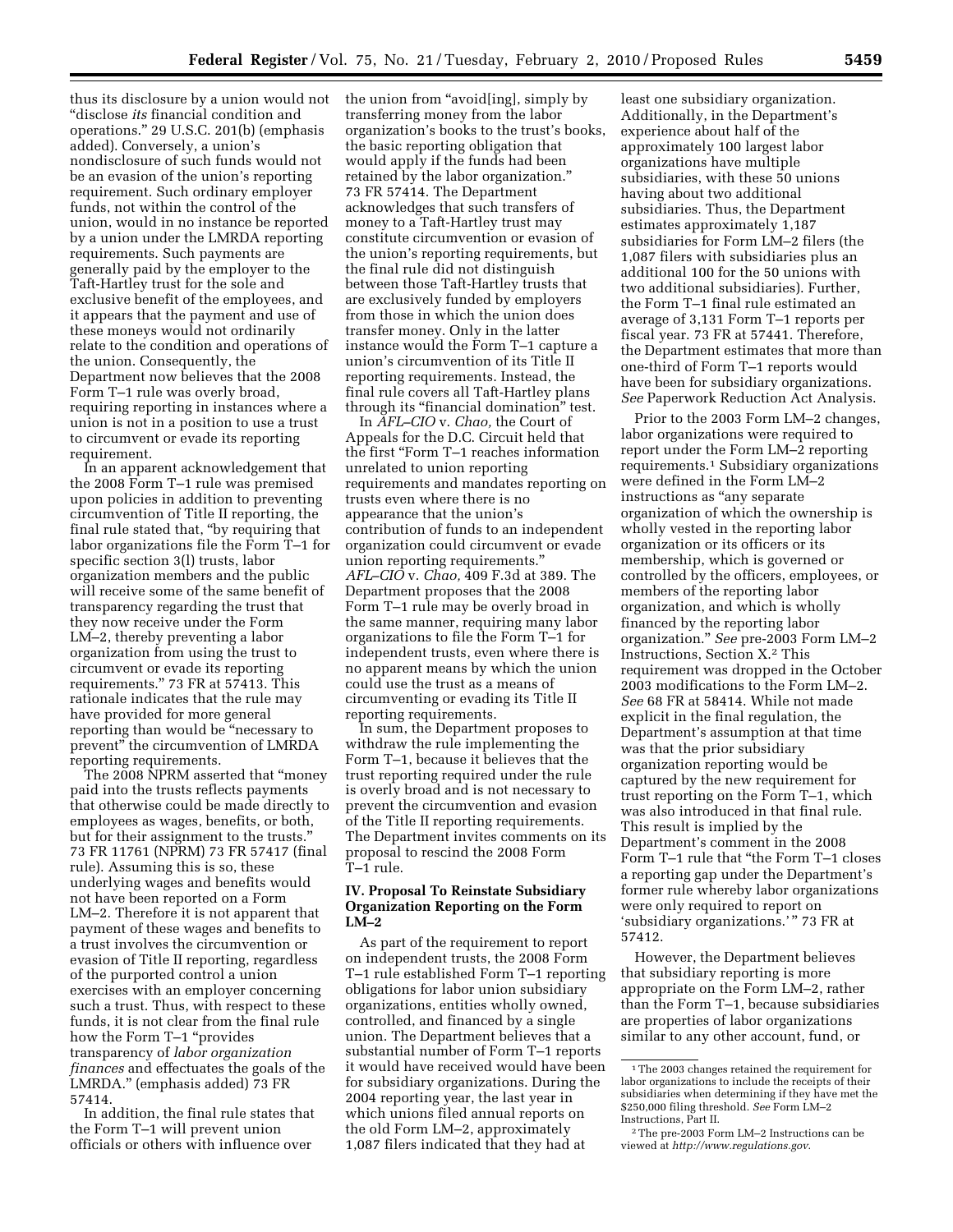asset.3 As a result, for a union's Form LM–2 to be complete, the Department believes that form should contain information on subsidiaries, as this will result in a Form LM–2 reporting scheme that treats all assets of the union uniformly, i.e., with the same reporting threshold and level of itemization. By including subsidiaries on the Form LM–2 and treating all union assets uniformly, the Department believes that the Form LM–2 will produce a more comprehensive and accurate report of a union's financial condition. This proposal would also align the Form LM–2 with the Form LM–3, which was unaffected by the Form T–1 and has continued to include subsidiary reporting. Finally, the inclusion of subsidiaries on the Form LM–2 will alleviate potential misunderstandings relating to the reporting of a union's total annual receipts. Currently, for purposes of determining whether a particular union must file a Form LM–2 (receipts of \$250,000 or more) or a Form LM–3 (receipts less than \$250,000), receipts of subsidiaries are included, even though these receipts are reported on the Form T–1 and are not reported on the Form LM–2. Thus, some unions with subsidiaries are required to file an LM–2, even though they may report receipts of less than \$250,000, once the subsidiary's receipts are subtracted. This may lead to confusion on the part of union members and the public. For these reasons, explained more fully below, the Department proposes that incorporating subsidiaries on the Form LM–2 provides more information about the subsidiaries and a more accurate report of the union as a whole, reducing the potential for misunderstandings by union members and the public.

The 2008 Form T–1 actually reduced the level of disclosure of core union financial activities through subsidiaries. First, the Form T–1 reduces transparency regarding the reporting of assets and liabilities of subsidiary organizations. The Form LM–2 includes Schedules 1 through 10, which require detailed itemization of the union's assets and liabilities. The Form T–1 requires that unions report their assets

and liabilities only in the aggregate at Items 21 and 22. Thus, a report on a subsidiary's assets and liabilities will have more information when the filer uses a Form LM–2, rather than a Form T–1. Second, the Form T–1 reduces the level of transparency and disclosure of these entities, because it has a higher reporting threshold for receipts and disbursements. The Form LM–2 requires that all union assets, liabilities, receipts and disbursements exceeding \$5,000 in value be itemized and reported. The Form T–1 has a reporting threshold of \$10,000. A union, therefore, reporting on a subsidiary's financial transaction will disclose a greater number of transactions using the Form LM–2, as compared to the Form T–1.

The return of subsidiary organizations to the Form LM–2 reporting requirements will restore the prior status quo concerning the financial disclosure of such entities, which was that a union must disclose the financial information of its subsidiary to the same level of detail as other assets of the union, even if the union chose to file a separate Form LM–2 report for the subsidiary or to file an audit for the entity. *See* pre-2003 Form LM–2 Instructions, Section X.

A labor union using the pre-2003 Form LM–2 could report on its subsidiary organizations in one of three ways. The filer could (1) Consolidate the financial information for the subsidiary and the labor organization in a single Form LM–2; (2) file a separate Form-2 report for the subsidiary organization, along with a Form LM–2 for the union; or (3) file along with a Form LM–2 for the union a regular annual report of the financial condition and operations of the subsidiary organization. As explained in more detail below, the Department proposes to allow Form LM–2 filers two options regarding the reporting of their subsidiaries, rather than the three options formerly permitted in the pre-2003 Form LM–2 Instructions. The Department proposes that Form LM–2 filers can either consolidate their subsidiaries' financial information on their Form LM–2 report, or they can file, with their Form LM–2 report, a regular annual report of the financial condition and operations of the subsidiary organization, accompanied by a statement signed by an independent public accountant certifying that the financial report presents fairly the financial condition and operations of the subsidiary organization and was prepared in accordance with generally accepted accounting principles.

The Department proposes to remove one previous option for filers—that of

filing a separate Form LM–2 report with only the subsidiary's financial information. This reporting option, which results in a union filing more than one Form LM–2 report for a single fiscal year, may create confusion for union members and the public. First, because there is only one version of the Form LM–2, it would be difficult to tell whether a report is for a subsidiary, for a labor union, or both and as a result, an individual looking at a union's Form LM–2 may not be aware that the union has a subsidiary, and that a separate form exists for that entity. Second, having an entity that is not a labor organization reporting on a form for labor organizations also may create confusion for the Department. The Department relies upon the database of Form LM–2 filers for informational, policy, and enforcement purposes. To the extent that subsidiary organizations file separate Form LM–2 reports, the Department believes that the data will not accurately reflect the universe of labor organizations. Third, where a union changes its reporting practices, one year including the subsidiary and filing a separate form the next, conducting a year-to-year comparison becomes difficult, which also affects the Department's ability to rely upon the Form LM–2 filer database for policy and enforcement decisions. Finally, in some cases, transparency may be increased when the union and the subsidiary share certain expenses that standing alone fall below the itemization threshold, but when combined in a single report, will then be itemized. In sum, consolidation has the virtue of including all financial information (that of the union and the subsidiary) on one report, which eliminates potential confusion among union members, presents the Department with a more reliable database of Form LM–2 filers, and increases overall transparency. Thus, the Department proposes to permit a union to consolidate on its Form LM–2 the financial information of the union with the financial information of the subsidiary, as well as the option to file a separate financial statement certified by a public accountant. The Department seeks comment on these choices for filers.

At the same time, the Department proposes to revise the Form LM–3 subsidiary organization instructions to conform with the instructions proposed for the Form LM–2. Labor organizations filing Form LM–3 reports are required to report concerning their subsidiary organizations and now have the option of using one of three reporting methods. The Form LM–3 filers may (1)

<sup>3</sup> Indeed, in *U.S.* v. *Hartsel,* the Sixth Circuit held that a charitable organization with a separate notfor-profit tax status constituted a fund of a labor organization for purposes of section 501(c) of the Act, as the union in question created the fund, financed it by soliciting contributions from the members, and managed and controlled it by appointing its officers. *U.S.* v. *Hartsel,* 199 F.3d 812, 819–820 (6th Cir. 1999); *see also U.S.* v. *LaBarbara,*  129 F.3d 81 (2d Cir. 1987) (holding that assets of a not-for-profit building corporation controlled by a union comprise the assets of a labor organization under section 501).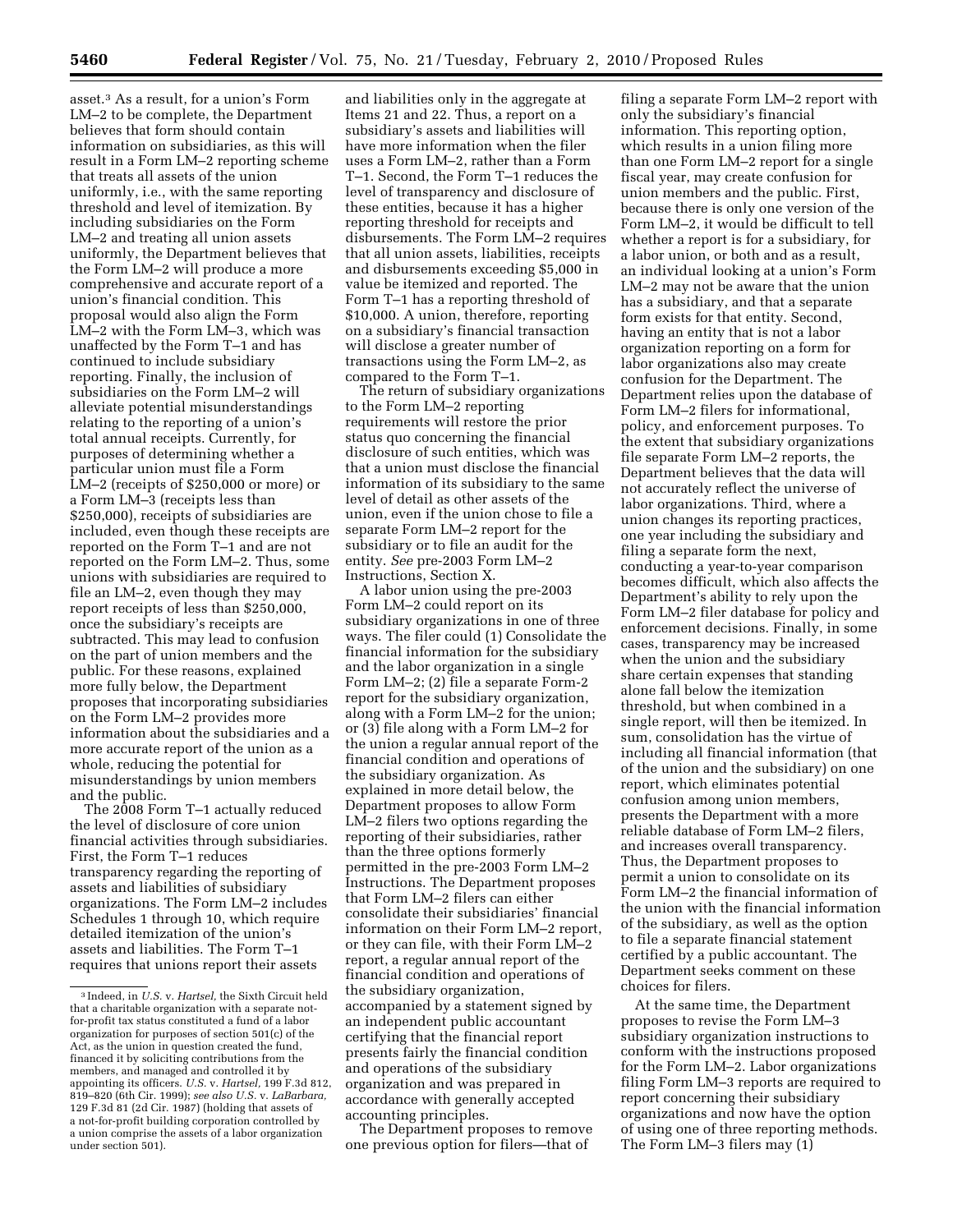consolidate the financial information for the subsidiary organization and the labor organization in a single Form LM–3; (2) file a separate Form-3 report for the subsidiary organization with the union's Form LM–3 report; or (3) file with the union's Form LM–3 report the regular annual report of the financial condition and operations of the subsidiary organization. For the reasons discussed above, the Department proposes to eliminate the second option and seeks comments on this proposal.

#### **V. Specific Proposed Changes to the Form LM–2 and Instructions**

The text of the Form LM–2, its Instructions pertaining to some sections, and certain Schedules will be changed to address the proposal to require reporting of subsidiary organizations. These include Sections II, VIII, X, and XI. The proposed modified instructions are included in an appendix to the NPRM, and the following is a section by section overview of the changes.

*Section II. What Form to File:* The Department proposes to revise the instructions to indicate that all special funds and funds of subsidiary organizations should be included in the ''total annual receipts'' of the labor organization. Cites to revised Section VIII (Funds to be Reported) and Section X (Labor Organizations with Subsidiary Organizations) are included in the proposed instructions. Additionally, the instructions specify that receipts of section 3(l) trusts are not to be included in ''total annual receipts,'' unless such 3(l) trusts are subsidiary organizations of the union. Since the Department proposes to return to the prior Form LM–2 reporting regime for subsidiaries, the proposed instructions remove the current references to trusts that are ''wholly owned, wholly controlled, and wholly financed by the labor organization,'' as such entities are now ''subsidiary organizations.''

*Section VIII—Funds to be Reported:*  The Department proposes to revise this section to remove any reference to the Form T-1, and to clarify that "special purpose funds'' include those of subsidiary organizations (with a cite to revised Section X: Labor Organizations with Subsidiary Organizations).

*Section X—Labor Organizations with Subsidiary Organizations:* The Department proposes to eliminate the current Section X, which provides information on section 3(l) trusts and the Form T–1, replacing this with information on subsidiary organizations, including its definition and the requirement to include its financial information on the Form LM–2, and ways in which a labor organization can

properly report on their Form LM–2 the necessary information about such subsidiaries. The instructions are similar to the pre-2003 instructions for subsidiaries, with the primary difference being that, as explained above, the Department proposes that unions are provided two options instead of three for filing information on subsidiaries: Option one, consolidation, or option two, the attachment of an audit. Unions would not file a separate Form LM–2 report for the subsidiary. The proposed Section X also includes information on what each option requires.

*Section XI—Completing Form LM–2:*  The Department proposes changes to the instructions to Items 10 and 11. The instructions for Item 10 would be changed to remove any reference to the Form T–1, although basic information about the trust would still be required, as would a cite to any report filed for the trust with another government agency, such as the Department's Employee Benefits Security Administration (EBSA).

The Department proposes to split Item 11 into two parts: Item 11(a), which is the current Item 11 referencing political action committees (PACs), and Item 11(b), which would ask unions to indicate if they had a subsidiary organization during the reporting period. The Department believes that since PACs may be subsidiary organizations, it is reasonable to include each of these in the same item on the form. The instructions for Item 11 will become the instructions for Item 11(a), while the proposed new instructions for Item 11(b) will simply state that unions must check this item if they have a subsidiary organization and must detail the name, address, and purpose of each of its subsidiary in Item 69 (Additional Information), including which filing method was chosen. The instructions would also reference proposed Section X of the instructions for more information on subsidiaries.

*Schedules and Instructions for Schedules:* The Department proposes revisions to certain Form LM–2 Schedules and Instructions to reflect the rescission of Form T–1 trust reporting and the reinstatement of subsidiary organization reporting on the Form LM–2, as proposed in the NPRM. Specifically, these Schedules and Instructions include:

• Schedule 5—Investments Other Than U.S. Treasury Securities, Item 6

• Instructions for Schedule 2—Loans Receivable,

• Instructions for Schedule 5— Investments Other Than U.S. Treasury Securities,

• Instructions for Schedule 7—Other Assets, and

• Instructions for Schedule 12— Disbursements to Employees.

The Department seeks comments on its proposed changes to the Form LM–2 and Instructions.

#### **VI. Specific Proposed Changes to the Form LM–3 and Instructions**

The text of the Form LM–3 and Instructions pertaining to some sections will be changed to address the reporting of subsidiary organizations. With respect to the Form, the Department proposes to remove Item 3(c), which currently requires a reporting labor organization to identify if the report is exclusively filed for a subsidiary organization, as the Department proposes to remove this option, as described above. The proposed revised Form LM–3 Instructions include changes to sections VIII and X.

Regarding Section VIII, the only proposed change would clarify that filers have only two options, rather than the current three: Either consolidation or attaching a separate report, that of an audit by a certified public accountant. Filers can no longer attach a separate Form LM–3 for the subsidiary. The proposed Section VIII also references Section X of the Form LM–3 instructions for more information on subsidiaries and subsidiary reporting.

The proposed changes to Section X, Labor Organizations with Subsidiaries, are virtually identical to the changes proposed to the corresponding Section X of the Form LM–2. Specifically, proposed section X would provide information on subsidiary organizations, including its definition and the requirement to include its financial information on the Form LM–3, and ways in which a labor organization can properly report on their Form LM–3 the necessary information about such subsidiaries. The instructions are similar to the current instructions for subsidiaries, with the primary difference being that, as explained above, the Department proposes that unions have only two options instead of three for filing information on subsidiaries: Option one, consolidation, or option two, the attachment of an audit. Unions no longer would have the option of filing a separate Form LM–3 report for the subsidiary. The proposed Section X also includes information on what each option requires.

The Department seeks comments on its proposed revisions to the Form LM– 3 and instructions.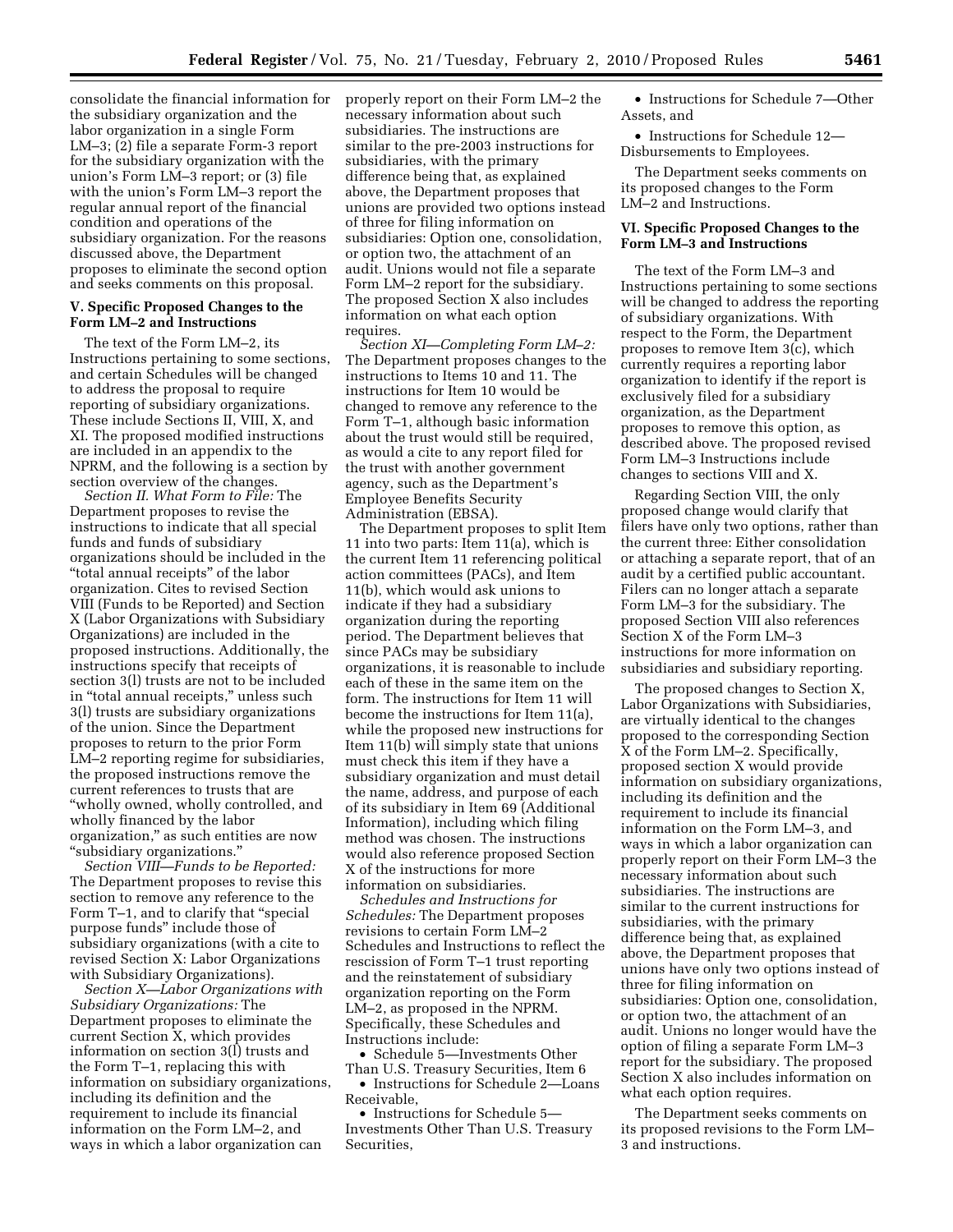#### **VII. Proposal To Revise the Interpretation Regarding Public Sector Intermediate Bodies**

The Department proposes to revise its recently articulated policy regarding LMRDA coverage of certain public sector intermediate bodies, which was based on an interpretation of the definition of "labor organization" found in Section 3(i) and (j) of the LMRDA, 29 U.S.C. 402(i) and (j), by returning to the interpretation the Department held for nearly 40 years. The definitional criteria for "labor organization" in the statute are patently ambiguous, and therefore susceptible to two legally permissible interpretations. *See Alabama Education Ass'n* v. *Chao,* 455 F.3d 386 (D.C. Cir. 2006). The Department now considers, for the reasons set forth below, that its long-held interpretation, which excludes from coverage certain intermediate labor organizations that have as members only public sector local unions, better serves the purposes of the statute. The Department seeks comments from the public on this change.

Between 1963 and 2003, the Department's interpretation of the LMRDA excluded from coverage intermediate labor organizations composed solely of public sector labor unions.4 In 2003, the Department revised its interpretation, thereby imposing on these never-before covered public-sector intermediate bodies financial reporting obligations under the statute.5 The Department's revised statutory interpretation was offered as a construction of the ''which includes''

5Although the revision of the Department's interpretation was initiated in 2002, it was completed in 2003 with the publication of the final rule, 68 FR 58,374 (Oct. 9, 2003). See footnote 7, *infra.* 

clause in Section 3(j)(5), 29 U.S.C. 402(j)(5).6 In its 2003 interpretation the Department read the clause to modify the phrase ''national or international labor organization,'' thus establishing coverage over an intermediate body that did not itself include a private sector local labor organization, so long as the national or international labor organization to which it was subordinate included a private sector labor organization.7 Newly covered intermediate bodies challenged the 2003 interpretation in court, and years of litigation ensued.8 The Department has recently undertaken a review of the revised interpretation of Section 3(i) and (j)(5) adopted in 2003 and the policy justifications for implementing it. The Department now considers that its prior long-standing policy is preferred. This policy is consistent with the conclusion that the 'which includes' condition modifies the statutory list of intermediate bodies, thereby establishing coverage over only those intermediate bodies that are subordinate to a national or international labor organization and that themselves include one or more private sector labor organizations. The Department seeks input from the public on this issue.

The grounds for the Department's 2003 interpretative change have been the subject of significant criticism during the rulemaking and litigation processes. During the comment period for the NPRM, several labor

7See Labor Organization Annual Financial Reports, 67 FR 79,280 (Dec. 21, 2002) (NPRM); Labor Organization Annual Financial Reports, 68 FR 58,374 (Oct. 9, 2003) (Final Rule); Labor Organization Annual Financial Reports Policy Statement; Interpretation, 72 FR 3735 (Jan. 26, 2007) (court-ordered analysis supporting Department's interpretative change).

8*See Alabama Education Ass'n* v. *Chao,* 2005 WL 736535 (D.D.C. Mar 31, 2005) (holding new interpretation invalid); 455 F.3d 386 (2006) (reversing lower court and remanding to Department for further explanation of policy justifications for new interpretation); 539 F.Supp 2d 378 (D.D.C. 2008) (upholding Department's policy justification for interpretive change), 595 F.Supp. 2d 93 (D.D.C. 2009) (denial of reconsideration). The plaintiff state affiliates have appealed the most recent decision of the district court in this litigation, but on May 5, 2009, the DC Circuit granted the Department's motion to stay the appeals pending resolution of this regulatory proceeding.

organizations, including the AFL–CIO, the American Federation of Teachers (AFT), the National Education Association (NEA) and the International Association of Firefighters, challenged the change in interpretation. The primary contention of these comments was that the Department's interpretation improperly expanded the statute's wellestablished coverage limitations over private-sector labor organizations to include those labor organizations that had no private sector members at all. For instance, the NEA noted that although its local affiliates primarily represent public school teachers, certain local affiliates also represent a small number of private-sector employees, and this fact justified the national organization's coverage under the LMRDA. However, with regard to its state-level affiliates, the NEA indicated that the new interpretation would impose significant recordkeeping and reporting burdens on state labor organization affiliates that are composed only of public sector members. The AFT's comment similarly criticized the Department for over-reaching with regard to state-level affiliates composed solely of public-sector members. Labor organization commenters also criticized the legal reasoning behind the Department's new interpretation.

The textual basis for the Department's revised interpretation was upheld by the Court of Appeals for the DC Circuit, but not without skepticism. *See Alabama Education,* 455 F.3d at 396 (plaintiff labor organizations ''may have the better reading of the statute \* \* \*").<sup>9</sup> Ultimately, the appellate court determined that the Department's new statutory interpretation was not supported by a justification adequate to sustain the policy change, and thus the court remanded the case to the Department for further explanation of the policy rationale supporting the changed interpretation. *Id.* at *396–397.*  In reviewing the Department's newly developed policy rationale on remand, the district court stated that it would withhold comment on whether ''the Secretary is hitting a gnat with a hammer[,]'' suggesting that the labor

<sup>4</sup>Section 3(i) of the LMRDA, 29 U.S.C. 402(i), defines a "labor organization" as (1) any organization ''engaged in an industry affecting commerce \* \* \* in which employees participate and which exists for the purpose, in whole or in part, of dealing with employers concerning grievances, labor disputes, wages, rates of pay, hours, or other terms or conditions of employment,'' or (2) ''any conference, general committee, joint or system board, or joint council so engaged which is subordinate to a national or international labor organization other than a State or local central body.'' The first clause of Section 3(i) applies to entities that exist, at least in part, to deal with employers concerning terms and conditions of employment. Although "employer" is defined broadly in the Act, the United States, States and local governments are expressly excluded from this definition. 29 U.S.C. 402(e). Thus, an organization is not covered under the first clause of Section 3(i), which requires that the organization deal with a statutory "employer," if it deals only with federal, state or local governments. The second clause of the definition applies to conferences, general committees, joint or system boards or joint councils—entities that are known as ''intermediate'' labor organizations. See 29 CFR 451.4(f).

<sup>6</sup>Section 3(j) of the LMRDA, 29 U.S.C. 402(j), sets forth the circumstances under which labor organizations will be ''deemed to be engaged in an industry affecting commerce'' under the Act. In particular, Section 3(j)(5) of the Act provides that an intermediate labor organization is deemed ''engaged in an industry affecting commerce'' if it is ''a conference, general committee, joint or system board, or joint council, subordinate to a national or international labor organization, *which includes* a labor organization engaged in an industry affecting commerce within the meaning of any of the preceding paragraphs of this subsection, other than a State or local central body.'' 29 U.S.C. 402(j)(5) (emphasis added).

<sup>9</sup>The court reviewed the Department's interpretation under the ''two-step analysis'' of *Chevron, U.S.A., Inc.* v. *Natural Resources Defense Council,* 467 U.S. 837 (1984). Addressing Chevron's step one, the Court concluded that the text of Section 3(j)(5) and the application of the ''which includes'' clause was ambiguous, and that the LMRDA's legislative history "merely confirm[ed] the inherent ambiguity of the statute.'' 455 F.3d at 394 and n.\*. Accordingly, the Court concluded that nothing in LMRDA Section 3 ''forecloses the possibility that a body without private sector members may be subject to the LMRDA if it is subordinate to or part of a larger organization that does have private sector members.'' *Id.* at 394–395.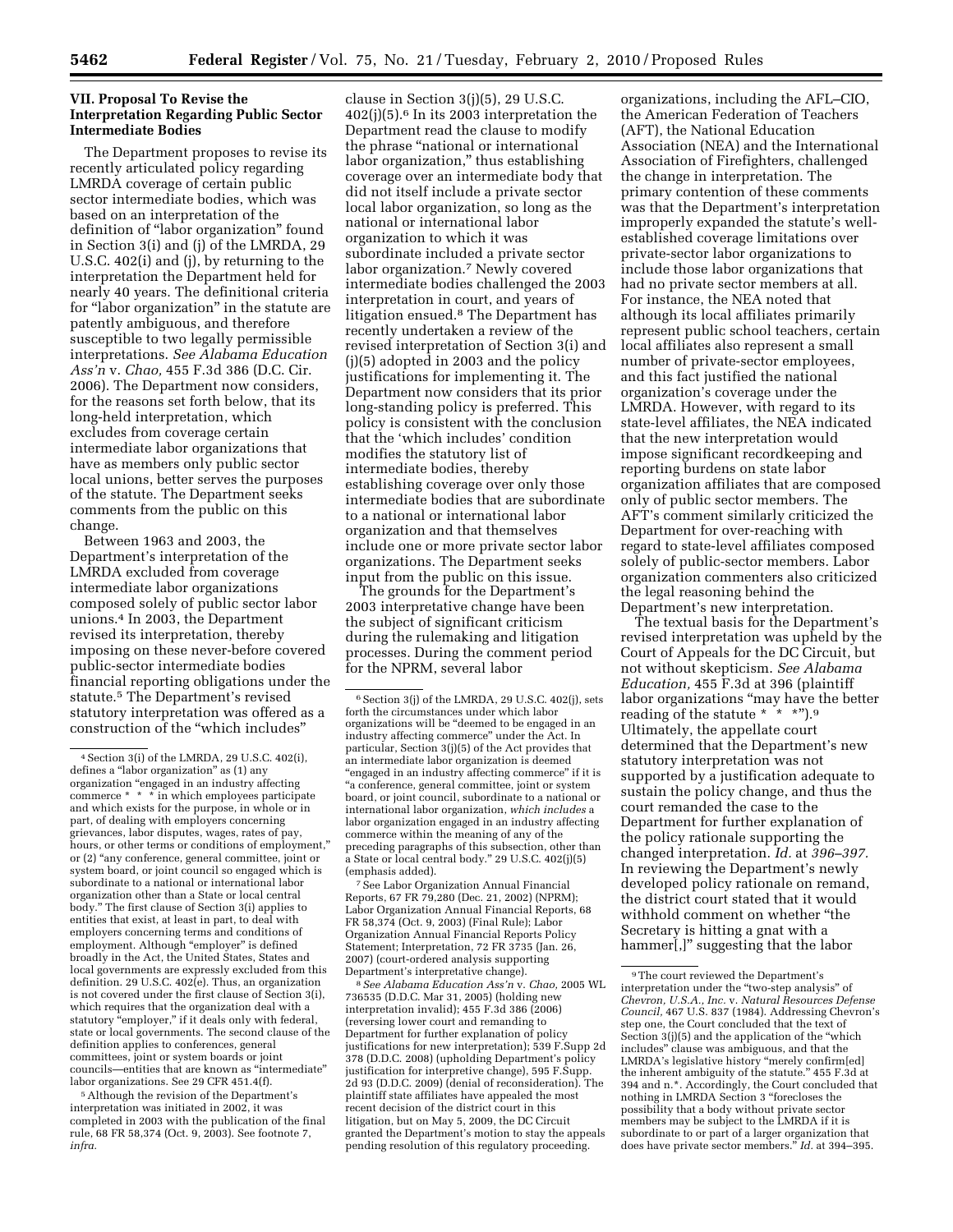organization transparency problems identified by the Department were insignificant in comparison to the demands of coverage imposed on the newly covered intermediate labor unions. *Alabama Education,* 539 F.Supp.2d at 385. The district court also noted that the State affiliates' challenges to the Department's policy justifications raise "serious issues" that "might convince the court, were it the [policy] decisionmaker'' and not limited by a narrow standard of review, to reject the Department's rationales for the new interpretation. *Id.* at 379. The limited nature of the court's review also caused the district court to overlook the ''multitude of practical objections'' to the new policy. *Id.* at 380 n. 2.

Unlike the reviewing courts, the Department's role as administrator of the statute is not so circumscribed that it can or should continue to ignore the "serious issues" or "multitude of practical objections'' associated with the policy shift. Indeed, the Department's administrative and enforcement functions demand a reevaluation of the policy underlying its 2003 interpretation in light of the criticisms from both the regulated community and the reviewing courts. Therefore, the Department now considers other factors that militate against the imposition of the LMRDA, including its reporting obligations, on intermediate labor organizations without private sector members.

It is well-settled that the LMRDA was enacted to promote democracy and transparency in labor organizations that act on behalf of employees employed in the private sector. 29 U.S.C. 401(b), (c). It is equally settled that Congress intended to exclude from coverage local, national, and international labor organizations representing only employees in the public sector, and the overall thrust of the statute comports with that private-sector-only coverage. *See Alabama Education,* 455 F.2d at 394–95; *see also Thompson* v. *McCombe,* 99 F.3d 352, 353 (9th Cir. 1996) (''A labor organization composed entirely of public sector employees is not a labor organization for purposes of the LMRDA.'').

Nevertheless, the Department justified its 2003 policy shift in part by suggesting that reading the statute's coverage provisions as broadly as possible offered increased transparency and accountability. 72 FR at 3738. Transparency and accountability of labor organizations are indeed valued goals, but they are not the sole, overriding purpose of the statute, and LMRDA coverage for the purpose of reporting and disclosure also exposes

covered labor organizations to the full scope of federal regulation under the Act. Taken as a whole, the Department's 2003 policy shift lacks consistency and coherence. For example, the Department's 2003 policy shift resulted in the coverage of wholly public sector intermediate bodies, although not wholly public sector international or local unions. Upon reconsideration, the proper balance between the goals of robust union transparency and limited regulation of public sector unions should not result in an illogical dichotomy between types of public sector labor unions or reporting burdens that hinge solely on the particular tier a public sector union is placed. The Department now concludes that when enlarged coverage for more expansive transparency is balanced with the emphasis on minimizing regulatory burdens on unions representing exclusively public sector employees, it is not the better policy alternative.

The Department noted as an additional justification for its 2003 policy shift that labor organizations' structural and financial complexity has increased in recent decades, and this complexity supported the expansion of coverage. 72 FR at 3738. The district court reviewing the Department's policy rationales described this explanation as "entirely a make-weight." 539 F.Supp. 2d at 384. Indeed, upon reexamination, the Department's theory that local union members not only need to, but want to, ''ascertain[] the endpoint of his or her dues cast into the stream of affiliate expenditures'' in order to assure financial regularity, *id.,* overstates the ends to which one must go to sustain labor organization transparency and accountability. There has been no clear indication that such meticulous tracing of individual membership dues ''in the stream of expenditures'' is required to understand a labor organization's financial state.

In support of the 2003 policy shift, and in part to address the congressional concern that wholly public sector unions be excluded from the Act, the Department provided data that traced ''to the endpoint'' dues of local union members employed in the private sector to their locals' national affiliate and back to the newly covered public sector intermediate affiliates. These data purportedly strengthened the tenuous link between undisputedly covered labor organizations representing employees in the private sector and their public sector intermediate affiliates. Thus, the Department's expansion of coverage was justified to require ''the disclosure of assets and expenditures of intermediate labor

bodies whose funds are derived, at least in part, from private sector employees.'' 72 FR at 3739. Furthermore, the Department intended that this tracing of money would illustrate that ''the socalled 'wholly public sector' intermediate body loses that attribute to a great extent (despite its composition) when it is subordinate to, and accepting contributions from, covered national and international labor organizations whose funds are derived, in part, from employees in the private sector.'' 72 FR at 3737.

In justifying the 2003 policy choice, the Department examined the incoming local membership contributions and outgoing disbursements of only two national labor organizations to conclude, as a broad proposition, that all public sector intermediate affiliates subordinate to a covered national or international labor organization should be covered. In one of the two cases, the money distributed by the national labor organization to the state affiliate was minute—just \$15,000—as compared to both the disbursing national's and the receiving state affiliate's multimillion dollar budgets. The second national labor organization examined collected dues from local affiliates representing employees in the private sector and then routinely made disbursements to many of its state affiliates. However, that union subsequently implemented measures to keep private sector dues money in a separate segregated fund that is not disbursed to wholly public sector intermediate bodies. Any meaningful link between the union's private sector funds and the financial operations of its public sector intermediate bodies, at first somewhat tenuous and theoretical, is now remote. The Department would not, of course, base this proposed rule on the current (and perhaps temporary) practices of a single union. The original rule, however, was based on only two examples concerning the flow of money in two unions.

Where a rulemaking is to be supported by data, and those data are offered as proof of a problem, weakness and deficiencies in the data cast doubt on the necessity of the asserted policy. As a result, a second look at the data relied upon by the Department to bolster its 2003 interpretative change appears not to support the conclusion that ''following dues to their endpoint'' justifies "the so-called 'wholly public sector' intermediate body'' losing that attribute, thus warranting the expansion of LMRDA coverage undertaken by the Department in 2003. Rather, the Department concludes that the stated concern should be sustained only if an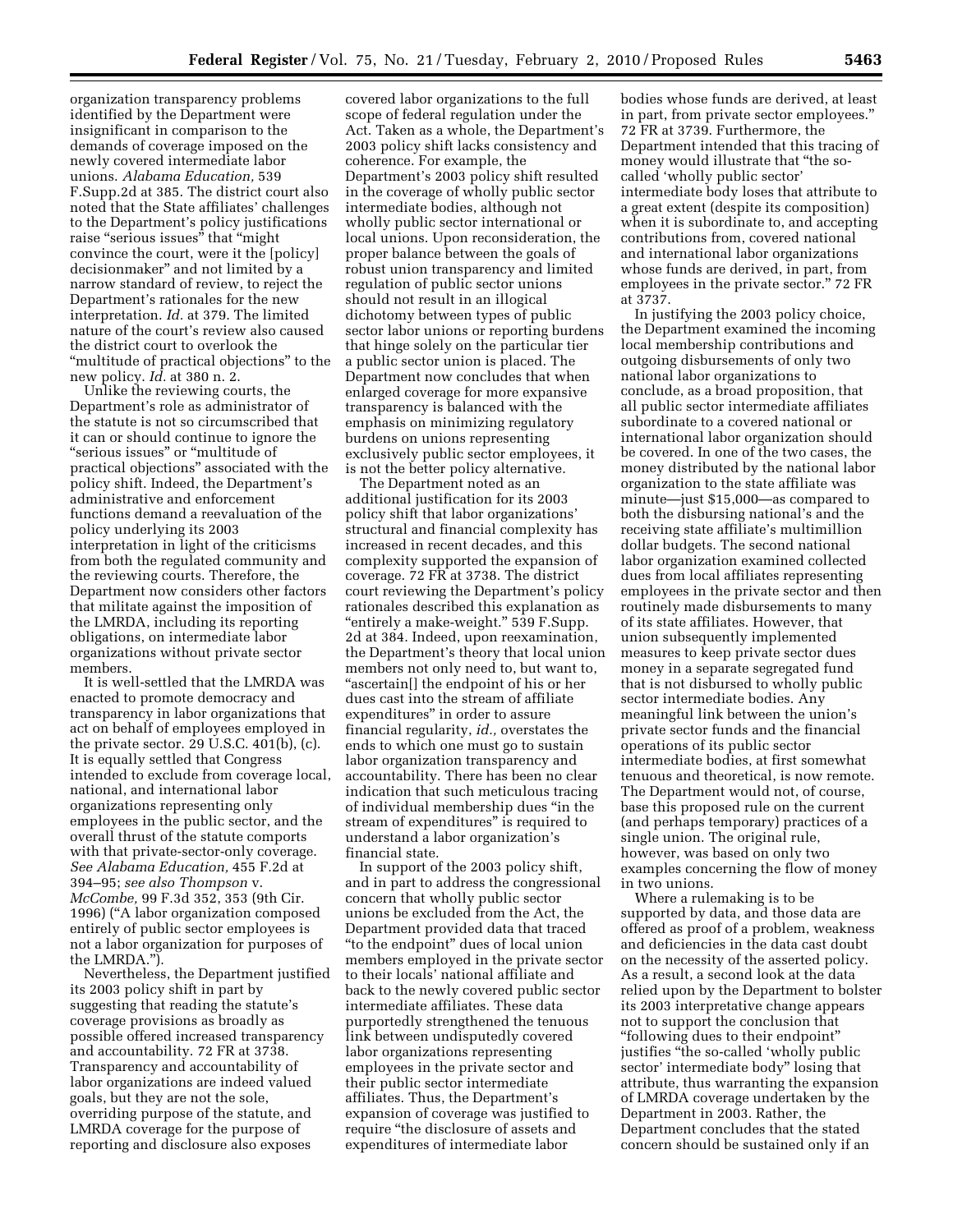analysis of a broader array of national and international labor organizations, which have both local members employed in the private sector and state affiliates composed of members in the public sector, reflects more than a *de minimis* financial association between the two. We now believe that the data upon which the Department relied in its 2007 Policy Statement do not adequately demonstrate such an association.

A second look at the ''dues endpoint'' theory and data also indicates that the 2003 coverage expansion is overly broad. Despite the stated rationale that the coverage expansion was justified by following membership dues from local union members in the private sector to state affiliates, the change in interpretation would result in significant and costly reporting obligations on some public sector intermediate bodies that may not receive any private-sector membership dues from their national affiliate. This overbreadth problem is clear as it pertains to the national labor organizations examined by the Department in its policy statement, which have state affiliates that receive no disbursements from the national organization but which would nevertheless be required to submit annual financial reports. In addition, the overly broad result may well pertain to other intermediate labor organizations that were not the subject of the Department's purported empirical analysis and that do not receive disbursements from their national affiliate or, if they do, such disbursements may not be derived from dues of local members employed in the private sector.

As noted above, given the nature of the data presented, the scope of the private-sector-dues-to-public-affiliate scenario may be *de minimis,* and the fix undertaken to address it appears burdensome and overbroad *Alabama Education,* 539 F.Supp.2d at 385. In this new light, the Department proposes a return to its prior interpretation regarding the statutory criteria governing the coverage of intermediate bodies. The Department invites comments on this proposal.

#### **VIII. Regulatory Procedures**

#### *Executive Order 12866*

This proposed rule has been drafted and reviewed in accordance with Executive Order 12866, section 1(b), Principles of Regulation. In the Paperwork Reduction Act (PRA) analysis below, the Department estimates that the proposed rule will

result in a total burden on labor unions of less than \$3 million. In addition, we believe that the elimination of the Form T–1 reporting requirements will significantly reduce compliance costs for labor organizations. In our 2008 final rule, for example, we estimated that the projected total cost on filers in the first year would be over \$15 million in the first year and at least \$8 million in subsequent years. This rule is a significant regulatory action and was reviewed by the Office of Management and Budget.

#### *Unfunded Mandates Reform*

This proposed rule will not include any Federal mandate that may result in increased expenditures by State, local, and tribal governments, in the aggregate, of \$100 million or more, or in increased expenditures by the private sector of \$100 million or more.

#### *Small Business Regulatory Enforcement Fairness Act of 1996*

This proposed rule is not a major rule as defined by section 804 of the Small Business Regulatory Enforcement Fairness Act of 1996. This rule will not result in an annual effect on the economy of \$100,000,000 or more; a major increase in costs or prices; or significant adverse effects on competition, employment, investment, productivity, innovation, or on the ability of the United States-based companies to compete with foreignbased companies in domestic and export markets.

#### *Executive Order 13132 (Federalism)*

The Department has reviewed this proposed rule in accordance with Executive Order 13132 regarding federalism and has determined that the proposed rule does not have federalism implications. Because the economic effects under the rule will not be substantial for the reasons noted above and because the rule has no direct effect on states or their relationship to the federal government, the rule does not have "substantial direct effects on the States, on the relationship between the national government and the States, or on the distribution of power and responsibilities among the various levels of government.''

#### *Analysis of Costs for Paperwork Reduction Act and Regulatory Flexibility Act*

In order to meet the requirements of the Regulatory Flexibility Act (RFA), 5 U.S.C. 601 et seq., Executive Order 13272, and the PRA, 44 U.S.C. 3501 et seq., and the PRA's implementing regulations, 5 CFR Part 1320, the

Department has undertaken an analysis of the financial burdens to covered labor organizations associated with complying with the requirements contained in this proposed rule. The focus of the RFA and Executive Order 13272 is to ensure that agencies "review" rules to assess and take appropriate account of the potential impact on small businesses, small governmental jurisdictions, and small organizations, as provided by the [RFA].'' Executive Order 13272, Sec. 1. The more specific focus of the PRA is ''to reduce, minimize and control burdens and maximize the practical utility and public benefit of the information created, collected, disclosed, maintained, used, shared and disseminated by or for the Federal government.'' 5 CFR 1320.1.

Compliance with the requirements of this proposed rule involves essentially information recordkeeping and information reporting tasks. Therefore, the overall impact to covered labor organizations, and in particular, to small labor organizations that are the focus of the RFA, is essentially equivalent to the financial impact to labor organizations assessed for the purposes of the PRA. As a result, the Department's assessment of the compliance costs to covered labor organizations for the purposes of the PRA is used as a basis for the analysis of the impact of those compliance costs to small entities addressed by the RFA. The Department's analysis of PRA costs, and the quantitative methods employed to reach conclusions regarding costs, are presented here first. The conclusions regarding compliance costs in the PRA analysis are then employed to assess the impact on small entities for the purposes of the RFA analysis, which follows.

#### *Paperwork Reduction Act*

This statement is prepared in accordance with the Paperwork Reduction Act of 1995, 44 U.S.C. 3501. As discussed in the preamble, this proposed rule would implement an information collection that meets the requirements of the PRA in that: (1) The information collection has practical utility to labor organizations, their members, other members of the public, and the Department; (2) the rule does not require the collection of information that is duplicative of other reasonably accessible information; (3) the provisions reduce to the extent practicable and appropriate the burden on labor organizations that must provide the information, including small labor organizations; (4) the form, instructions, and explanatory information in the preamble are written in plain language that will be understandable by reporting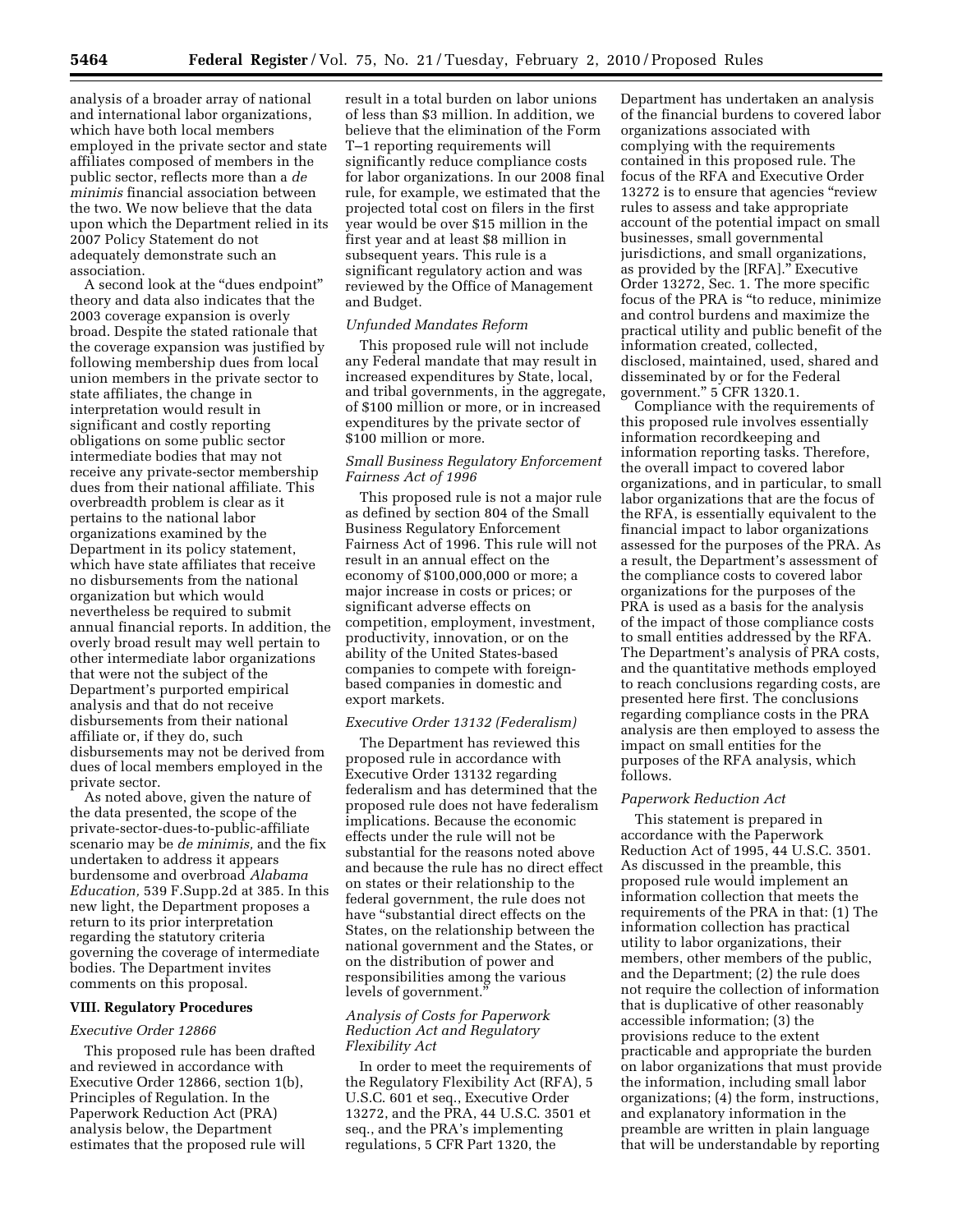labor organizations; (5) the disclosure requirements are implemented in ways consistent and compatible, to the maximum extent practicable, with the existing reporting and recordkeeping practices of labor organizations that must comply with them; (6) this preamble informs labor organizations of the reasons that the information will be collected, the way in which it will be used, the Department's estimate of the average burden of compliance, the fact that reporting is mandatory, the fact that all information collected will be made public, and the fact that they need not respond unless the form displays a currently valid OMB control number; (7) the Department has explained its plans for the efficient and effective management and use of the information to be collected, to enhance its utility to the Department and the public; (8) the Department has explained why the method of collecting information is ''appropriate to the purpose for which the information is to be collected''; and (9) the changes implemented by this rule make extensive, appropriate use of information technology ''to reduce burden and improve data quality, agency efficiency and responsiveness to the public.'' 5 CFR 1320.9; see also 44 U.S.C. 3506(c).

#### *A. Summary of the Rule: Need and Economic Impact*

The following is a summary of the need for and objectives of the proposed rule. A more complete discussion of various aspects of the proposal is found in the preamble.

The proposed rule would rescind the Form T–1 Trust Annual Report established by final rule on October 2, 2008, and would amend the Form LM– 2 Labor Organization Annual Report to require unions to include on that report information concerning its wholly owned, controlled, and financed subsidiary organizations. (Under the Form T–1 reporting regime, these subsidiaries would have been included on a Form T–1 report, rather than on the union's annual report.). The proposed rule also would amend the Form LM–3 Labor Organization Annual Report to conform its subsidiary organization reporting to those proposed for the Form LM–2. Finally, the proposed rule also would return the Department to a prior interpretation of the Labor-Management Reporting and Disclosure Act (LMRDA), which excludes wholly public sector intermediate bodies from coverage under the Act. *See* section 3(j)(5), 29 U.S.C. 402(j)(5).

The LMRDA was enacted to protect the rights and interests of employees,

labor organizations and the public generally as they relate to the activities of labor organizations, employers, labor relations consultants, and labor organization officers, employees, and representatives. Provisions of the LMRDA include financial reporting and disclosure requirements for labor organizations and others as set forth in Title II of the Act. See 29 U.S.C. 431–36, 441. Under Section 201(b) of the Act, 29 U.S.C. 431(b), labor organizations are required to file for public disclosure annual financial reports, which are to contain information about a labor organization's assets, liabilities, receipts, and disbursements.

The Department has developed several forms to implement the union annual reporting requirements of the LMRDA. The reporting detail required of labor organizations, as the Secretary has established by rule, varies depending on the amount of the labor organization's annual receipts. The Form LM–2 Annual Report, the most detailed of the annual labor organization reports, and that required to be filed by labor organizations with \$250,000 or more in annual receipts, must include reporting of loans to officers, employees and business enterprises; payments to each officer; and payments to each employee of the labor organization paid more than \$10,000, in addition to other information. The Secretary also has prescribed simplified annual reports for smaller labor organizations. Form LM–3 may be filed by unions with \$10,000 or more, but less than \$250,000 in annual receipts, and Form LM–4 may be filed by unions with less than \$10,000 in annual receipts.

On October 2, 2008, the Department issued a final rule establishing the Form T–1 Trust Annual Report, which prescribes the form and content of annual reporting by unions concerning entities defined in Section 3(l) of the LMRDA as ''trusts in which a labor organization is interested.'' 73 FR 57412. Prior to the implementation of the Form T–1 rule, the Department's LMRDA reporting program had not provided for separate trust reporting by unions. The objective of this proposed rule is to rescind the Form T–1 Trust Annual Report, as the Department has determined that it is overbroad, and not necessary to prevent the circumvention and evasion of the Title II requirements. The proposed rule also would reinstate a requirement for subsidiary organization reporting on Form LM–2.

The Form T–1 includes the requirement to report subsidiaries of labor organizations, which the Department defines as ''any separate

organization of which the ownership is wholly vested in the reporting labor organization or its officers or its membership, which is governed or controlled by the officers, employees, or members of the reporting labor organization, and which is wholly financed by the reporting labor organization.'' *See* Form LM–3 Instructions, Part X, Labor Organizations With Subsidiary Organizations). The Department continues to hold the view that reporting all subsidiaries is necessary for members and the public to have an accurate understanding of a particular labor organization's financial condition. The Department believes that without the inclusion of the financial information for all subsidiaries, the financial disclosures on the Form LM–2 will be incomplete. The subsidiary is an asset of the labor organization, and a viewer of the report would not get an accurate understanding of the union's finances without the inclusion of the subsidiary. Therefore, with the proposed rescission of the Form T–1, the Department also proposes to require that labor organizations include with or within their Form LM–2 reports information concerning their subsidiary organizations.

Prior to the Department's development of the concept of the trust annual report, the Department's regulations required unions to report information on subsidiaries on their Form LM–2 reports. This requirement was revoked by revisions to the Form LM–2 in 2003. Labor Organization Annual Financial Reports, 68 FR 58374 (Oct. 9, 2003). The return of subsidiary organizations to the Form LM–2 reporting requirements would improve the amount of financial disclosure of such entities, as compared to the disclosure provided on the Form T–1, as the Form T–1 has no equivalent to the Form LM–2 assets and liabilities Schedules 1–10, and the itemization threshold for receipts and disbursements on the Form LM–2 is \$5,000 while that on the Form T–1 is \$10,000. Under the proposal, and as the pre-2003 Form LM–2 had long required, a union must disclose the financial information of its subsidiary to the same level of detail as other funds of the union, including details regarding assets and liabilities not required to be reported on the Form T–1.

The Department proposes to make available to Form LM–2 filers two options regarding the reporting of their subsidiaries, rather than the three options formerly permitted in the pre-2003 Form LM–2 Instructions. First, the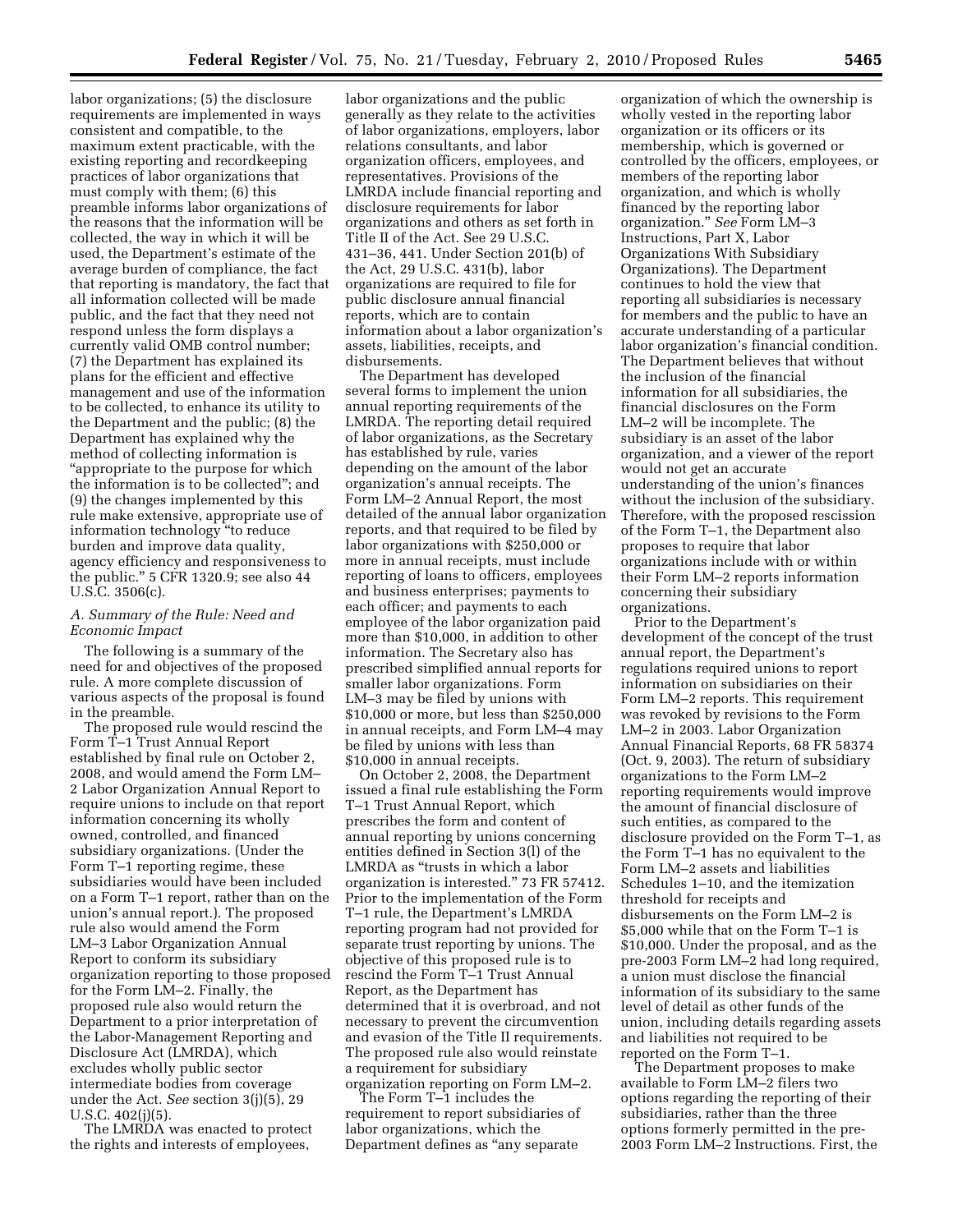Department proposes that a labor union may consolidate its subsidiaries' financial information with the union's financial information on its Form LM–2 report. Alternatively, the Department proposes that a labor union can file, with its Form LM–2 report, a regular annual report of the financial condition and operations of each subsidiary organization, accompanied by a statement signed by an independent public accountant certifying that the financial report presents fairly the financial condition and operations of the subsidiary organization and was prepared in accordance with generally accepted accounting principles. When choosing to file a separate accountant's report, the union would be required also to include information regarding loans payable and payments to union officers and employees in the same detail required by the Form LM–2 instructions on the related schedules (Schedules 1, 11, and 12).

The Department proposes not to reinstate a third option previously available on Form LM–2: that of filing a separate Form LM–2 report on each subsidiary organization. In the Department's experience, the filing of a separate Form LM–2 in addition to the union's primary report creates confusion for union members and others viewing the reports in that the form is designed for unions, not segregated funds and assets. Moreover, a union must file one Form LM–2 report per fiscal year, and the filing of multiple forms by a union for its subsidiaries creates confusion as to which one is the primary form. While consolidation contains some risk of confusion, the Department's experience is that combined reports are easier to follow than separate reports. This is a particularly appropriate and desirable option for some unions with subsidiaries that perform traditional union operations, such as strike funds and other special union funds. Thus, the Department proposes to preserve this option for Form LM–2 filers.

To remain consistent with the proposed reporting options available for Form LM–2 filers, the Department also proposes to revise the Form LM–3 instructions regarding the reporting of subsidiary organizations. Form LM–3 filers will have the same two options to report required information about subsidiaries as the Form LM–2 filers, and the reporting unions' option to file a separate Form LM–3 report on a subsidiary organization will likewise be eliminated. Again, this would avoid potential confusion for the public and would align the Form LM–3 subsidiary

reporting regime with that proposed for Form LM–2 filers.

The obligation to report on the Form T–1 constituted an increase in reporting burdens for those labor organizations with reportable trusts. Given that increase, and as stated more fully below, this proposed rule represents a net reduction in the total filing burden for Form LM–2 filers, as the rescission of the Form T–1 removes the information collection burden associated with that form and replaces it with the reinstatement of subsidiary organization reporting, which presents only a small increase in the total Form LM–2 reporting burden. As demonstrated in the 2008 Form T–1 rule, the Form T–1 represented a total burden, for the estimated 2,292 Form LM–2 filers affected by the rule, of approximately 423,900 hours in the first year and 306,700 in the subsequent years. Additionally, the projected total cost on filers in the first year was approximately \$15.2 million in the first year and approximately \$8.2 million in subsequent years. 73 FR at 57441 and 57445. The proposed rule eliminates these burdens and costs from OMB 1215–0188, although, as discussed below, the reinstatement of subsidiary reporting transfers a small portion of this burden to the Form LM–2.

The proposed rule does not add any burden associated with the electronic submission of reports. The Department has in place an electronic reporting system for use by labor organizations, e.LORS. The objectives of the e.LORS system include the electronic filing of current Forms LM–2, LM–3, and LM–4, as well as other LMRDA disclosure documents; disclosure of reports via a searchable Internet database; improving the accuracy, completeness and timeliness of reports; and creating efficiency gains in the reporting system. Effective use of the system reduces the burden on reporting organizations, provides increased information to members of labor organizations, and enhances LMRDA enforcement by OLMS. The OLMS Online Public Disclosure site is available for public use at *www.unionreports.gov*. The site contains a copy of each labor organization's annual financial report for reporting year 2000 and thereafter as well as an indexed computer database of the information in each report.

Filing labor organizations have several advantages with the current electronic filing system. With e.LORS, data from the reporting unions' electronic records can be directly imported into Form LM–2. Not only is entry of the information eased, the software makes mathematical

calculations and checks for errors or discrepancies. Additionally, any attachments to Form LM–2, such as would be required for unions choosing to submit a separate independent audit report for their subsidiary organizations, could be submitted electronically with the Form LM–2 reports.

As discussed in more detail below, there is negligible, if any, new information collection burden associated with the minor change proposed for the Form LM–3 reporting requirements regarding subsidiary organizations, nor is there any information collection associated with the proposal to change the Department's interpretation regarding wholly public sector intermediate bodies.

#### *B. Overview of Subsidiary Reporting on Form LM–2 and Trust Reporting on Form T–1*

Every labor organization whose total annual receipts are \$250,000 or more and those organizations that are in trusteeship must currently file an annual financial report using the current Form LM–2, Labor Organization Annual Report, within 90 days after the end of the labor organization's fiscal year, to disclose their financial condition and operations for the preceding fiscal year. The current instructions state that the calculation of ''total annual receipts'' does not include ''trusts'' (of which the union may be required to file the Form T–1, Trust Annual Report), unless the trusts are ''wholly owned, wholly controlled, and wholly financed by the labor organizations.'' *See* Form LM–2 Instructions, Part II: What Form to File. Although the current Form Instructions do not use the term, the above description refers to subsidiary organizations. Presently, Form LM–3 filers must also include the assets, liabilities, receipts, and disbursements within the Form LM–3 report, and prior to changes made in 2003, the Department required Form LM–2 filers to do the same. The current Form LM–2 is also used by covered labor organizations with total annual receipts of \$250,000 or more to file a terminal report upon losing their identity by merger, consolidation, or other reason.

Therefore, unions must currently identify subsidiaries on the Form LM–2 in Item 10, Trusts or Funds, and they must calculate the total receipts of the subsidiary for purposes of the Form LM–2 filing threshold of \$250,000. However, there are currently no further Form LM–2 reporting obligations concerning such subsidiaries. Rather, filers must report information on such subsidiaries on the Form T–1. *See* Form LM–2 Instructions Part X, Trusts in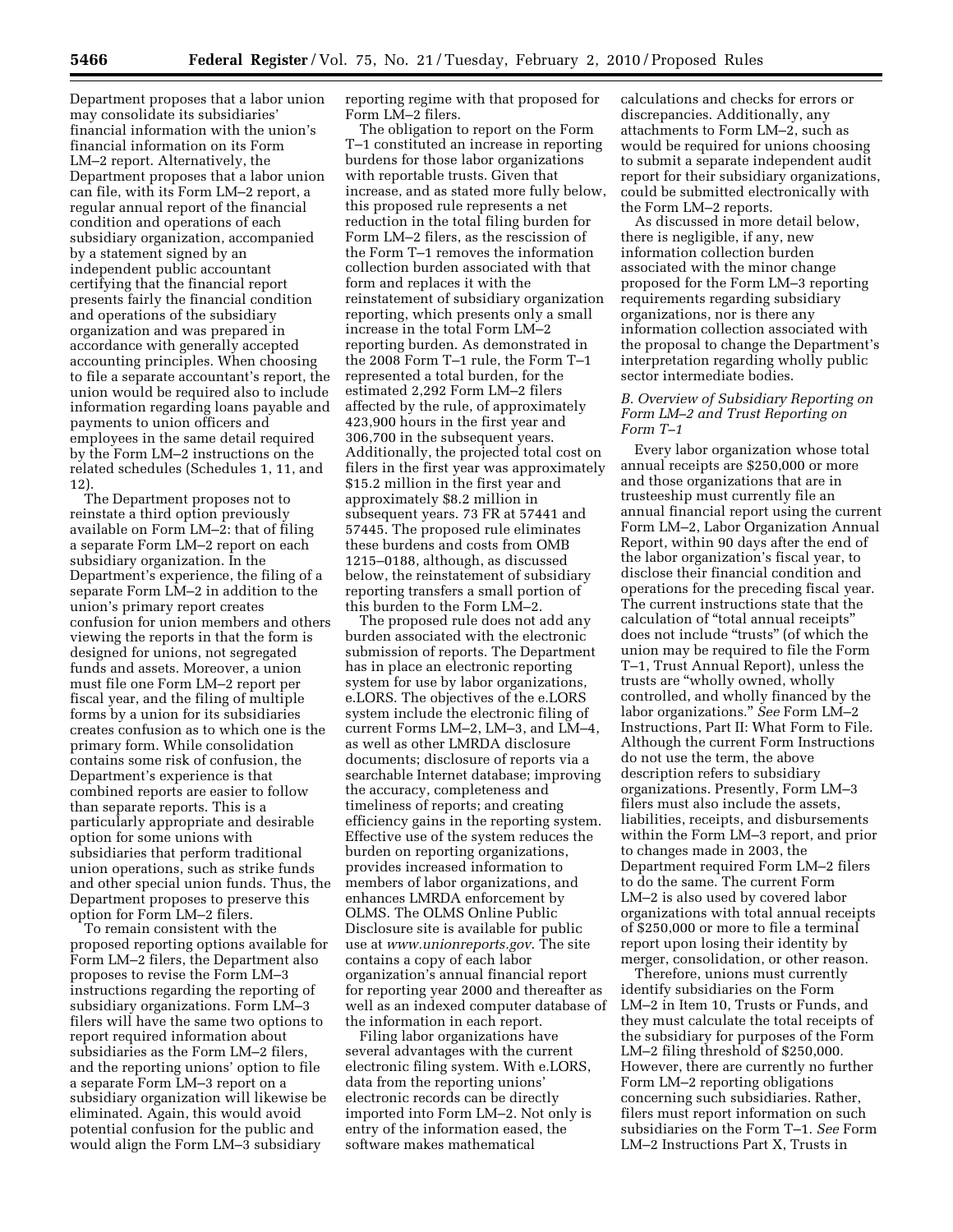Which a Labor Organization is Interested.

The current Form LM–2 consists of 21 questions that identify the labor organization and provide basic information (in primarily a yes/no format); a statement of 11 financial items on different assets and liabilities (Statement A); a statement of receipts and disbursements (Statement B); and 20 supporting schedules (Schedules 1– 10, Assets and Liabilities related schedules; Schedules 11–12 and 14–20, receipts and disbursements related schedules; and Schedule 13, which details general membership information).

The Form LM–2 requires such information as: whether the labor organization has any trusts (Item 10, including, on the current form and instructions, subsidiary organizations); whether the labor organization has a political action committee (Item 11); whether the labor organization discovered any loss or shortage of funds (Item 13); the number of members (Item 20); rates of dues and fees (Item 21); the dollar amount for seven asset categories, such as accounts receivable, cash, and investments (Items 22–28); the dollar amount for four liability categories, such as accounts payable and mortgages payable (Items 30–33); the dollar amount for 13 categories of receipts such as dues and interest (Items 36–48); and the dollar amount for 16 categories of disbursements such as payments to officers and repayment of loans obtained (Items 50–65).

Schedules 1–10 requires detailed information and itemization on assets and liabilities, such as loans receivable and payable and the sale and purchase of investments and fixed assets. There are also nine supporting schedules (Schedules 11–12, 14–20) for receipts and disbursements that provide members of labor organizations with more detailed information by general groupings or bookkeeping categories to identify their purpose. Labor organizations are required to track their receipts and disbursements in order to correctly group them into the categories on the current form.

The Form T–1 provides similar but not identical reporting and disclosure for section 3(l) trusts, currently including subsidiaries, of Form LM–2 filing labor organizations. The Form T–1 requires information such as: losses or shortages of funds or other property (Item 16); acquisition or disposal of any goods or property in any manner other than by purchase or sale (Item 17); whether or not the trusts liquidated, reduced, or wrote-off any liabilities without full payment of principal and

interest (Item 18); whether the trust extended any loan or credit during the reporting period to any officer or employee of the reporting labor organization at terms below market rates (Item 19); whether the trust liquidated, reduced, or wrote-off any loans receivable due from officers or employees of the reporting labor organization without full receipt of principal and interest (Item 20); and the aggregate totals of assets, liabilities, receipts, and disbursements (Items 21–24). Additionally, the union must report detailed itemization and other information regarding receipts in Schedule 1, disbursements in Schedule 2, and disbursements to officers and employees of the trust in Schedule 3.

Although the Form T–1 has a higher reporting threshold for receipts and disbursements than does the Form LM– 2, it provides nearly identical information regarding receipts and disbursements as does the Form LM–2. For example, unions must itemize receipts of trusts with virtually identical detail on Form T–1, Schedule 1, as does the Form LM–2 on its Schedule 14. Further, the information required on Form T–1 Schedules 2 and 3 correspond almost directly to the information required on Form LM–2 Schedules 15–20 and 11–12, respectively, although the format does not directly correlate. However, as discussed earlier, Form T–1 does not provide as much detail regarding assets and liabilities of trusts as the Form LM–2 requires. For example, although Form T–1 Items 16 and 17 correspond directly to Form LM–2 Items 13 and 15, and the information required in Form T–1 Items 18–20 is required in a different format in Form LM–2, Schedules 2 and 8–10, there is also significant information required on the Form LM–2 and not on the Form T–1. Chief of the material excluded on the Form T–1 is the detailed information regarding assets and liabilities required by Form LM–2, Schedules 1–10. In sum, under the proposed rule unions would need to report such information on the Form LM–2, while they would not need to do so under the existing Form T–1. Thus, consolidation of subsidiaries on the Form LM–2 provides greater transparency for such entities than does the Form T–1.

Additionally, the Department provided the public with separate burden analyses for the Form LM–2 and the Form T–1, in addition to the other forms required to be filed with the Department under the LMRDA. These analyses include the time for reviewing the respective set of instructions, searching existing data sources,

gathering and maintaining data needed, creating needed accounting procedures, purchasing software, and completing and reviewing the collection of information. This proposed rule eliminates the need for a Form T–1 burden analysis, as it proposes to eliminate that form and its separate reporting regime. The proposed rule also amends the reporting requirements for the Form LM–2 to bring subsidiary reporting back into its reporting regime, but it does not establish a new reporting regime. Thus, many of the areas analyzed in other LMRDA reporting and disclosure burden analyses are not relevant to this discussion, as the existence and basic structure and procedures of the present Form LM–2 reporting regime is not amended by this proposed rule.

Finally, for the purposes of the analysis below, the following is a brief discussion of the similarities and differences between subsidiary organizations and other entities included within the Form T–1 reporting regime, which demonstrates that data used for evaluating the burden of the Form T–1 may also be used in evaluating the burden of reporting on subsidiary organizations on the Form LM–2. As stated in the preamble, subsidiary organizations are entities wholly owned, controlled, and financed by a union, and the Department estimates that they constitute at least one third of ''trusts'' included within the Form T–1 reporting regime. These subsidiaries include entities such as strike funds and building corporations, and they also include other entities unrelated to typical union functions. Other entities included within the Form T–1 include Taft-Hartley funds, which are funded by an employer pursuant to a collective bargaining agreement and established and managed jointly between union(s) and employer(s). The latter includes apprenticeship and training funds. Although the entities within the reporting regime of the Form T–1 often differ widely in terms of their structure (including within the subsidiary category itself), subsidiaries and Taft-Hartley funds share many characteristics in this area, such as size, number of officers and employees, assets, liabilities, receipts, and disbursements. As such, although subsidiaries often differ from Taft-Hartley funds in terms of function and certainly in management, they also often have commonalities in areas such as structure and typical reporting and disclosure categories.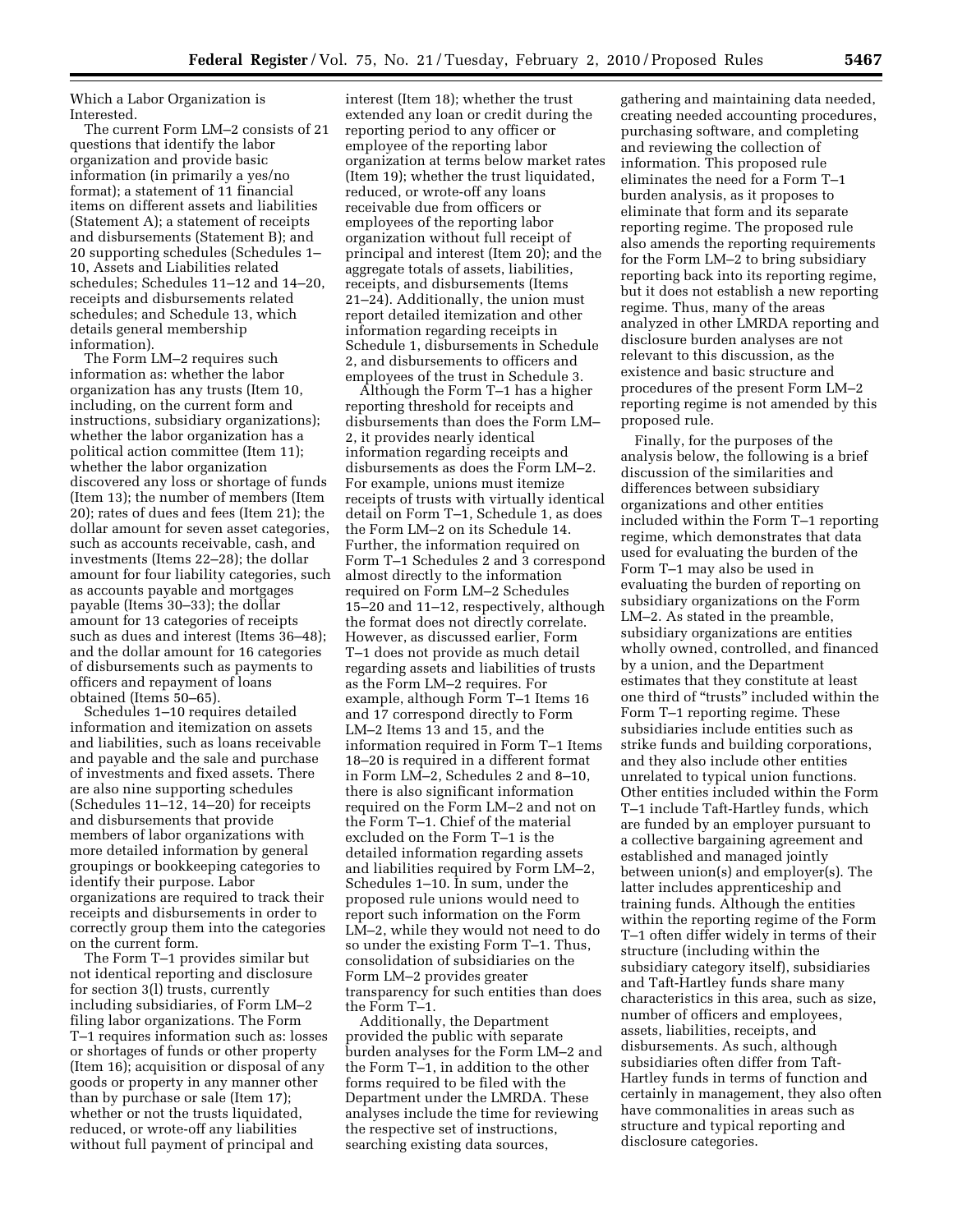#### *C. Methodology for the Burden Estimates* 10

Initially, as stated above, this notice proposes an overall reduction of burden hours for Form LM–2 filers. The Department proposes to rescind the Form T–1, which would result in a reduction of 423,913.74 burden hours in the first year and 306,736.92 in the subsequent years that an estimated 2,292 Form LM–2 filers would incur. Additionally, the total cost to filers was projected to be \$15,186,874.46 in the first year and \$8,168,474.74 in subsequent years. 73 FR at 57441 and 57445. However, the reinstatement of the subsidiary organization reporting requirement on the Form LM–2 does transfer a portion of the Form T–1 reporting burden to the Form LM–2, as discussed more fully below. The Department has employed much of the burden analysis used in the Form T–1 cost estimates as a basis for its determination of the additional subsidiary organization burden here, although, as noted above, not all aspects of such analysis are relevant to the consolidation of subsidiaries on the Form LM–2, nor do the Form T–1 and Form LM–2 reporting regimes correspond directly to one another. Those places in which the analysis from the 2008 Form T–1 rule is modified or not used are noted.

Further, the changes proposed to the Form LM–3 reporting requirements, which currently require subsidiary reporting, do not result in any significant increase or decrease to the burden for those filers. As stated above, Form LM–3 filers currently have three options in which to report on their subsidiaries: (1) Consolidate all financial transactions on one Form LM– 3; (2) file a separate Form LM–3 for each subsidiary organization; or (3) attach an audit to the Form LM–3, prepared in accordance with the Form LM–3 Instructions for each subsidiary. In the Department's experience, a substantial majority of Form LM–3 filers with subsidiary organizations elect to file a consolidated Form LM–3, with few choosing either of the other options. Additionally, the burden for filing a separate LM–3 is virtually identical to consolidating the information on one report. The Department, therefore, does not believe the removal of the option to file separate LM–3s for each subsidiary organization results in a change to the filing burden for Form LM–3 filers.

In reaching its estimates regarding the burden on Form LM–2 filers to

consolidate information regarding their subsidiary organizations, the Department considered the recurring costs associated with the proposed rule. Additionally, the Department used the Form T–1 cost and burden estimates as the basis for the estimates for consolidating subsidiary organization information on the Form LM–2 (73 FR 57436–57445). As stated above, although subsidiary organizations represent only a portion of the Form T–1 universe, and they differ from Taft-Hartley funds and other trusts in their function and management, the Department believes that the similarity in the make-up of the organizations and the similar level of reporting of receipts and disbursements required by the Form T–1 and Form LM–2, justify the use of Form T–1 estimates. However, there are differences between Form T–1 reporting and consolidating subsidiary organization financial information on the Form LM–2, and the analysis below will address these.

Additionally, the Department's labor cost estimates reflect the Department's assumption that the labor organizations will rely upon the services of some or all of the following positions (either internal or external staff): The labor organization's president, secretarytreasurer, accountant, and bookkeeper. In the 2008 Form T–1 rule, the salaries for these positions are measured by wage rates published by the Bureau of Labor Statistics or derived from data reported in e.LORS.

1. Number of Subsidiary Organizations

The Department estimates that Form LM–2 filers have approximately 1,187 subsidiary organizations. This number derives from a review of Form LM–2 reports filed in 2004, the final year in which filers were required to identify on Item 10 whether they had a subsidiary organization. A review of these reports indicated that 1,087 Form LM–2 filers indicated that they had at least one subsidiary organization. In the Department's experience, generally about half of the 100 largest labor organizations have multiple subsidiary organizations, with the remainder of all filers with such organizations having only one of them. In the Department's experience, these 50 of the largest labor organizations that have multiple subsidiary organizations have on average approximately two additional subsidiary organizations, for a total of three subsidiaries. Therefore, the Department added 100 (2 subsidiaries  $\times$ 50 labor organizations) to the 1,087 filers indicating that they had at least

one subsidiary organization, for a total estimate of 1,187 subsidiaries.<sup>11</sup>

2. Hours To Complete and File a Consolidated Form LM–2: Reporting and Recordkeeping

Initially, the Department considered the issue of non-recurring burden hours associated with Form LM–2 subsidiary reporting, but it believes that burdens such as those associated with reviewing the Form LM–2 instructions, training staff, acquiring the necessary software to complete and submit the form, and similar up-front burdens, do not exist separately with subsidiary organization reporting. Therefore, unlike with the Form T–1, there are no non-recurring burdens associated with subsidiary organization reporting; only recurring ones. These burdens are already included in the Form LM–2 burden estimate, and the similar burdens related to the Form T–1 would be rescinded by this proposed rule (*See*  Form T–1 final rule, Table 5, 73 FR 57444). Further, many recurring burdens and tasks, such as those analyzed in the Form T–1 analysis, are also not included in this analysis, because they did not relate to the Form LM–2 requirements or are already accounted for in the Form LM–2 burden analysis. For example, the basic labor organization identifying information, Items 1–68, and the summary statements are accounted for in the existing Form LM–2 burden analysis. Therefore, this analysis focuses on additional costs necessary to consolidate subsidiary organization information on the filer's existing Form LM–2.

Additionally, the estimated reporting and recordkeeping burden hours for those filers who choose to undertake an audit are substantially the same as those who consolidate the data on their Form LM–2, as the detail required for the audit is congruent with the Form LM–2 requirements. Accordingly, the Department has analyzed below the costs associated with consolidated reporting, and assumes as part of its conclusion that the costs of the audit

 $^{\rm 10}$  Some of the burden numbers included in both this PRA analysis and regulatory flexibility analysis will not add perfectly due to rounding.

 $^{\rm 11}\!$  These figures differ from the Department's estimates in the Form T–1 analysis. See 73 FR 57441. In the Form T–1 analysis, the Department estimated 2,292 Form LM–2 filers would submit a Form T–1 based upon an analysis of those filers who indicated on their 2006 report that they had at least one LMRDA section 3(l) trust. In this NPRM, the Department derives its estimate of the number of Form LM–2 filers with subsidiaries directly from the number of Form LM–2 filers who indicated on their 2004 Form LM–2 reports that they had a subsidiary organization. The number of Form LM– 2 filers with subsidiaries is smaller than the number of LM–2 filers with section 3(l) trusts because the definition of section 3(l) trusts includes more entities than the definition of subsidiaries.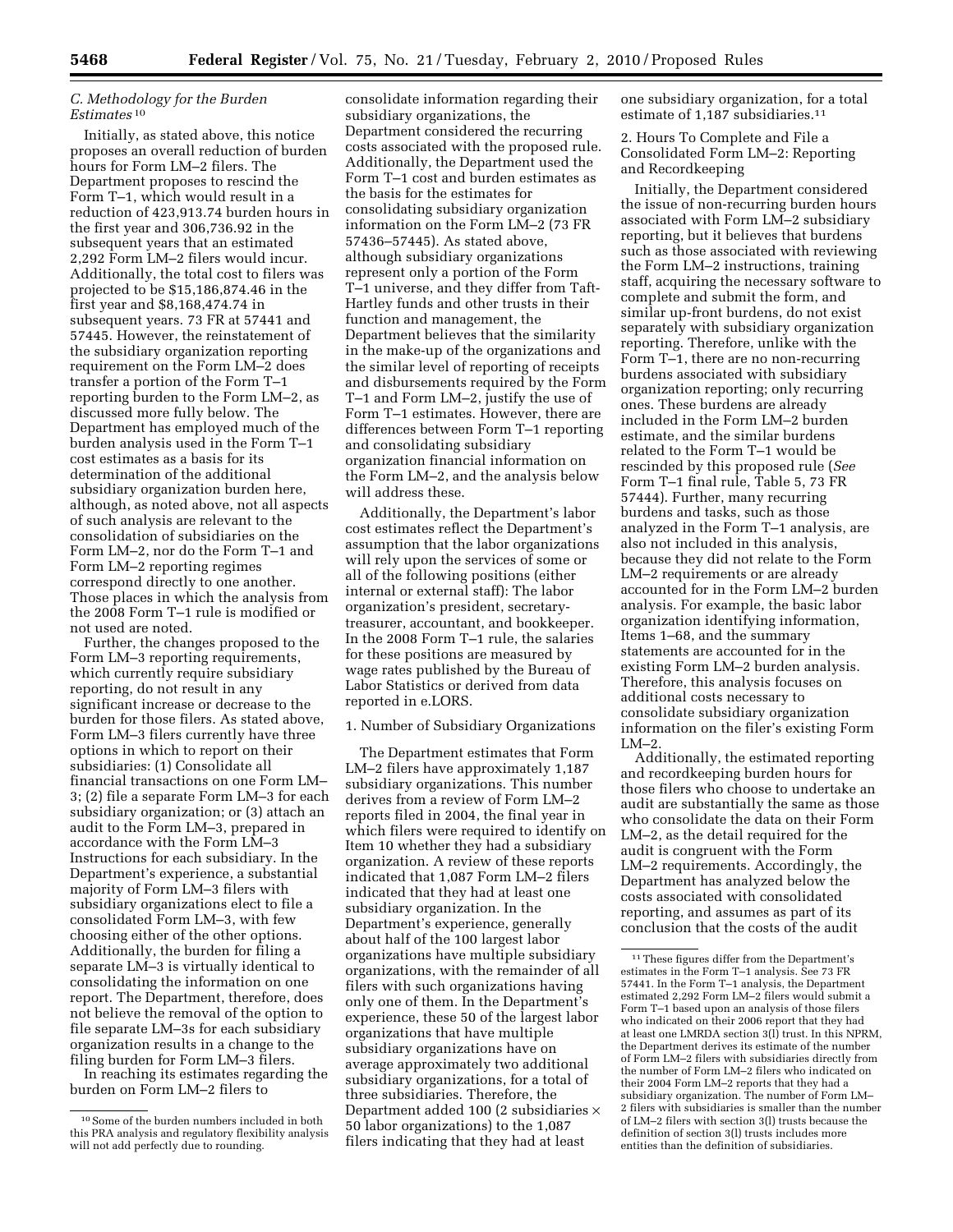option are no greater than those costs associated with consolidated reporting.

a. Recordkeeping Burden Hours To Complete Schedules for Assets, Liabilities, Receipts, Disbursements, and Officers and Employees Schedules

The Department has recently estimated the recordkeeping burden associated with the number of disbursements, receipts, officers, and employees of trusts in the 2008 Form T– 1 rule. (73 FR 57440–57445). The Department assumes that the recordkeeping tasks associated with gathering information required for the Form T–1 are essentially the same as those tasks associated with gathering the necessary information for subsidiary reporting proposed here. For instance, as explained above, although the Form T–1 uses a different format and requires reporting at a higher threshold than the Form LM–2, the Form T–1 receipts schedule, Schedule 1, corresponds to Form LM–2 Schedule 14; the Form T– 1 general disbursements Schedule 2 corresponds to Form LM–2 Schedules 15–20; and the Form T–1 officer and employee disbursements Schedule 3 corresponds to Form LM–2 Schedules 11–12. As a result, the Department has employed here the burden hours it concluded were associated with Form T–1 recordkeeping for these categories. For the categories of assets and liabilities, the Form T–1 has no schedules, while the Form LM–2 does provide for reporting these categories in its Schedules 1–10. However, the Department does not believe there is any new recordkeeping burden for these schedules, because unions would already maintain this subsidiary information in the accounting systems used to electronically complete the existing schedules for assets and liabilities not associated with the subsidiary. *See* 68 FR at 58439 (no recurring burden for assets and liabilities in revised Form LM–2 where schedule and software unchanged). Accordingly, the Department concludes that a Form LM–2 filer keeping records necessary to report a subsidiary organization will spend 5.49 additional hours compiling information regarding receipts, 54.15 hours compiling information on general disbursements, and 10.07 hours compiling information to report on disbursements to officers and employees. *See* 73 FR at 57442 (specifically analyzing those recordkeeping tasks for the Form T–1). The total number of hours for recordkeeping tasks is reflected below in Table 1; *see also* 73 FR 57443.

The Form T–1 analysis was based in part on a randomly selected subset of

the 2,292 Form LM–2 filers in 2006 that indicated an interest in at least one trust. That analysis has been adapted here for use in analyzing reporting on subsidiaries as opposed to trusts, and includes calculations estimating the recordkeeping burden for receipts (corresponding to Form T–1 Schedule 1; Form LM–2 Schedule 14), general disbursements (corresponding to Form T–1 Schedule 2; Form LM–2 Schedules 15–20), and disbursements to officers and employees (corresponding to Form T–1 Schedule 3; Form LM–2 Schedules 11–12). Based on that analysis, the Department has derived the information-compilation hours noted above (5.49 hours for receipts, 54.15 hours for general disbursements, and 10.07 hours for officer and employee disbursements) in a similar manner, as follows:

The Department estimates that, on average, consolidated Form LM–2 filers will expend 5.49 hours a year on recordkeeping to document the information necessary to complete the Form LM–2 receipts schedule 14. Based on the random sample of labor organizations with an interest in at least one trust outlined above, Form LM–2 filers on average itemize 11 receipts on Schedule 14 (other receipts). The remaining receipts are reported as aggregates in 12 separate categories on Statement B (cash receipts): dues, per capita tax, fees, sales of supplies, interest, dividends, rents, sales of investment and fixed assets, loans, repayment of loans, receipts held on behalf of affiliates for transmission to them, and receipts from members for disbursement on their behalf. The Department does not believe subsidiaries will have receipts from per capita taxes or that they will they hold money for members and affiliates. For the Form T–1, the Department stated that, on average, trusts will itemize 109.86 receipts each year as estimated for the Form T–1. Experience with the Form LM–2 indicates that a labor organization can input all the necessary information on an itemized receipt in 3 minutes. The total number of itemized receipts, 109.86, was multiplied by 3 minutes to reach the yearly recordkeeping burden, 5.49 hours.<sup>12</sup>

For the Form LM–2 disbursement schedules (Schedules 15–20), the Department estimates that, on average, consolidated filers will expend 54.15 hours a year on recordkeeping. The average Form LM–2 has 1,083 itemized disbursements. Like receipts, the Department estimates it will take 3 minutes to input all the necessary information on an itemized disbursement. The total number of itemized disbursements, 1,083, was multiplied by 3 minutes to reach the yearly recordkeeping burden, 54.15 hours.<sup>13</sup>

Regarding the officer and employee schedules (Schedules 11–12), the Department estimates consolidated Form LM–2 filers will expend 10.07 hours on recordkeeping to compile the information necessary to complete these schedules, as Form T–1 Schedule 3 is virtually identical to Form LM–2 Schedules 11–12. The Department based its estimate on the analysis used in the 2008 Form T–1 PRA analysis, as the rule required unions to file Form T–1 reports for subsidiaries, and the Department believes, as explained previously, that the filing burden for subsidiaries greatly resembles that of the burden for filing a Form T–1 for trusts. Specifically, similar to the Form T–1 analysis, a union will not have to increase recordkeeping for officers of subsidiaries, as they are already required to keep records on its officers and key employees (including those of the subsidiary) for the IRS Form 990, including name, address, current position, salary, fees, bonuses, severance payments, deferred compensation, allowances, and taxable and nontaxable fringe benefits. (See 73 FR 57440–42).

Additionally, the Department determined, consistent with the 2008 Form T–1 burden analysis and its Form LM–2 sample, that Form LM–2 filers have, on average, 21.57 employees. The Department assumes that subsidiaries will have a comparable number of employees, although in practice subsidiaries, such as strike funds and building corporations may have considerably fewer. Nevertheless, subsidiaries, as part of unions and thus functioning in certain purposes as employers, keep wage records for each of their employees. The filers will also have to begin keeping records on non-key employees. *Id.* 

Finally, for the assets and liabilities schedules (Form LM–2 Schedules 1–10), reporting in these categories was not required for the Form T–1. As explained above, the Department does not believe there is any new recordkeeping burden for these schedules, as subsidiaries already maintain this information as accounts receivable, accounts payable, and investments.

#### b. Reporting Burden Hours for Data Input

As with the recordkeeping burden above, the Department concludes that the number of hours required for data input for subsidiary reporting on the Form LM–2 is substantially the same as the number of hours required for data input for the Form T–1, which was assessed in the 2008 Form T–1 rule. 73 FR at 57442. In its 2008 Form T–1 rule, the Department estimated that Form T–1 filers will spend 3.75 reporting hours on each schedule inputting the data. As stated in that analysis, experience with the Form LM–2 in previous rulemakings indicates that labor organizations will spend, for each type of reporting (i.e. receipts; general disbursements; officer and employee

 $^{\rm 12}$  This number differs slightly from the  $5.43$ hours used in the Form T–1 analysis (73 FR 57442) due to a rounding error in that analysis.

<sup>13</sup>This number differs slightly from the 54.13 hours used in the Form T–1 analysis (73 FR 57442) due to a rounding error in that analysis.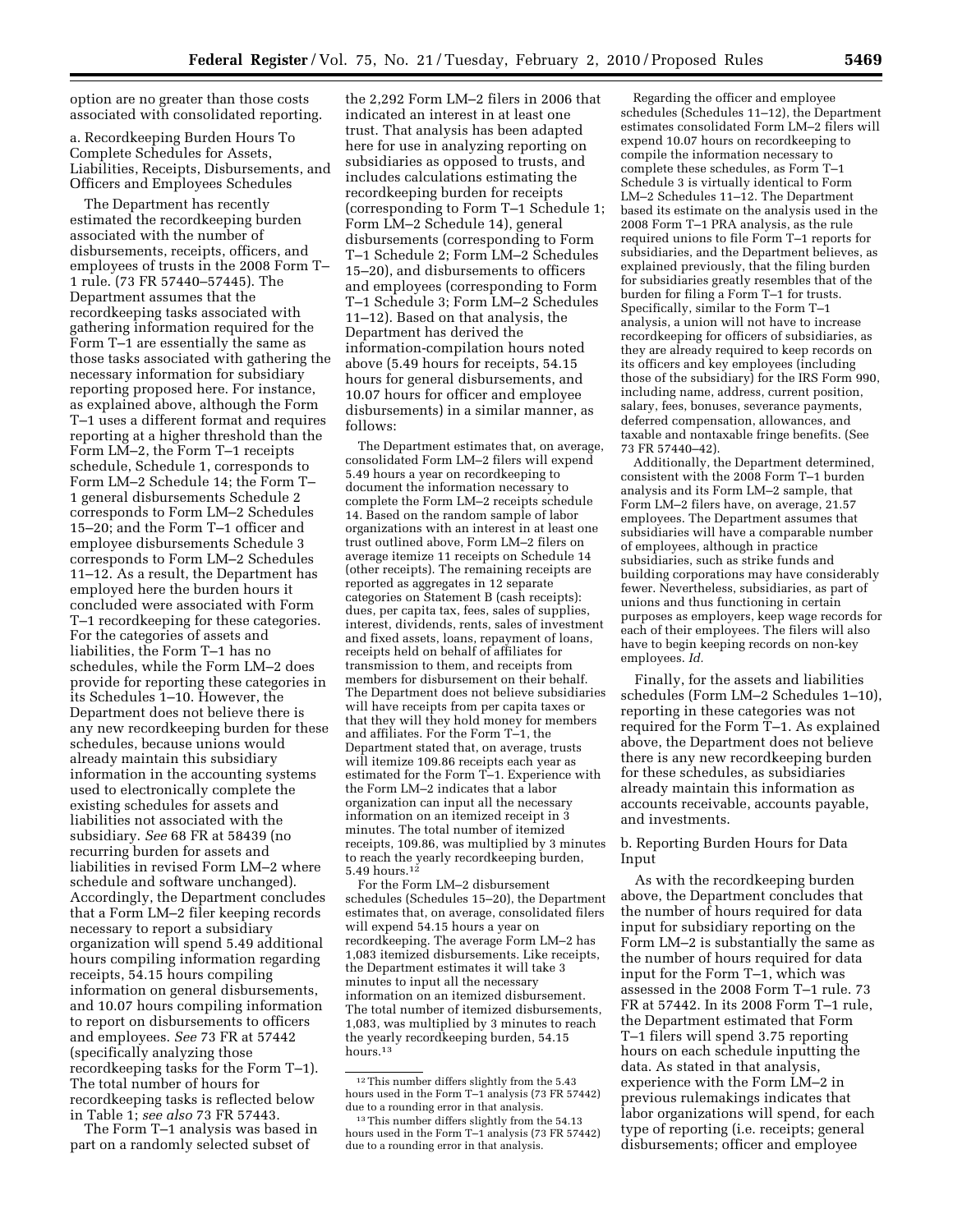disbursements), 15 minutes a year training new staff, 60 minutes preparing the download, 90 minutes preparing and testing the data file, and 60 minutes editing, validating and importing the data.

In this analysis, the Department has removed the 15 minutes of additional training each year from its estimate, because this extra training is already accounted for in the existing Form LM–2 burden and information relating to the subsidiary is entered on the Form in the same manner as any other asset. However, as in the Form T–1 analysis, the Department estimates that Form LM–2 filers will spend 3.5 hours inputting data for receipts (on Form LM–2, Schedule 14, which corresponds to Form T–1, Schedule 1); officer and employee disbursements (on Form LM–2, Schedules 11–12, which

correspond to Form T–1, Schedule 3); the remaining disbursements (on Form LM–2, Schedules 15–20, which correspond to Form T–1, Schedule 2); as well as for the assets and liabilities schedules (on Form LM–2, Schedules 1–10, although the Form T–1 has no counterpart). Additionally, as in the Form T–1 analysis, the Department also estimates that the president and treasurer of the Form LM–2 filing union will each spend two extra hours reviewing the form to ensure the accuracy of the consolidated subsidiary information before signing. *See* 73 FR 57444. These figures are shown below in Table 2.

The Department also removed other reporting categories used in Table 3 of the Form T–1 burden analysis (73 FR 57443), because they did not relate the Form LM–2 requirements or are already

included in the Form LM–2 reporting regime and accounted for separately. These categories include: Fill out trust/labor organization information; answer questions; fill in assets, liabilities, disbursements and receipts; additional information; and signature.

c. Total Hours Spent on Recordkeeping and Reporting

As discussed above, and as reflected in the following tables, the Department estimates that, in addition to the existing burden to complete the Form LM–2 as calculated in the 2003 Form LM–2 Final Rule, 68 FR at 58436–40, Form LM–2 filers will expend, on average, 69.71 hours per year on recordkeeping per subsidiary organization and 18.00 hours on reporting.

#### TABLE 1—RECORDKEEPING BURDEN IN HOURS PER SUBSIDIARY ORGANIZATION

| Schedule                                              | Schedule or item description | Total record-<br>keeping burden<br>(in hours) |
|-------------------------------------------------------|------------------------------|-----------------------------------------------|
| Disbursements to Officers and Employees of subsidiary |                              | 0.00<br>5.49<br>54.15<br>10.07                |
|                                                       |                              |                                               |

#### TABLE 2—REPORTING BURDEN IN MINUTES PER SUBSIDIARY ORGANIZATION

| Schedule                                       | Schedule or item description                                                                                                                                                                  | Prepare<br>download  | Preparation of<br>test/data file | Edit/validate/<br>import data file | Total reporting<br>burden       |
|------------------------------------------------|-----------------------------------------------------------------------------------------------------------------------------------------------------------------------------------------------|----------------------|----------------------------------|------------------------------------|---------------------------------|
| Schedule 11 and 12                             | Assets and Liabilities Schedules<br>Individually itemized receipts<br>Individually itemized disbursements<br>Disbursements to Officers and Em-<br>ployees of subsidiary.<br>Management Review | 60<br>60<br>60<br>60 | 90<br>90<br>90<br>90             | 60<br>60<br>60<br>60               | 210<br>210<br>210<br>210<br>240 |
|                                                |                                                                                                                                                                                               | 240                  | 360                              | 240                                | 1080                            |
| Total Burden Hours per Subsidiary Organization |                                                                                                                                                                                               | 4.00                 | 6.00                             | 4.00                               | 18.00                           |

#### 3. Cost of Personnel To Report Subsidiary Organization Financial Information on the Form LM–2

As in the Form T–1 analysis (73 FR 57443–45), the Department assumes that, on average, the completion by a labor organization of a consolidated Form LM–2 will involve an accountant/ auditor, bookkeeper/clerk, labor organization president and labor organization treasurer. Based on the 2008 Bureau of Labor Statistics (BLS) wage data from its Occupational Employment Statistics Survey, accountants earn \$34.74 per hour and bookkeepers/clerks earn \$15.88 per

hour.14 The Department also increased each of these figures by 43.0% to account for total compensation.15 *See*  Table 3 below.

As in the Form T–1 analysis, the Department estimates the average annual salaries of labor organization officers needed to complete tasks for compliance with this rule—the president and treasurer—from responses to salary inquiries based on a sample of 205 labor organizations that filed a Form LM–2 in 2006 and indicated an interest in at least one section 3(l) trust. Because the Department assumes significant commonality between those labor organizations that would have reported on trust interests under the Form T–1

<sup>14</sup>See Occupational Employment and Wages Survey. 2008, survey, Table 6, from the Bureau of Labor Statistics (BLS), Occupational Employment Statistics (OES) Program; *http://www.bls.gov/ news.release/pdf/ocwage.pdf*. The Form T–1 analysis utilized data from the 2007 survey, while this proposed rule has updated the data with the use of the 2008 survey.

<sup>15</sup>See Employer Costs for Employee Compensation Summary, from the BLS, at *http:// www.bls.gov/news.release/ecec.nr0.htm*. The Department updated the total hourly compensation figures from the Form T–1 analysis (30.2% to 43.0%), in that it uses 2008 rather than 2007 numbers, and it increased the hourly wage rate by

the percentage total of the average hourly compensation figure (\$8.90 in 2008) over the average hourly wage (\$20.49 in 2008).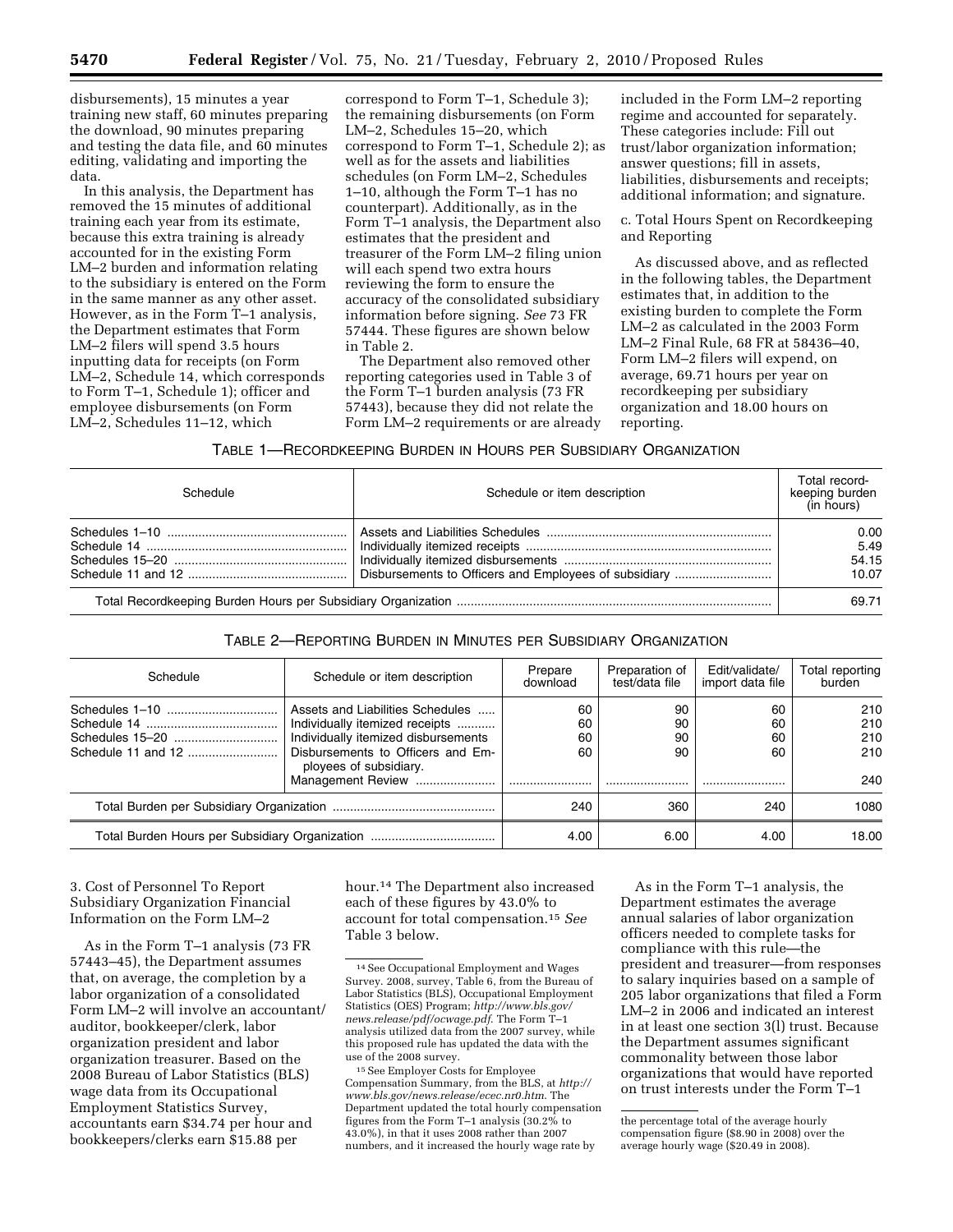rule and those labor organizations that will report on subsidiaries under Form LM–2, the Department has employed here the salary data for labor organization President and Treasurer utilized in the Form T–1. The Form T– 1 study determined that in 2006 Form

LM–2 labor organization presidents with section 3(l) trusts make, on average, \$24.89 an hour and treasurers \$31.58. The average annual salaries were determined by multiplying the average hourly wage by the number of hours in a year, based on a standard 40-

#### TABLE 3—COMPENSATION COST TABLE

hour work week  $(40 \times 52 = 2,080$  hours). The average hourly wage was then multiplied by the same 43.0% to reach \$35.59 per hour and \$45.16 per hour, for presidents and treasurers, respectively. *See* Table 3 below.

| Title                                                   | Total hourlv<br>wage      | Total hourlv<br>compensation |
|---------------------------------------------------------|---------------------------|------------------------------|
| Accountants/Auditors<br>Bookkeepers/Clerks<br>President | \$34.74<br>15.88<br>24.89 | \$49.68<br>22.71<br>35.59    |
| Treasurer                                               | 31.58                     | 45.16                        |

Once the labor costs were calculated, the Department applied those costs to each of the Form LM–2 tasks computed in the previous section. Each task was evaluated separately to determine which individual from a particular job category would be needed to complete the task. All tasks identified by the Department

above as necessary for compliance with the requirements of this rule were analyzed to determine which personnel would conduct those tasks. As stated previously, the Department removed tasks associated with the Form T–1 burden analysis that do not correlate to a task needed to consolidate subsidiary

information on the Form LM–2, or are otherwise accounted for in the preexisting Form LM–2 reporting regime and its burden (*See* Form T–1 final rule, Table 5, 73 FR 57444). The following table presents this analysis.

| Burden type                | Task                               | Individuals participating<br>Hourly cost |  | Hours to complete                          | Cost                |  |
|----------------------------|------------------------------------|------------------------------------------|--|--------------------------------------------|---------------------|--|
| Recordkeeping<br>Reporting | Input Records<br>Prepare Download  | Bookkeeper                               |  | 69.71                                      | \$1,583.11<br>90.84 |  |
| Reporting                  | Preparation of Test/<br>Data File. | Accountant                               |  |                                            | 298.08              |  |
| Reporting                  | Edit/Validate/Import<br>Data File. | Accountant                               |  |                                            | 298.08              |  |
| Reporting                  | Management Review                  | <b>President and Treas-</b><br>urer.     |  | \$35.59 and \$45.16    4.00 (2 hours each) | 161.50              |  |
|                            |                                    |                                          |  | 87.71                                      | 2,431.61            |  |

#### 4. Calculation of Total Costs To Form LM–2 Labor Organizations With a Subsidiary Organization

Based on the analysis reflected in the table above, the average cost per labor organization to consolidate its subsidiary's financial information on its Form LM–2 is \$2,431.61. As noted earlier, the Department has employed here many of the assumptions about recordkeeping and reporting burdens from the cost analysis in the Form T–1 Final Rule, because the two reporting regimes have many similarities. However, subsidiaries of smaller unions will not have as many officers, employees, receipts, or disbursements as the subsidiaries of larger unions. As

a result, the Department views the burden estimate developed here as somewhat more generous than it will likely be in actuality.

Additionally, based upon experience, the Department estimates that 10% of filers will submit an audit rather than consolidate on its Form LM–2. For these filers, the Department estimates that the reporting and recordkeeping burden, as well as the total cost, will be virtually identical to filers who choose to consolidate, as the same information and level of detail is required for both options. However, the Department understands that the accountant who prepares a separate audit will not engage in the three separate reporting activities (prepare download, prepare

data file, and edit import file). Rather, he or she will conduct an analysis of the records and create an audit report. Nevertheless, the Department believes that the reporting burden associated with preparing an audit report will be virtually identical to that of the reporting burden associated with consolidating such information on the Form LM–2. As a result, the Department estimates that the audit option will also cost Form LM–2 filers \$2,431.61.

Based upon an estimate of 1,187 total subsidiaries for Form LM–2 filers, the Department estimates that the total cost for Form LM–2 subsidiary reporting is \$2,886,321.07. These results are reflected in the table below.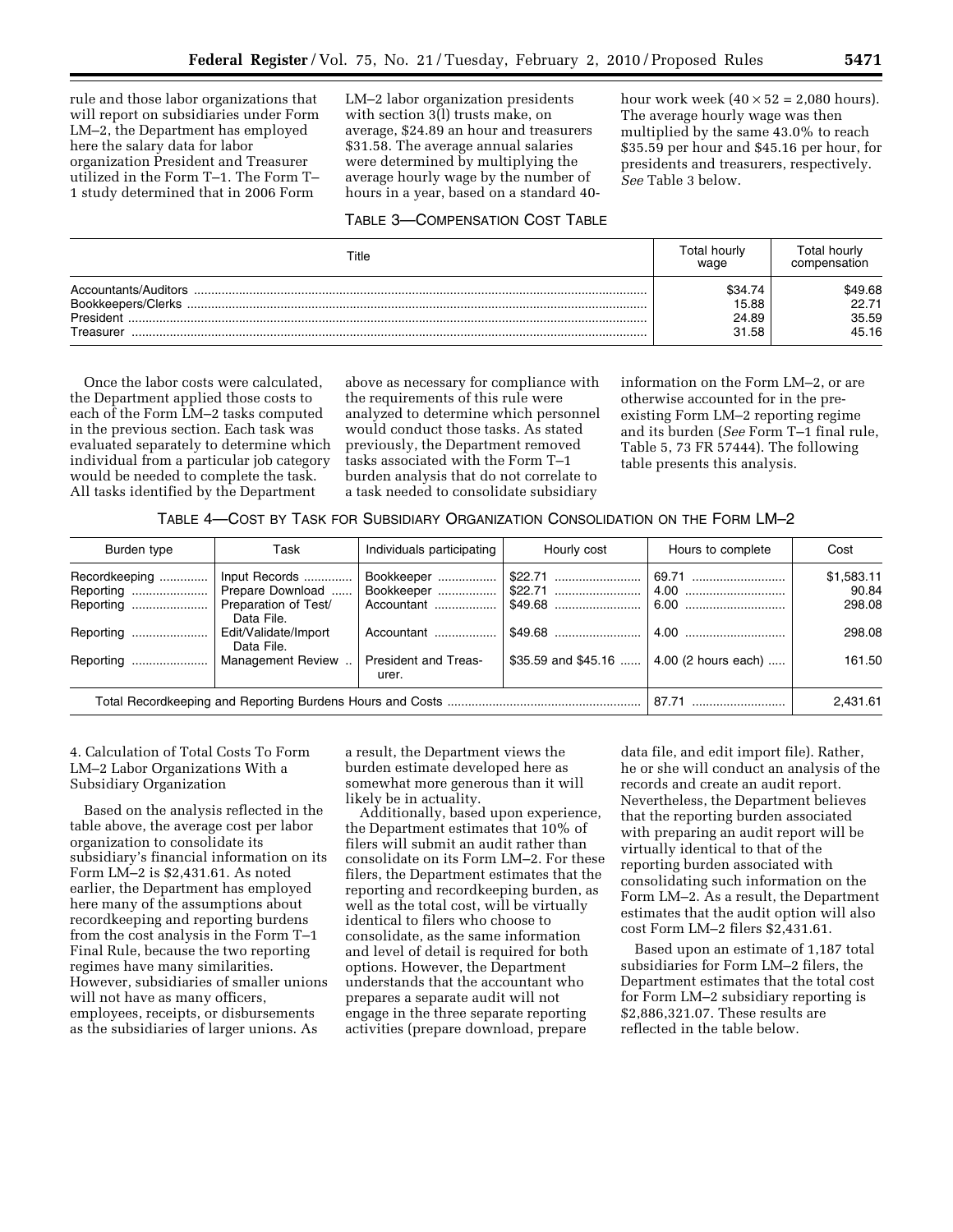| Number of<br>subsidiaries | Reporting<br>hours per<br>subsidiary | Total report-<br>ing hours | Record-<br>keeping<br>hours per<br>subsidiary | Total record-<br>keeping<br>hours | Total burden<br>hours per<br>subsidiarv | Total burden<br>hours | Average cost<br>per<br>subsidiary | Total cost     |
|---------------------------|--------------------------------------|----------------------------|-----------------------------------------------|-----------------------------------|-----------------------------------------|-----------------------|-----------------------------------|----------------|
| .187،                     | 18.00                                | 21.366                     | 69.71                                         | 82.745.77                         | 87.71                                   | 104.111.77            | \$2.431.61                        | \$2,886,321.07 |

TABLE 5—REPORTING AND RECORDKEEPING BURDEN HOURS AND COSTS FOR FORM LM–2 SUBSIDIARY ORGANIZATION REPORTING

#### 5. Request for Public Comment

Currently, the Department is soliciting comments concerning the information collection request (''ICR'') for the information collection requirements included in this proposed regulation at section 403.2, Annual financial report, of title 29, Code of Federal Regulations, which, when implemented will revise the existing OMB control number 1215– 0188. A copy of this ICR, with applicable supporting documentation, including among other things a description of the likely respondents, proposed frequency of response, and estimated total burden may be obtained from the RegInfo.gov Web site at *http:// www.reginfo.gov/public/do/PRAMain* or by contacting Darrin King on 202–693– 4129 (this is not a toll-free number)/email: *king.darrin@dol.gov*. Please note that comments submitted in response to this notice will be made a matter of public record.

The Department hereby announces that it has submitted a copy of the proposed regulation to the Office of Management and Budget (''OMB'') in accordance with 44 U.S.C. 3507(d) for review of its information collections. The Department and OMB are particularly interested in comments that:

• Evaluate whether the proposed collection of information is necessary for the proper performance of the functions of the agency, including whether the information will have practical utility;

• Evaluate the accuracy of the agency's estimate of the burden of the collection of information, including the validity of the methodology and assumptions used;

• Enhance the quality, utility, and clarity of the information to be collected; and

• Minimize the burden of the collection of information on those who are to respond, including through the use of appropriate automated, electronic, mechanical, or other technological collection techniques or other forms of information technology, *e.g.,* by permitting electronic submission of responses.

*Type of Review:* Revision of a currently approved collection.

*Agency:* Office of Labor-Management Standards.

*Title:* Labor Organization and

Auxiliary Reports.

*OMB Number:* 1215–0188.

*Affected Public:* Private Sector: Notfor-profit institutions.

*Number of Annual Responses:* 33,684. *Frequency of Response:* Annual for most forms.

*Estimated Total Annual Burden Hours:* 4,411,641.

*Estimated Total Annual Burden Cost:*  \$185,035,644.

Potential respondents are hereby duly notified that such persons are not required to respond to a collection of information or revision thereof unless approved by OMB under the PRA and it displays a currently valid OMB control number. *See* 35 U.S.C.  $3506(c)(1)(B)(iii)(V)$ . In accordance with 5 CFR 1320.11(k), the Department will publish a notice in the Federal Register informing the public of OMB's decision with respect to the ICR submitted thereto under the PRA.

#### *Regulatory Flexibility Analysis*

The Regulatory Flexibility Act of 1980 (RFA), 5 U.S.C. 601 *et seq.,* requires agencies to consider the impact of their regulatory proposals on small entities, analyze effective alternatives that minimize small entity impacts, and make initial analyses available for public comment. 5 U.S.C. 603, 604. If an agency determines that its rule will not have a significant economic impact on a substantial number of small entities, it must certify that conclusion to the Small Business Administration (SBA). 5 U.S.C. 605(b).

As in prior rulemakings, the Department's regulatory flexibility analysis utilizes the Small Business Administration's ("SBA") "small business'' standard for ''Labor Unions and Similar Labor Organizations.'' Specifically, the Department used the \$5 million standard established in 2000, which was updated to \$6.5 million in 2005 and in 2008 to \$7 million, for purposes of its regulatory flexibility analyses. *See* 65 FR 30836 (May 15, 2000); 70 FR 72577 (Dec. 6, 2005). This same standard (\$7 million) has been used in developing the regulatory flexibility analysis for this rule.

All numbers used in this analysis are based on 2006 data taken from the Office of Labor-Management Standards e.LORS database, which contains data from annual financial reports filed by labor organizations with the Department pursuant to the LMRDA, and BLS data.16 Accordingly, the following analysis assesses the impact of these regulations on small entities as defined by the applicable SBA size standards.

1. Statement of the Need for, and Objectives of, the Proposed Rule

The following is a summary of the need for and objectives of the proposed rule. A more complete discussion is found earlier in this preamble.

The objective of this proposed rule is to reinstate subsidiary organization reporting on Form LM–2. Subsidiary reporting on the Form LM–2 was eliminated with revisions to the form in 2003 in anticipation of the implementation of the Form T–1. Until 2003, a union's annual Form LM–2 report would not be complete without inclusion of subsidiaries' financial information. This requirement was superseded by the introduction of the Form T–1. With the rescission of the Form T–1, reporting on subsidiary organizations is proposed to be reinstated within the Form LM–2 reporting requirements. Thus, the proposed rule requires that labor organizations include within their Form LM–2 filing financial information concerning their subsidiary organizations, defined as ''any separate organization of which the ownership is wholly vested in the reporting labor organization or its officers or its membership, which is governed or controlled by the officers, employees, or members of the reporting labor organization, and which is wholly financed by the reporting labor organization.'' *See* proposed Form LM–2 Instructions, Section X.

As noted earlier in the preamble, the return of subsidiary organizations to the

<sup>16</sup> In order to estimate the number of labor organizations that will report subsidiaries, the Department also analyzed Form LM–2 reports from 2004, which was the final year in which filers were required to identify whether they had a subsidiary organization.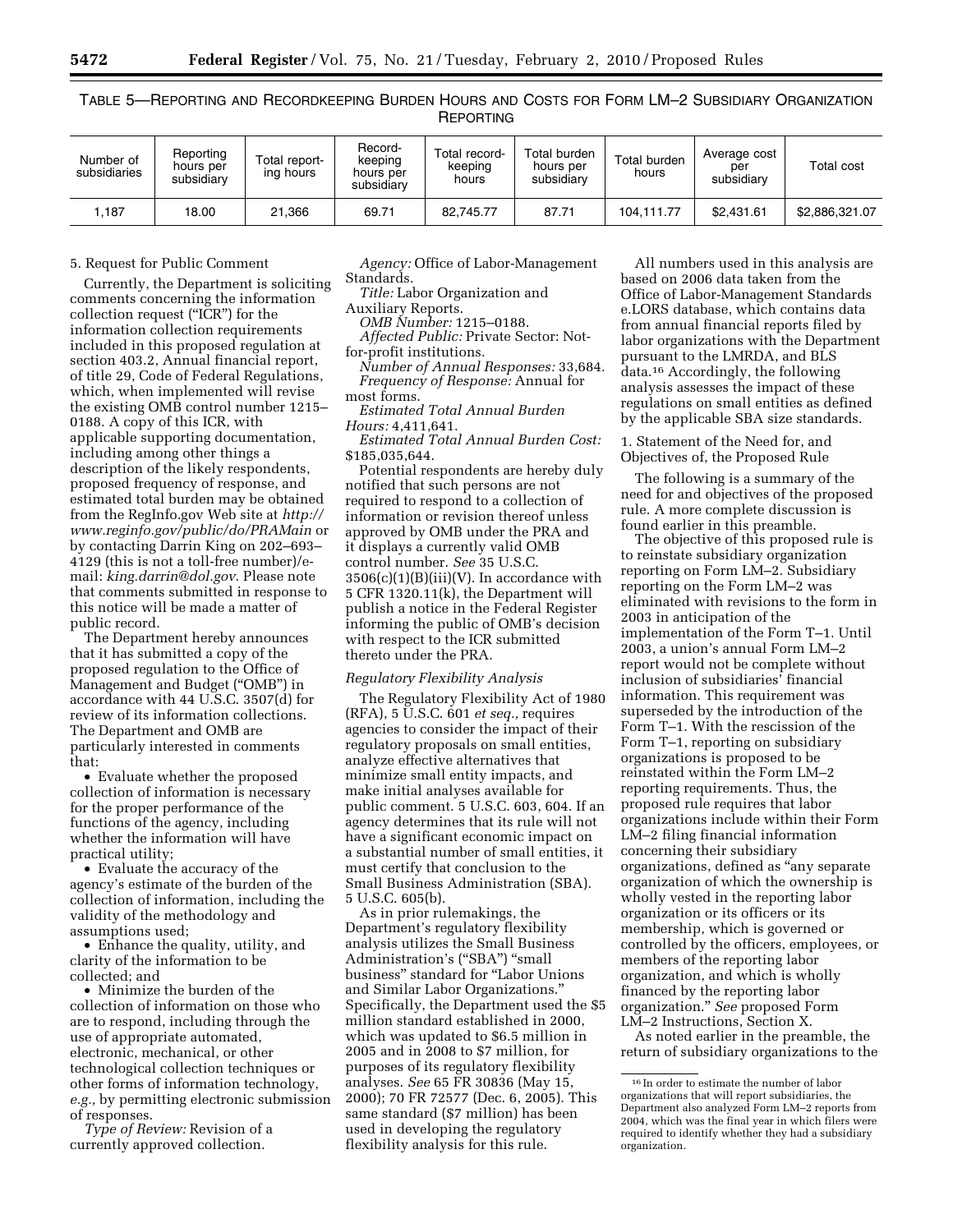Form LM–2 reporting requirements will improve the amount of financial disclosure of such entities, as compared to disclosure under the Form T–1. Under the proposal, and as the Form LM–2 long required, a union must disclose the financial information of its subsidiary to the same level of detail as other assets of the union, even if the union chose to file a separate Form LM–2 report for the subsidiary or to file an audit for the entity. See pre-2003 Form LM–2 Instructions, Section X. In contrast, the Form T–1, while requiring similar detail in reporting of receipts and disbursements, requires less detailed reporting of assets and liabilities. See Form T–1, Items 16–24, and Form LM–2, Schedules 1–10.

The Department proposes to provide to Form LM–2 filers two options regarding the reporting of their subsidiaries, rather than the three options provided in the pre-2003 Form LM–2 Instructions. The Department proposes that Form LM–2 filers can either consolidate their subsidiaries' financial information on their Form LM–2 report, or they can file, with their Form LM–2 report, a regular annual report of the financial condition and operations of each subsidiary organization, accompanied by a statement signed by an independent public accountant certifying that the financial report presents fairly the financial condition and operations of the subsidiary organization and was prepared in accordance with generally accepted accounting principles. Specific information concerning loans payable and payments to officers and employees, in the same detail required under the related schedules on Form LM–2, also would have to be reported.

The Department proposes to not reinstate a previous third option for filers: that of filing a separate Form LM–2 report that includes only the subsidiary's financial information. In the Department's experience, the filing of a separate Form LM–2 in addition to the union's primary report creates confusion for union members and others viewing the reports in that the form is designed for unions, not segregated funds and assets. Moreover, a union must file one Form LM–2 report per fiscal year, and the filing of multiple forms by a union for its subsidiaries creates confusion as to which one is the primary form. While consolidation contains some risk of confusion, the Department's experience is that combined reports are easier to follow than separate reports. Moreover, consolidation is entirely appropriate for subsidiaries that are wholly owned, wholly financed, and wholly controlled

by the reporting labor union. This reporting method is a particularly appropriate and desirable option for some unions with subsidiaries that perform traditional union operations, such as strike funds and other special union funds. Thus, the Department proposes to preserve this option for Form LM–2 filers.

Additionally, to preserve consistency, the Department proposes to alter the Form LM–3 instructions regarding the reporting of subsidiary organizations by aligning them with the revised Form LM–2 instructions pertaining to the two options for reporting on subsidiaries. This proposal would establish uniformity with the subsidiary reporting requirements of the two forms.

#### 2. Legal Basis for Rule

The legal authority for this final rule is section 208 of the LMRDA. 29 U.S.C. 438. Section 208 provides that the Secretary of Labor shall have authority to issue, amend, and rescind rules and regulations prescribing the form and publication of reports required to be filed under title II of the Act, including rules prescribing reports concerning trusts in which a labor organization is interested, and such other reasonable rules and regulations as she may find necessary to prevent the circumvention or evasion of the reporting requirements. 29 U.S.C. 438.

3. Number of Small Entities Covered Under the Proposal

As stated in the preamble and in the PRA analysis, 1,087 filers indicated that they had at least one subsidiary organization on their 2004 Form LM–2 reports, the final year in which filers were required to identify on Item 10 whether they had a subsidiary organization. The Department assumes that of those 1087 filers, 100 labor organizations have receipts valued above SBA's \$7 million threshold used to differentiate between small and large entities. Therefore, the Department concludes that there are 987 small labor organizations with receipts below the \$7 million threshold that may be affected by this rule. Further, in its experience, those smaller unions with under \$7 million in annual receipts will each only have one subsidiary. *See* PRA analysis, *supra.* 

4. Relevant Federal Requirements Duplicating, Overlapping or Conflicting With the Rule

To the extent that there are federal rules that duplicate, overlap, or conflict with this rule, this is the result of the requirements of the LMRDA and other Federal statutes, such as the Employee

Retirement Income Security Act (ERISA) and the Internal Revenue Code. Section 201(b) of the LMRDA requires reporting of all assets, liabilities, receipts, and disbursements of labor organizations, and this includes subsidiary organizations. 29 U.S.C. § 431(b). However, to limit burden and any potential duplication, the Department allows filers to attach an audit rather than consolidate information on their subsidiaries.

5. Differing Compliance or Reporting Requirements for Small Entities

Labor organizations that have total annual receipts of \$250,000 or more must file the revised Form LM–2. Under the proposed rule, the reporting, recordkeeping, and other compliance requirements apply equally to all labor organizations that are required to file a Form LM–2 under the LMRDA.

6. Clarification, Consolidation and Simplification of Compliance and Reporting Requirements for Small Entities

Form LM–2 filers are directed to use an electronic reporting format. OLMS will provide compliance assistance for any questions or difficulties that may arise from using the Form LM–2 reporting software. A toll-free help desk is staffed during normal business hours and can be reached by telephone at 1–866–401–1109.

Additionally, the use of electronic forms makes it possible to download information from previously filed reports directly into the form; enables most schedule information to be imported onto the form; makes it easier to enter information; and automatically performs calculations and checks for typographical and mathematical errors and other discrepancies, which assists reporting compliance and reduces the likelihood that a union will have to file an amended report. The error summaries provided by the software, combined with the speed and ease of electronic filing, also make it easier for both the reporting labor organization and OLMS to identify errors in both current and previously filed reports and to file amended reports to correct them.

7. Steps Taken To Reduce Burden

The proposed rule substantially reduces the burden on labor organizations that file the Form LM–2, including many small labor organizations. By proposing to rescind the Form T–1, which was estimated to affect 2,292 Form LM–2 filers, the proposed rule will eliminate a projected average cost per filer of \$4,851.20 in the first year and \$2,609.29 in subsequent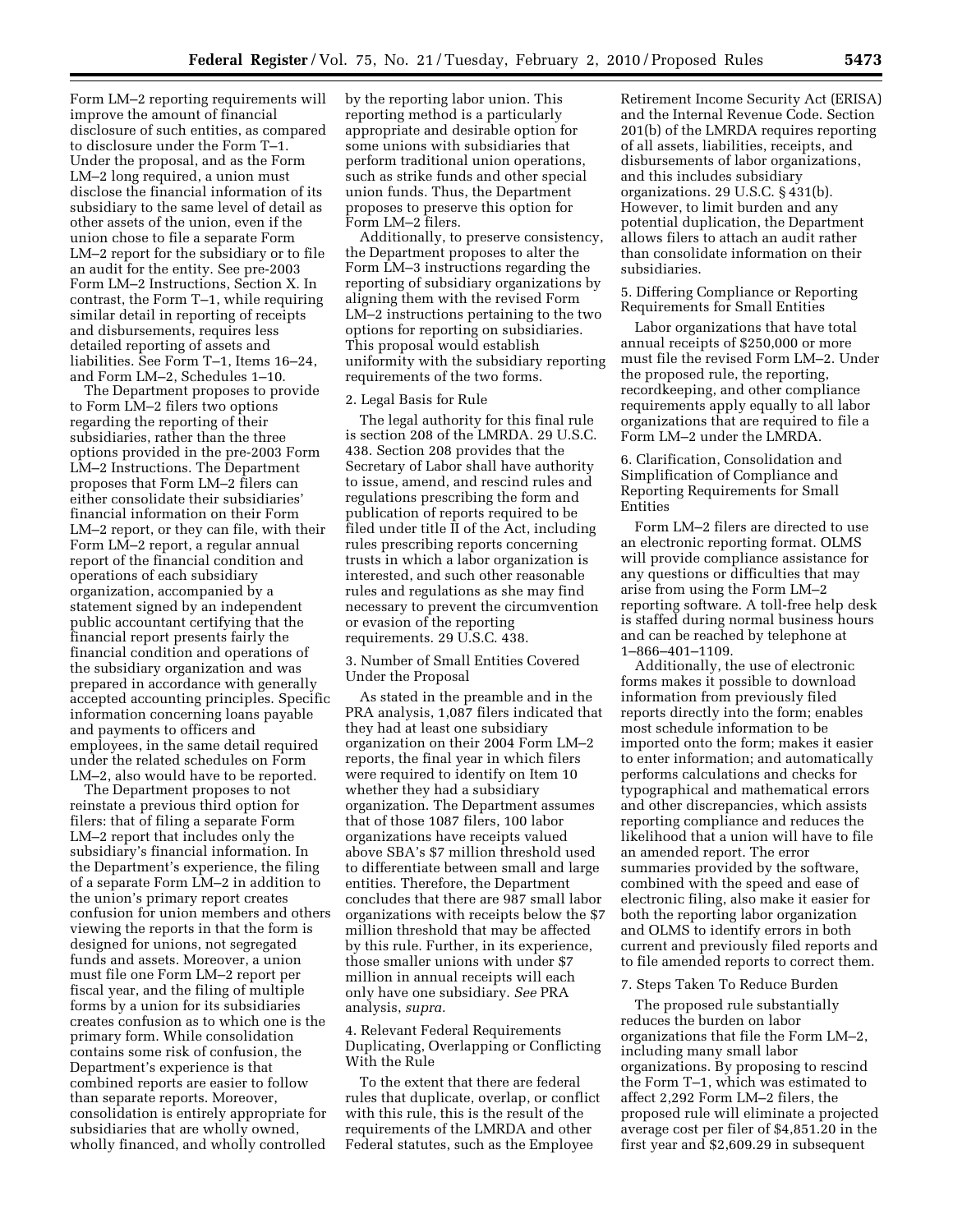year. Subsidiary organization reporting, in contrast, impacts fewer unions (only 1,087 unions are estimated to have such entities), and the cost to consolidate their financial information is only \$2,431.61. The Department has further reduced the burden by permitting those unions who already have audit reports for such subsidiaries to attach them to their Form LM–2. *See* PRA analysis, *supra.* 

8. Reporting, Recording and Other Compliance Requirements of the Rule

This analysis only considers labor organizations with annual receipts between \$250,000 and \$7 million. Labor organizations with less than \$250,000 in annual receipts are not required to file the Form LM–2 and those with annual receipts greater than \$7 million are outside of the coverage of the Regulatory Flexibility Act. The proposed rule is not expected to have a significant economic impact on a substantial number of small entities. The LMRDA is primarily a reporting and disclosure statute. Accordingly, the primary economic impact will be the cost of obtaining and reporting required information.

As stated above, the Department estimates that there are 987 labor unions with under \$7 million in total annual receipts, which are affected by this rule. Additionally, these unions will have a burden of only \$2,431.61, which comes out to merely 0.97% of the total annual receipts of the smallest Form LM–2 filers (\$250,000 in total annual receipts) and about 0.07% of the median of unions between \$250,000 and \$7 million in total annual receipts (i.e. \$3,375,000 in total annual receipts). The Department has further reduced the burden by permitting those unions who already have audit reports for such subsidiaries to attach them to their Form LM–2. *See* PRA analysis, *supra.*  Moreover, the Department does not believe that the burden will be as great on smaller unions as those with greater than \$7 million in total annual receipts, as the smaller unions' subsidiaries will not be as complicated and as large, in areas such as total officers, employees, receipts and disbursements.

#### 9. Conclusion

The Regulatory Flexibility Act does not define either ''significant economic impact'' or ''substantial'' as it relates to the number of regulated entities. 5 U.S.C. 601. In the absence of specific definitions, ''what is 'significant' or 'substantial' will vary depending on the problem that needs to be addressed, the rule's requirements, and the preliminary assessment of the rule's impact.'' A Guide for Government Agencies, supra,

at 17. As to economic impact, one important indicator is the cost of compliance in relation to revenue of the entity. *Id.* 

As noted above, the Department estimates that there are 987 labor unions with under \$7 million in total annual receipts that will be affected by this rule, and each of these has an estimated one subsidiary about which it will be required to report. As noted in the PRA analysis, *supra,* the Department estimated above that a labor organization's cost for filing a report for one subsidiary is \$2,431.61. This cost represents less that one percent (0.97%) of the total annual receipts of the smallest Form LM–2 filers (\$250,000 in total annual receipts). Further, this cost represents less than one-tenth of one percent (0.07%) of the median of unions between \$250,000 and \$7 million in total annual receipts (i.e. \$3,375,000 in total annual receipts).

The Department concludes that this economic impact is not significant, as that term is employed for the purpose of this analysis. As to the number of labor organizations affected by this rule, the Department has determined, by examining e.LORS data, that there are 987 smaller unions (each with one subsidiary) affected by this rule. This total represents only 23.34% of the recent total of 4,228 Form LM–2s from labor organizations with receipts between \$250,000 and \$7,000,000 (which constitute just 17.6% of the 24,065 labor organizations that must file any of the annual financial reports required under the LMRDA (Forms LM–2, LM–3, or LM–4)). The Department concludes that the rule does not impact a substantial number of small entities. Therefore, under 5 U.S.C. 605, the Department concludes that the proposed rule will not have a significant economic impact on a substantial number of small entities.

#### *Electronic Filing of Forms and Availability of Collected Data*

Appropriate information technology is used to reduce burden and improve efficiency and responsiveness. The Form LM–2 now in use can be downloaded from the OLMS Web site. OLMS also has implemented a system to require Form LM–2 filers and permit Form LM–3 and Form LM–4 filers to submit forms electronically with digital signatures. Labor organizations are currently required to pay a fee to obtain electronic signature capability for the two officers who sign the form. Digital signatures ensure the authenticity of the reports.

The OLMS Internet Disclosure site at *http://www.unionreports.gov* is

available for public use. The site contains a copy of each labor organization's annual financial report for reporting years 2000 and thereafter, as well as an indexed computer database of the information in each report that is searchable through the Internet.

Information about this system can be obtained on the OLMS Web site at *http://www.olms.dol.gov.* 

#### **Appendix A: Specific Changes to the Form LM–2 Instructions**

#### *A. General Instructions*

#### Section II. What Form To File

*Current instructions read:*  Every labor organization subject to the LMRDA, CSRA, or FSA with total annual receipts of \$250,000 or more must file Form LM-2. The term "total annual receipts" means all financial receipts of the labor organization during its fiscal year, regardless of the source, including receipts of any special funds as described in Section VIII (Funds To Be Reported) of these instructions. Receipts of a trust in which the labor organization is interested should not be included in the total annual receipts of the labor organization when determining which form to file unless the trust is wholly owned, wholly controlled, and wholly financed by the labor organization.

Labor organizations with total annual reports of less than \$250,000 may file the simplified annual report Form LM–3, if not in trusteeship as defined in Section IX (Labor Organizations In Trusteeship) of these instructions. Labor organizations with total annual receipts of less than \$10,000 may file the abbreviated annual report Form LM–4, if not in trusteeship.

*The Department proposes that the above language be revised to read:* 

Every labor organization subject to the LMRDA, CSRA, or FSA with total annual receipts of \$250,000 or more must file Form LM-2. The term "total annual receipts" means all financial receipts of the labor organization during its fiscal year, regardless of the source, including receipts of any special funds as described in Section VIII (Funds To Be Reported) or as described in Section X (Labor Organizations With Subsidiary Organizations). Receipts of a trust in which the labor organization is interested should not be included in the total annual receipts of the labor organization when determining which form to file, unless the 3(l) trusts is a subsidiary organization of the union.

Labor organizations with total annual receipts of less than \$250,000 may file the simplified Form LM–3, if not in trusteeship as defined in Section IX (Labor Organization In Trusteeship) of these instructions. Labor organizations with total annual receipts of less than \$10,000 may file the abbreviated annual report Form LM–4, if not in trusteeship.

#### Section VIII. Funds To Be Reported

*Current instructions read:*  The labor organization must report financial information on Form LM–2 for all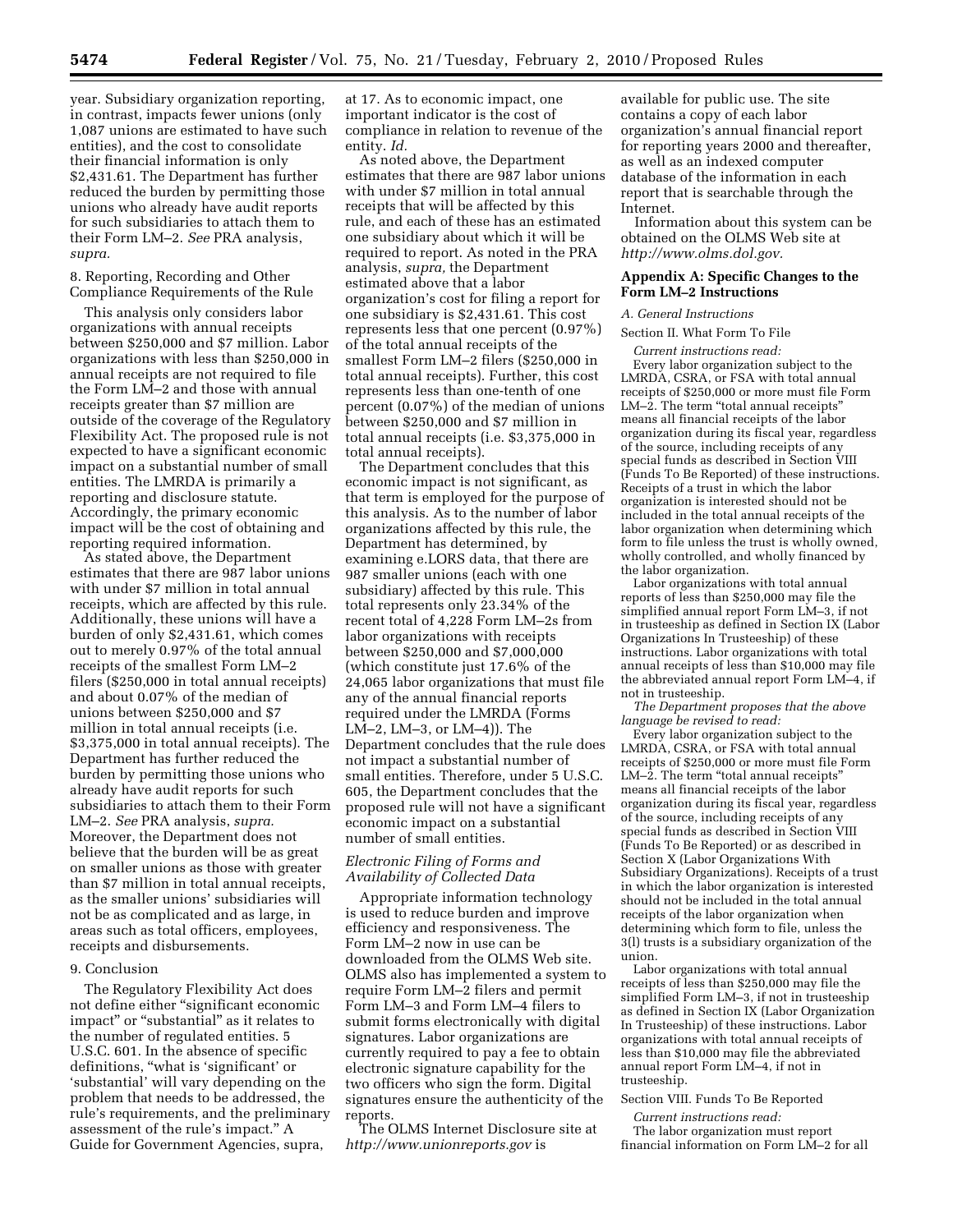funds of the labor organization. Include any special purpose funds or accounts, such as strike funds, vacation funds, and scholarship funds even if they are not part of the labor organization's general treasury. The labor organization is required to report information about any trust in which it is interested on the Form T–1. *See* Section X (Trusts In Which A Labor Organization Is Interested).

*The Department proposes that the above language be revised to read:* 

The labor organization must report financial information on Form LM–2 for all funds of the labor organization. Include any special purpose funds or accounts, such as strike funds, vacation funds, and scholarship funds even if they are not part of the labor organization's general treasury. These special purpose funds include those of subsidiary organizations. *See* Section X (Labor Organizations With Subsidiary Organizations).

#### *Special Instructions for Certain Organizations*

Section X. Labor Organizations With Subsidiary Organizations

*Current instructions read:* 

A trust in which a labor organization is interested is defined in Section 3(l) of the LMRDA (29 U.S.C. 402(l)) as:

\* \* \*a trust or other fund or organization (1) which was created or established by a labor organization, or one or more of the trustees or one or more members of the governing body of which is selected or appointed by a labor organization, and (2) a primary purpose of which is to provide benefits for the members of such labor organization or their beneficiaries.

The definition of a trust in which a labor organization is interested may include, but is not limited to, joint funds administered by a union and an employer pursuant to a collective bargaining agreement, educational or training institutions, credit unions created for the benefit of union members, and redevelopment or investment groups established by the unions for the benefit of its members. The determination whether a particular entity is a trust in which a labor organization is interested must be based on the facts in each case.

A labor organization is required to report in Form LM–2 information concerning each LMRDA Section 3(l) trust in accordance with the instructions in Item 10 of Form LM–2.

A labor organization must, in addition, file a separate Form T–1 report disclosing assets, liabilities, receipts, and disbursements of a trust in which the labor organization is interested if the labor organization, alone or in combination with other labor organizations, either (1) appoints or selects a majority of the members of the trust's governing board or (2) contributes to the trust greater than 50% of the trust's receipts during the one year reporting period. Any contributions made pursuant to a collective bargaining agreement shall be considered the labor organization's contribution.

No Form T–1 should be filed for any labor organization that already files a Form LM–2, LM–3, or LM–4, nor should a report be filed for any entity that is expressly exempted from reporting in the Act, such as

organizations composed entirely of state or local government employees or state or local central bodies.

No Form T–1 need be filed for:

• A Political Action Committee (PAC) if timely, complete, and publicly available reports on the PAC funds are filed with a Federal or state agency

• A political organization under 26 U.S.C. 527, if timely, complete, and publicly available reports are filed with the Internal Revenue Service

• A federal employee health benefit plan subject to the provisions of the Federal Employees Health Benefits Act (FEHBA)

• A for-profit commercial bank established or operating pursuant to the Bank Holding Act of 1956, 12 U.S.C. 1843

• An employee benefit plan required to file a Form 5500 for a plan year ending during the reporting period of the union.

For purposes of these instructions, only, a trust is "required to file a Form 5500" if a plan administrator is required to file an annual report on behalf of the trust under 29 U.S.C. sections 1021 and/or 1024.17 However, if the plan administrator of the trust is eligible for an exemption from filing a Form 5500 or Form 5500–SF, then a Form T–1 must be filed for that section 3(l) trust regardless of whether a Form 5500 or Form 5500–SF is filed on its behalf. For a definition of plans "required to file a Form 5500'' for purposes of filing the Form T–1, *see*  29 CFR 403.2(d)(3)(vi).

An abbreviated Form T–1 report may be filed where a qualifying independent audit also is submitted, in accordance with requirements specified in the Form T–1 instructions.

A Form T–1 report must be filed within 90 days after the end of the union's fiscal year. The Form T–1 covers the most recently concluded fiscal year of the trust.

*See* Instructions for Form T–1, Trust Annual Report.

Questions regarding these reporting requirements should be directed to the OLMS Division of Interpretations and Standards, which can be reached by e-mail at *OLMS– Public@dol.gov,* by phone at 202–693–0123, by fax at 202–693–1340, or at the following address: U.S. Department of Labor, Employment Standards Administration, Office of Labor-Management Standards, 200

Constitution Avenue, NW., Room N–5609, Washington, DC 20210.

Examples of a trust in which a labor organization is interested may include, but are not limited to, the following entities:

*Example A:* The Building Corporation—A labor organization creates a corporation which owns the building where the union has its offices. The building corporation must be reported as a trust in which the labor organization is interested.

*Example B:* The Redevelopment Corporation—A labor organization creates an entity named the Redevelopment Corporation, or appoints one or more of the members of the governing board of the Corporation, which is established primarily to enable members of the labor organization to obtain low cost housing constructed with Federal Housing and Urban Development (HUD) grants. The Redevelopment Corporation must be reported as a trust in which it is interested.  $\overline{A}$  labor organization that neither participated in the creation of the Corporation, nor appointed members of its governing board, but loaned money to the Corporation to use as matching money for HUD grants need not report the Corporation as a trust in which it is interested.

*Example C:* The Educational Institute— Five reporting labor organizations form the Educational Institute to provide educational services primarily for the benefit of their members. Similar services are also provided to the general public. Each labor organization contributes funds to start the Educational Institute, which will then offer various educational programs that will generate revenue. Each labor organization that participated in forming the Institute, or that appoints a member to its governing body, must report the Educational Institute as a trust in which it is interested.

*Example D:* Joint Funds—A reporting labor organization that forms a ''joint fund'' with a large national manufacturer to offer a variety of training and jobs skills programs for members of the labor organization, or appoints a member to the governing body of such a fund, must report the joint fund as a trust in which the labor organization has an interest.

*Example E:* Job Targeting Fund—A reporting labor organization creates an entity for the purpose of making targeted disbursements to increase employment opportunities for its members. The fund must be reported as a trust in which the labor organization is interested.

*The Department proposes that the above language be revised to read:* 

The labor organization must disclose assets, liabilities, receipts, and disbursements of a subsidiary organization.

Within the meaning of these instructions, a subsidiary organization is defined as any separate organization of which the ownership is wholly vested in the reporting labor organization or its officers or its membership, which is governed or controlled by the officers, employees, or members of the reporting labor organization, and which is wholly financed by the reporting labor organization. A subsidiary organization is considered to be wholly financed if the initial financing was provided by the

<sup>17</sup>The following sections of title 29 of the Code of Federal Regulations identify for purposes of these instructions, the types of ERISA plans that are not *required* to file a Form 5500: section 2520.104–20 (small unfunded, insured, or combination welfare plans), section 2520.104–22 (apprenticeship and training plans), section 2520.104–23 (unfunded or insured management and highly compensated employee pension plans), section 2520.104–24 (unfunded or insured management and highly compensated employee welfare plans), section 2520.104–25 (day care center plans), section 2520.104–26 (unfunded dues financed welfare plans maintained by employee organizations), section 2520.104–27 (unfunded dues financed pension plans maintained by employee organizations), section 2520.104–43 (certain small welfare plans participating in group insurance arrangements), and section 2520.104–44 (large unfunded, insured, or combination welfare plans; certain fully insured pension plans). *Labor organizations must file a Form T–1 for these types of plans.*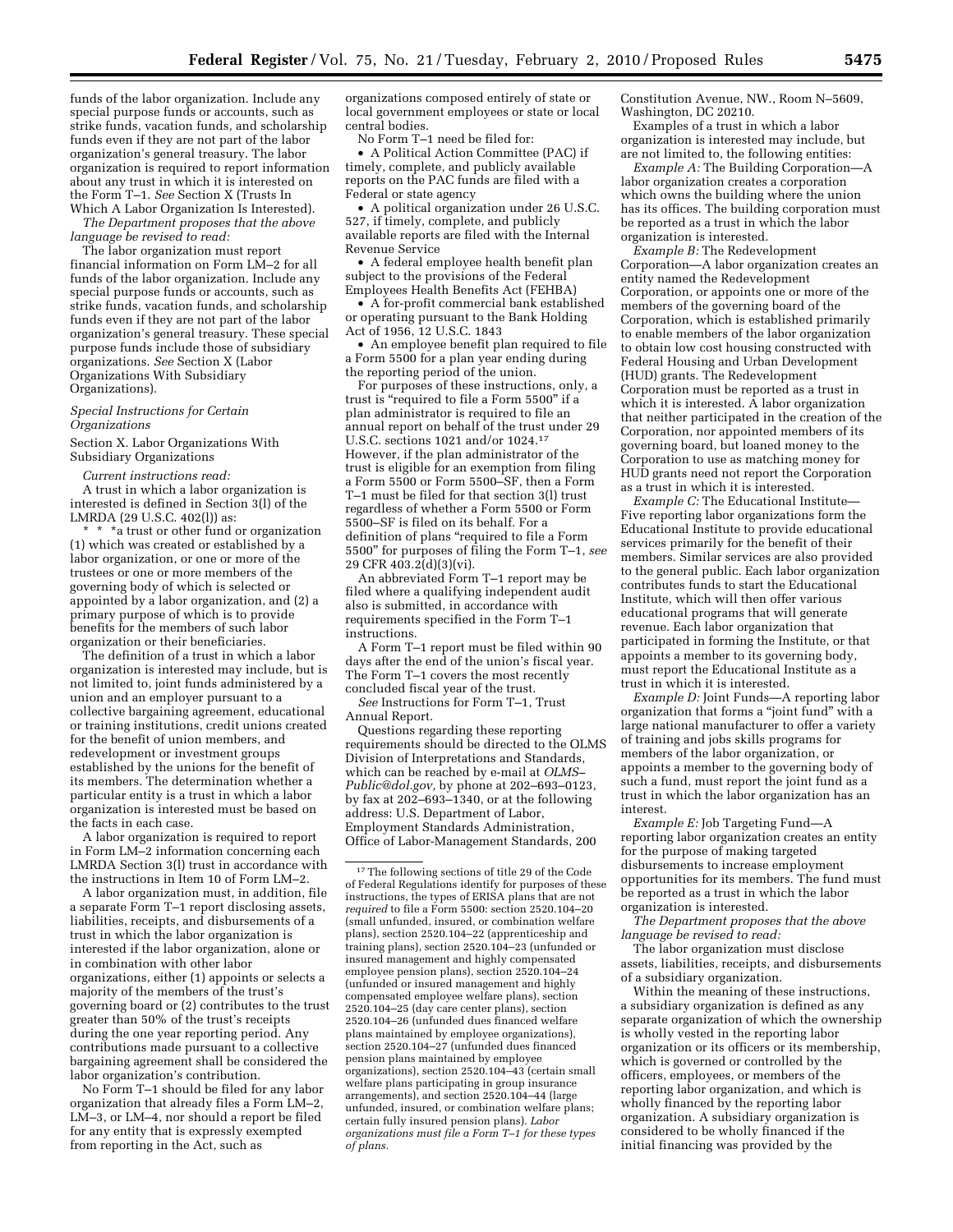reporting labor organization even if the subsidiary organization is currently wholly or partially self-sustaining. An example of a subsidiary organization is a building corporation which holds title to a building; the labor organization owns the building corporation, selects the officers, and finances the operation of the building corporation.

A labor organization is required to report financial information for each of its subsidiary organizations using one of the following methods:

*Method (1)*—Consolidate the financial information for the subsidiary organization(s) and the labor organization on a single Form LM–2.

*Method (2)*—File, with the labor organization's Form LM–2, the regular annual report of the financial condition and operations of the subsidiary organization, accompanied by a statement signed by an independent public accountant certifying that the financial report presents fairly the financial condition and operations of the subsidiary organization and was prepared in accordance with generally accepted accounting principles.

Financial information reported separately for subsidiary organizations under method (2) must include the name of the subsidiary organization and the name and file number of the labor organization as shown on its Form LM–2. The financial report of the subsidiary organization must cover the same reporting period as that used by the reporting labor organization.

When method (2) is used and the subsidiary organization is an investment, the financial interest of the reporting labor organization in the subsidiary organization must be reported in Item 26 (Investments) and in Schedule 5 (Investments) of the labor organization's Form LM–2. When method (2) is used and the subsidiary organization is of a non-investment nature, the financial interest of the reporting labor organization in the subsidiary organization must be reported in Item 28 (Other Assets) of the labor organization's Form LM–2.

The same type of information required on Form LM–2 regarding disbursements to officers and employees and loans made by labor organizations must also be reported with respect to the subsidiary organization. In method (1) the information relating to the subsidiary organization must be combined with that of the labor organization and reported on the labor organization's Form LM–2 on Schedule 11 and Schedule 12 in the detail required by the instructions. If method (2) is used, an attachment must be submitted containing the information required by the instructions for Schedules 2, 11, and 12.

The information regarding loans made by the subsidiary organization must include a listing of the names of each officer, employee, or member of the labor organization and each officer or employee of the subsidiary organization whose total loan indebtedness to the subsidiary organization, to the labor organization, or to both at any time during the reporting period exceeded \$250. However, if method (2) is used, the amount reported by the subsidiary organization should be only the amount owed to the subsidiary organization.

The annual financial report must also include all disbursements made by the subsidiary organization to or on behalf of its officers and officers of the labor organization. The report must also list the name and position of the subsidiary organization's employees whose total gross salaries, allowances, and other disbursements from the subsidiary organization, the reporting labor organization, and any affiliates were more than \$10,000. However, if method (2) is used, only the disbursements of the subsidiary organization for its employees should be reported.

#### *XI. Completing Form LM–2*

#### *Item 10 currently reads:*

*10. TRUSTS OR FUNDS*—Answer ''Yes'' to Item 10, if the labor organization has an interest in a trust as defined in 29 U.S.C. 402(l) (*see* Section X of these Instructions). Provide in Item 69 (Additional Information) the full name, address, and purpose of each trust. Also include in Item 69 the fiscal year ending date for any trust for which a Form T–1 is filed if the trust's fiscal year is different from that of the labor organization. If no Form T–1 is required to be filed on the trust because (1) the trust had annual receipts of less than \$250,000 during the trust's most recent fiscal year or (2) the labor organization's financial contribution to the trust or the contribution made on the labor organization's behalf, or as a result of a negotiated agreement to which the labor organization is a party, is less than \$10,000, the labor organization should also report the amount of the contribution in Item 69 and, if the contribution was made by the labor organization itself, in the appropriate disbursement item in Statement B. Additionally, if no Form T–1 is filed because financial information is already available as a result of the disclosure requirements of another Federal statute, list the name of any government agency, such as the Employee Benefits Security Administration (EBSA) of the Department of Labor, with which the trust files a publicly available report, and the relevant file number of the trust, or otherwise indicate where the relevant report may be viewed. *See* Instructions for Form T–1, Trust Annual Report, for guidance on reporting the assets, liabilities, receipts, disbursements, and other information about these entities.

*The Department proposes that the above language be revised to read:* 

*10. TRUSTS*—Answer ''Yes'' to Item 10, if the labor organization has an interest in a trust as defined in 29 U.S.C. 402(l). Provide in Item 69 (Additional Information) the full name, address, and purpose of each trust. If a report has been filed for the trust or other fund under the Employee Retirement Income Security Act of 1974 (ERISA), report in Item 69 (Additional Information) the ERISA file number (Employer Identification Number— EIN) and plan number, if any.

*The Department proposes that the Form LM–2 be revised to break current Item 11 on the form into two questions to be read as follows:* 

*Item 11(a).* During the reporting period did the labor organization have a political action committee fund (PAC)?

*Item 11(b).* During the reporting period did the labor organization have a subsidiary

organization as defined in Section X of these Instructions? *Current instructions read:* 

If the labor organization answered "Yes" to Item 11, provide in Item 69 (Additional Information) the full name of each separate political action committee (PAC) and list the name of any government agency, such as the Federal Election Commission or a state agency, with which the PAC has filed a publicly available report, and the relevant file number of the PAC. (PAC funds kept separate from the labor organization's treasury need not be included in the labor organization's Form LM–2 if publicly available reports on the PAC funds are filed with a Federal or state agency.)

*The Department proposes that the Instructions for Item 11 be revised to read:* 

If the labor organization answered ''Yes'' to Item 11(a), in reference to a political action committee, provide in Item 69 (Additional Information) the full name of each separate political action committee (PAC) and list the name of any government agency, such as the Federal Election Commission or a state agency, with which the PAC has filed a publicly available report, and the relevant file number of the PAC. (PAC funds kept separate from the labor organization's treasury need not be included in the labor organization's Form LM–2 if publicly available reports on the PAC funds are filed with a Federal or state agency.)

If the labor organization answered ''Yes'' to Item 11(b), in reference to a subsidiary organization, provide in Item 69 (Additional Information) the name, address, and purpose of each subsidiary organization. Indicate whether the information concerning its financial condition and operations is included in this Form LM–2 or in a separate report. *See* Section X of these instructions for information on reporting subsidiary organizations.

#### *Schedule 2—Loans Receivable*

*The instructions regarding Column (A) currently read:* 

*Column (A):* Enter the following information on Lines 1 through 3 (and on continuation pages if necessary):

• The name of each officer, employee, or member whose total loan indebtedness to the labor organization at any time during the reporting period exceeded \$250, and the name of each business enterprise which had any loan indebtedness, regardless of amount, at any time during the reporting period;

*The Department proposes that the Instructions for Schedule 2, Column (A) be revised to read:* 

*Column (A):* Enter the following information on Lines 1 through 3 (and on continuation pages if necessary):

• The name of each officer, employee, or member whose total loan indebtedness to the labor organization, including any subsidiary organization, at any time during the reporting period exceeded \$250, and the name of each business enterprise which had any loan indebtedness, regardless of amount, at any time during the reporting period;

#### *Schedule 5—Investments Other Than U.S. Treasury Securities*

*Schedule 5, Item 6 currently reads:*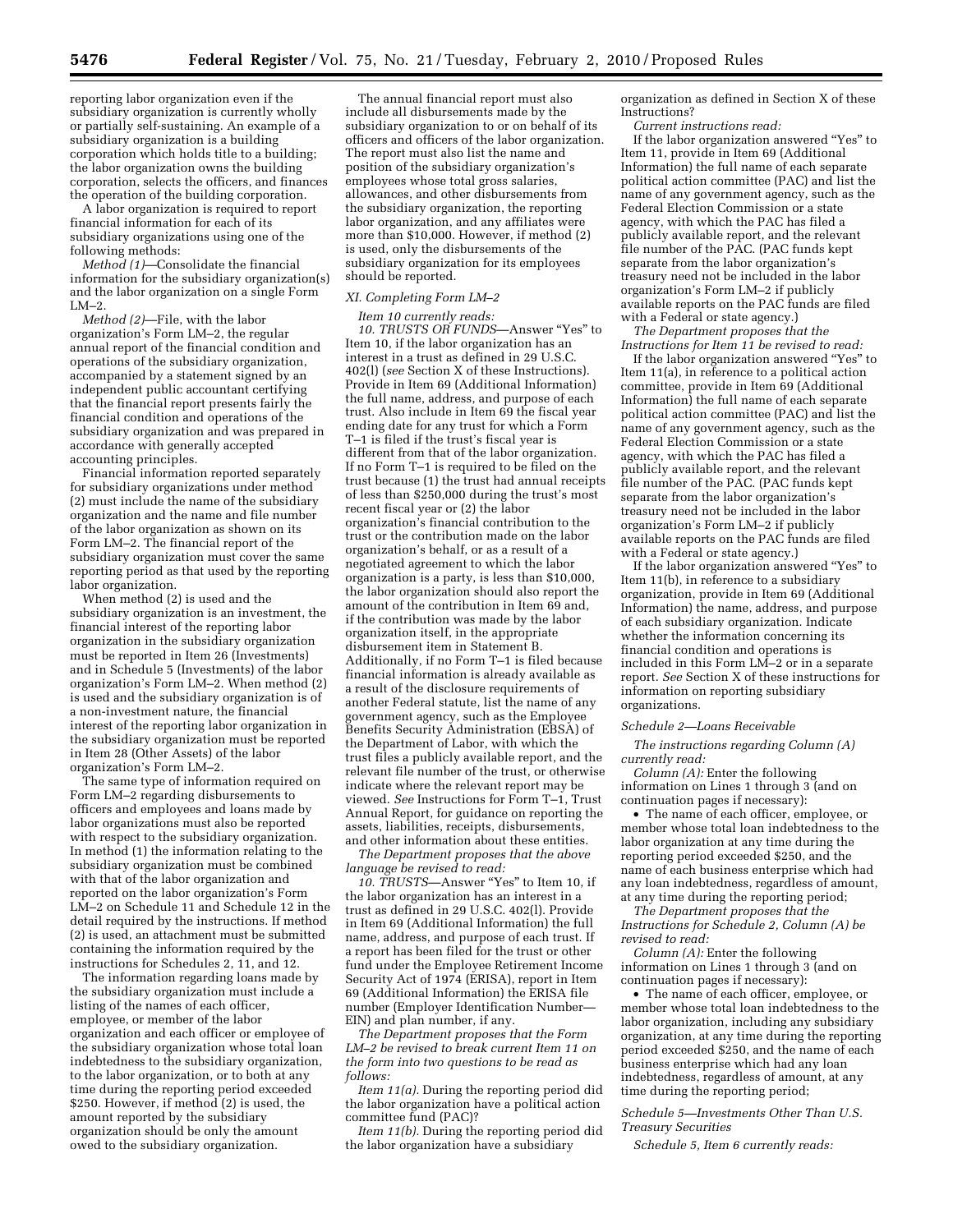List each other investment which has a book value over \$5,000 and exceeds 5% of Line 5. Also, list each Trust which is an investment.

*The Department proposes that Schedule 5, Item 6 be revised to read:* 

List each other investment which has a book value over \$5,000 and exceeds 5% of Line 5. Also, list each subsidiary for which separate reports are attached.

*The Instructions for Schedule 5 currently read:* 

Report details of all the labor organization's investments at the end of the reporting period, other than U.S. Treasury securities. Include mortgages purchased on a block basis and any investments in a trust as defined in Section X (Trusts in Which a Labor Organization is Interested) of these instructions. Do not include savings accounts, certificates of deposit, or money market accounts, which must be reported in Item 22 (Cash) of Statement A.

*The Department proposes that the Instructions for Schedule 5 be revised to read:* 

Report details of all the labor organization's investments at the end of the reporting period, other than U.S. Treasury securities. Include mortgages purchased on a block basis and investments in any subsidiary organization not reported on a consolidated basis in accordance with method (1) explained in Section X of these instructions. Do not include savings accounts, certificates of deposit, or money market accounts, which must be reported in Item 22 (Cash) of Statement A.

*The Instructions for the Schedule 5, Note currently read:* 

**Note:** All trusts in which the labor organization is interested which are investments of the labor organization (such as real estate trusts, building corporations, etc.) must be reported in Schedule 5. On Lines 6(a) through (d) enter the name of each trust in Column (A) and the labor organization's share of its book value in Column (B).

*The Department proposes that the Instructions for Schedule 5, Note be revised to read:* 

**Note:** If your organization has a subsidiary organization for which a separate report is being submitted in accordance with Section X of these instructions, the subsidiary organization must be reported in Schedule 5 if it is an investment. Enter on Lines 6(a) through (d) the name of each subsidiary organization in Column (A) and its book value in Column (B).

*The Instructions for Schedule 7—Other Assets, Note currently read:* 

**Note:** If the labor organization has an ownership interest of a non-investment nature in a trust in which it is interested (such as a training fund) the value of the labor organization's ownership interest in the entity as shown on the labor organization's books must be reported in Schedule 7 (Other Assets). Enter in Column (A) the name of any such entity. Enter in Column (B) the value as shown on the labor organization's books of its share of the net assets of any such entity.

The Department proposes that the Instructions for Schedule 7, Note be revised to read:

**Note:** If your organization has a subsidiary organization for which a separate report is being submitted in accordance with Section X of these instructions, the value of the subsidiary organization as shown on your organization's books must be reported in Schedule 7 if it is of a non-investment nature. Enter in Column (A) the name of any such subsidiary organization. Enter in Column (B) the value as shown on your organization's books of the net assets of any such subsidiary organization.

*The Instructions for Schedule 12— Disbursements to Employees, Columns (A), (B), and (C) currently read:* 

*Column (A):* Enter the last name, first name, and middle initial of each employee who during the reporting period received \$10,000 or more in gross salaries, allowances, and other direct and indirect disbursements from the labor organization or from the labor organization and any affiliates and/or trusts of the labor organization. (''Affiliates'' means labor organizations chartered by the same parent body, governed by the same constitution and bylaws, or having the relation of parent and subordinate.) The labor organization's report, however, should not include disbursements made by affiliates or trusts but should include only the disbursements made by the labor organization.

*Column (B):* Enter the position each listed employee held in the labor organization.

*Column (C):* Enter the name of any affiliate or trust that paid any salaries, allowances, or expenses on behalf of a listed employee.

*The Department proposes that the Instructions for Schedule 12, Columns (A), (B), and (C) be revised to read:* 

*Column (A):* Enter the last name, first name, and middle initial of each employee who during the reporting period received \$10,000 or more in gross salaries, allowances, and other direct and indirect disbursements from the labor organization (including any subsidiary organizations) or form the labor organization and any affiliates. (''Affiliates'' means labor organizations chartered by the same parent body, governed by the same constitution and bylaws, or having the relation of parent and subordinate.) The labor organization's report, however, should not include disbursements made by affiliates but should include only the disbursements made by the labor organization.

*Column (B):* Enter the position each listed employee held in the labor organization (including any subsidiary organizations).

*Column (C):* Enter the name of any affiliate that paid any salaries, allowances, or expenses on behalf of a listed employee. If a subsidiary of the labor organization paid any salaries, allowances, or expenses on behalf of a listed employee, see Section X of these Instructions for information about reporting these disbursements.

The Department seeks comments on its proposed changes to the Form LM–2 and instructions.

#### **Appendix B: Specific Proposed Changes to the Form LM–3 and Instructions**

The text of the Form LM–3 and Instructions pertaining to some sections will be changed to address the reporting of subsidiary organizations. With respect to the Form, the Department proposes to remove Item 3(c), which currently requires to identify if the report is exclusively filed for a subsidiary organization, as the Department proposes to remove this option, as described above. The proposed revised Form LM–3 Instructions include changes to sections VIII and X.

*Section VIII currently reads:* 

#### *VIII. Funds To Be Reported*

Your labor organization's Form LM–3 must report financial information for all funds of your organization. Include any special purpose funds or accounts, such as strike funds, vacation funds, and scholarship funds even it they are not part of your organization's general treasury. All labor organization political action committee (PAC) funds are considered to be labor organization funds. However, to avoid duplicate reporting, PAC funds which are kept separate from your labor organization's treasury are not required to be included in your organization's Form LM–3 if publicly available reports on the PAC funds are filed with a Federal or state agency.

Your organization is required to report financial information about any ''subsidiary organization(s).'' Financial information about your organization and its subsidiary organizations may be combined on a single Form LM–3 or a separate report may be filed for any subsidiary organization. *See* Section X of these instructions for information on reporting financial information for subsidiary organizations.

In combining the information concerning special funds and/or any subsidiary organizations, be sure to include the requested information and amounts for the ''special funds'' and subsidiary organizations as well as for your organization in all items.

*The Department proposes that Section VIII read:* 

#### *VIII. Funds To Be Reported*

Your labor organization's Form LM–3 must report financial information for all funds of your organization. Include any special purpose funds or accounts, such as strike funds, vacation funds, and scholarship funds even it they are not part of your organization's general treasury. All labor organization political action committee (PAC) funds are considered to be labor organization funds. However, to avoid duplicate reporting, PAC funds which are kept separate from your labor organization's treasury are not required to be included in your organization's Form LM–3 if publicly available reports on the PAC funds are filed with a Federal or state agency.

Your organization is required to report financial information about any ''subsidiary organization(s).'' Financial information about your organization and its subsidiary organizations may be combined on a single Form LM–3 or you may attach an audit to your Form LM–3 report as described in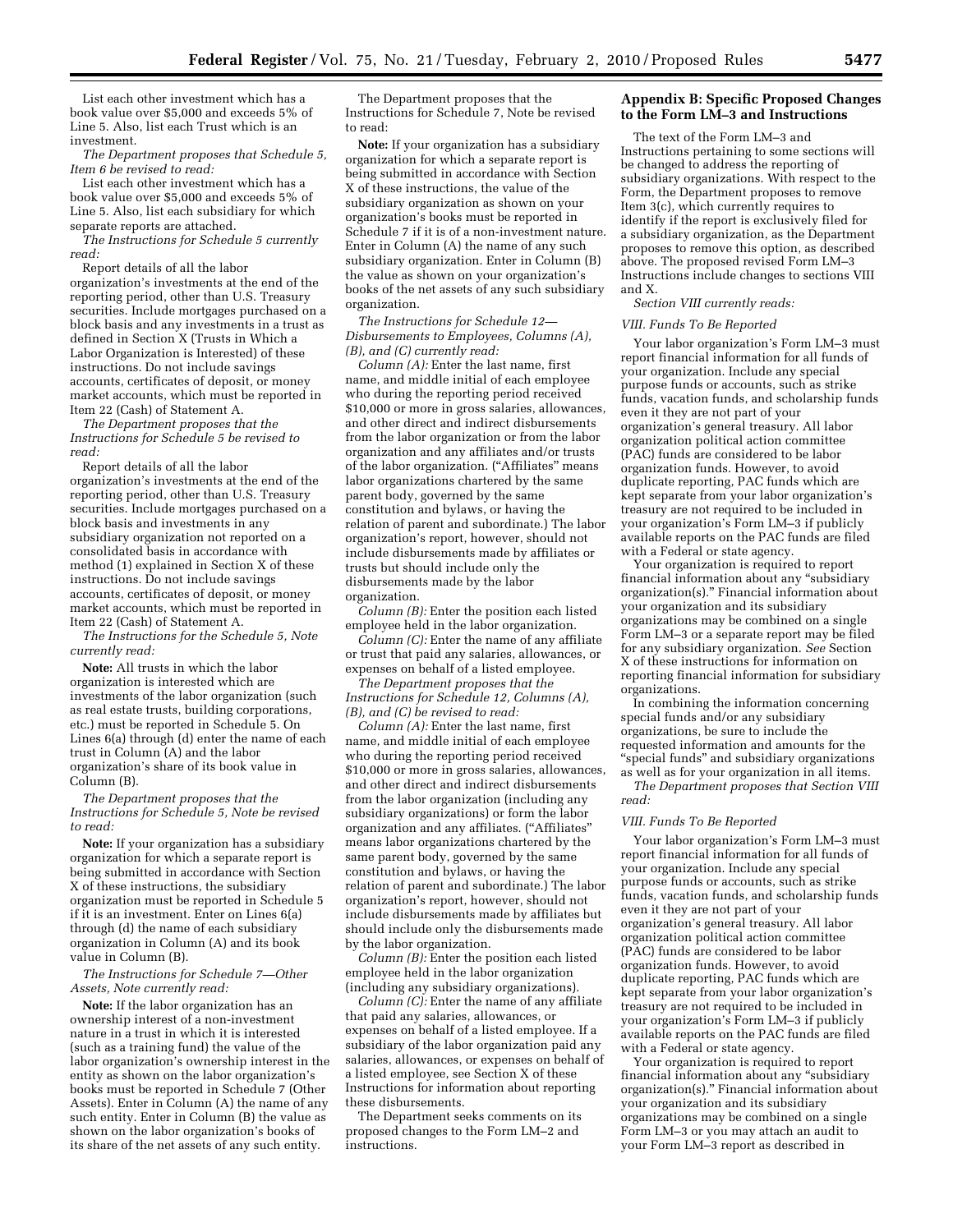Section X of these instructions for information on reporting financial information for subsidiary organizations.

In combining the information concerning special funds and/or any subsidiary organizations, be sure to include the requested information and amounts for the ''special funds'' and subsidiary organizations as well as for your organization in all items. *Current Section X reads:* 

*X. Labor Organizations With Subsidiary Organizations* 

A subsidiary organization, within the meaning of these instructions, is any separate organization of which the ownership is wholly vested in the reporting labor organization or its officers or its membership, which is governed or controlled by the officers, employees, or members of the reporting labor organization, and which is wholly financed by the reporting labor organization. A subsidiary organization is considered to be wholly financed if the initial financing was provided by the reporting labor organization even if the subsidiary organization is currently wholly or partially self-sustaining. An example of a subsidiary organization is a building corporation which holds title to a building; the labor organization owns the building corporation, selects the officers, and finances the operation of the building corporation.

If your organization has no subsidiary organization as defined above, skip to Section Xl of these instructions.

A labor organization is required to report financial information for each of its subsidiary organizations using one of the following methods:

*Method (1)*—Consolidate the financial information for the subsidiary organization(s) and the labor organization on a single Form LM–3.

*Method (2)*—Complete a separate Form LM–3 for the subsidiary organization and file it with the labor organization's Form LM–3. The LM–3 report for the subsidiary organization must be identified by selecting Item 3(c).

*Method (3)*—File, with the labor organization's Form LM–3, the regular annual report of the financial condition and operations of the subsidiary organization, accompanied by a statement signed by an independent public accountant certifying that the financial report presents fairly the financial condition and operations of the subsidiary organization and was prepared in accordance with generally accepted accounting principles. Financial information reported separately for subsidiary organizations under methods (2) and (3) above must include the name of the subsidiary organization and the name and file number of the labor organization as shown on its Form LM–3. The financial report of the subsidiary organization must cover the same reporting period as that used by the reporting labor organization.

When  $\overline{\text{method}}(2)$  or  $\overline{(3)}$  is used and the subsidiary organization is an investment, the financial interest of the reporting labor organization in the subsidiary organization must be reported in Item 28 (Investments) of the labor organization's Form LM–3.

When method (2) or (3) is used and the subsidiary organization is of a noninvestment nature, the financial interest of the reporting labor organization in the subsidiary organization must be reported in Item 30 (Other Assets) of the labor organization's Form LM–3.

The same type of information required on Form LM–3 regarding disbursements to officers and employees and loans made by labor organizations must also be reported with respect to the subsidiary organization. In method (1) the information relating to the subsidiary organization must be combined with that of the labor organization and reported on the labor organization's Form LM–3 in Item 24 and in Item 56 in the detail required by the instructions for Items 17 and 18. In method (2) this information must be reported on the separate Form LM–3 of the subsidiary organization in Item 24 and in Item 56 in the detail required by the instructions for Items 17 and 18. If method (3) is used, an attachment must be submitted containing the information required by the instructions for Items 17, 18, and 24.

The information regarding loans made by the subsidiary organization must include a listing of the names of each officer, employee, or member of the labor organization and each officer or employee of the subsidiary organization whose total loan indebtedness to the subsidiary organization, to the labor organization, or to both at any time during the reporting period exceeded \$250. However, if method (2) or (3) is used, the amount reported by the subsidiary organization should be only the amount owed to the subsidiary organization.

The annual financial report must also include all disbursements made by the subsidiary organization to or on behalf of its officers and officers of the labor organization. The report must also list the name and position of the subsidiary organization's employees whose total gross salaries, allowances, and other disbursements from the subsidiary organization, the reporting labor organization, and any affiliates were more than \$10,000. However, if method (2) or (3) is used, only the disbursements of the subsidiary organization for its employees should be reported.

The Department proposes that Section X be revised to read:

#### *X. Labor Organizations With Subsidiary Organizations*

A subsidiary organization, within the meaning of these instructions, is any separate organization of which the ownership is wholly vested in the reporting labor organization or its officers or its membership, which is governed or controlled by the officers, employees, or members of the reporting labor organization, and which is wholly financed by the reporting labor organization. A subsidiary organization is considered to be wholly financed if the initial financing was provided by the reporting labor organization even if the subsidiary organization is currently wholly or partially self-sustaining. An example of a subsidiary organization is a building corporation which holds title to a building; the labor organization owns the building

corporation, selects the officers, and finances the operation of the building corporation.

If your organization has no subsidiary organization as defined above, skip to Section Xl of these instructions.

A labor organization is required to report financial information for each of its subsidiary organizations using one of the following methods:

*Method (1)*—Consolidate the financial information for the subsidiary organization(s) and the labor organization on a single Form  $LM=3$ 

*Method (2)*—File, with the labor organization's Form LM–3, the regular annual report of the financial condition and operations of the subsidiary organization, accompanied by a statement signed by an independent public accountant certifying that the financial report presents fairly the financial condition and operations of the subsidiary organization and was prepared in accordance with generally accepted accounting principles. Financial information reported separately for subsidiary organizations under this method must include the name of the subsidiary organization and the name and file number of the labor organization as shown on its Form LM–3. The financial report of the subsidiary organization must cover the same reporting period as that used by the reporting labor organization.

When method (2) is used and the subsidiary organization is an investment, the financial interest of the reporting labor organization in the subsidiary organization must be reported in Item 28 (Investments) of the labor organization's Form LM–3.

When method (2) is used and the subsidiary organization is of a noninvestment nature, the financial interest of the reporting labor organization in the subsidiary organization must be reported in Item 30 (Other Assets) of the labor organization's Form LM–3.

The same type of information required on Form LM–3 regarding disbursements to officers and employees and loans made by labor organizations must also be reported with respect to the subsidiary organization. In method (1) the information relating to the subsidiary organization must be combined with that of the labor organization and reported on the labor organization's Form LM–3 in Item 24 and in Item 56 in the detail required by the instructions for Items 17 and 18. If method (2) is used, an attachment must be submitted containing the information required by the instructions for Items 17, 18, and 24.

The information regarding loans made by the subsidiary organization must include a listing of the names of each officer, employee, or member of the labor organization and each officer or employee of the subsidiary organization whose total loan indebtedness to the subsidiary organization, to the labor organization, or to both at any time during the reporting period exceeded \$250. However, if method (2) is used, the amount reported by the subsidiary organization should be only the amount owed to the subsidiary organization.

The annual financial report must also include all disbursements made by the